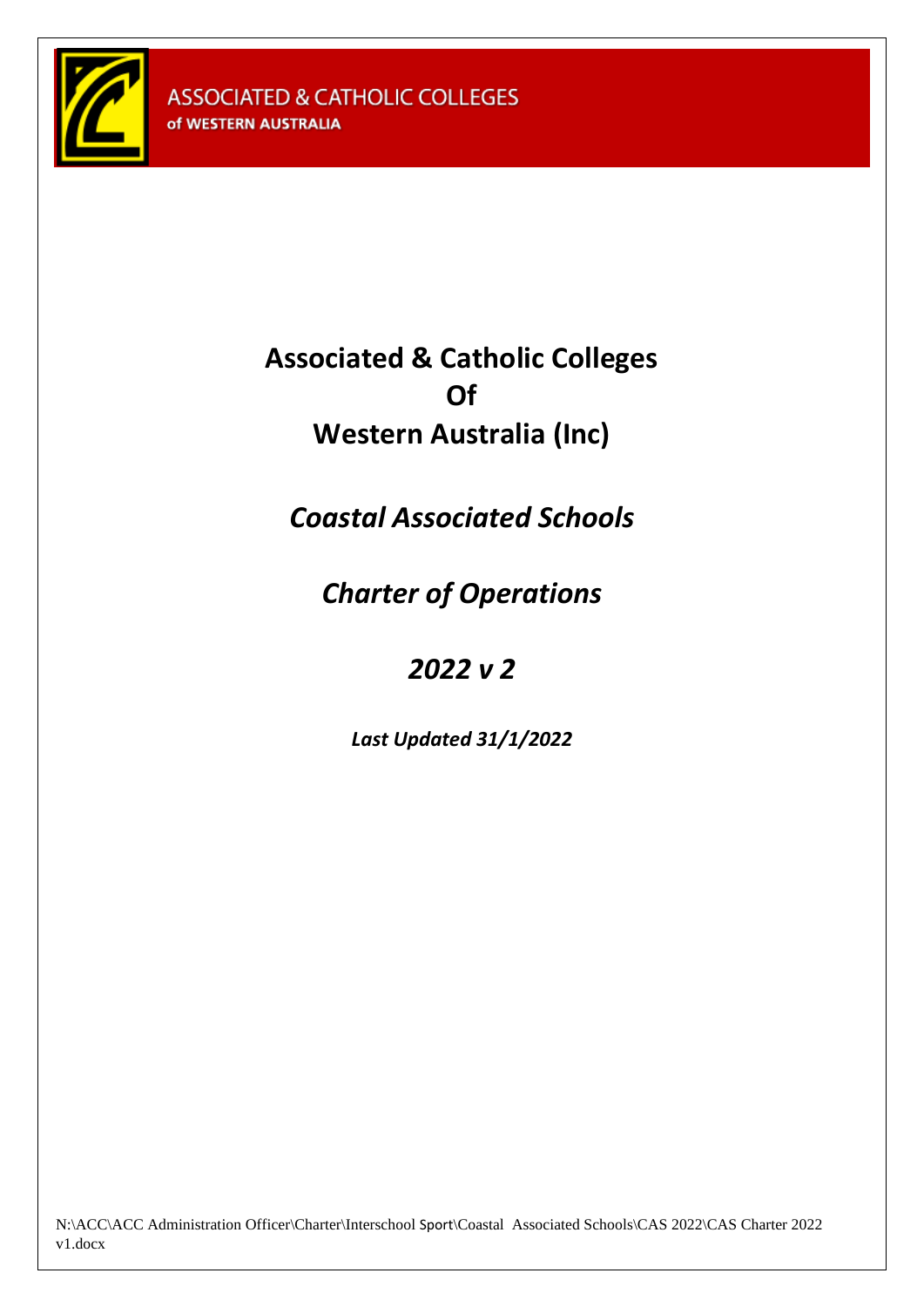# Contents

| 1.0      |                                                                                            |                |
|----------|--------------------------------------------------------------------------------------------|----------------|
| 2.0      |                                                                                            |                |
| 3.0      |                                                                                            |                |
| 4.0      |                                                                                            |                |
| 5.0      |                                                                                            |                |
| 6.0      |                                                                                            |                |
| 7.0      |                                                                                            |                |
| 8.0      |                                                                                            |                |
| 9.0      |                                                                                            |                |
| 10.0     |                                                                                            |                |
| 11.0     |                                                                                            |                |
| 11.1     |                                                                                            |                |
| 11.2     |                                                                                            |                |
| 11.3     |                                                                                            |                |
| 11.4     |                                                                                            |                |
| 11.4.1   |                                                                                            |                |
| 11.4.2   |                                                                                            |                |
| 11.5     |                                                                                            |                |
| 11.6     |                                                                                            |                |
| 11.7     |                                                                                            |                |
| 11.8     |                                                                                            |                |
| 11.9     |                                                                                            |                |
| 11.10    |                                                                                            |                |
| 11.11    |                                                                                            |                |
| 11.12    |                                                                                            |                |
|          | 11.12.1                                                                                    |                |
|          | 11.12.2                                                                                    |                |
|          | 11.12.3                                                                                    |                |
|          | Cancelled Fixtures – Due to advance weather advice from external authorities 17<br>11.12.4 |                |
| 11.13    |                                                                                            |                |
| 12.0     |                                                                                            |                |
| 13.0     |                                                                                            |                |
| 14.0     |                                                                                            |                |
| 15.0     |                                                                                            |                |
| 16.0     |                                                                                            |                |
| 16.1     |                                                                                            |                |
| 16.2     |                                                                                            |                |
| 16.3     |                                                                                            |                |
| V1, 2022 | ©Associated and Catholic Colleges of WA (Inc)                                              | $\overline{2}$ |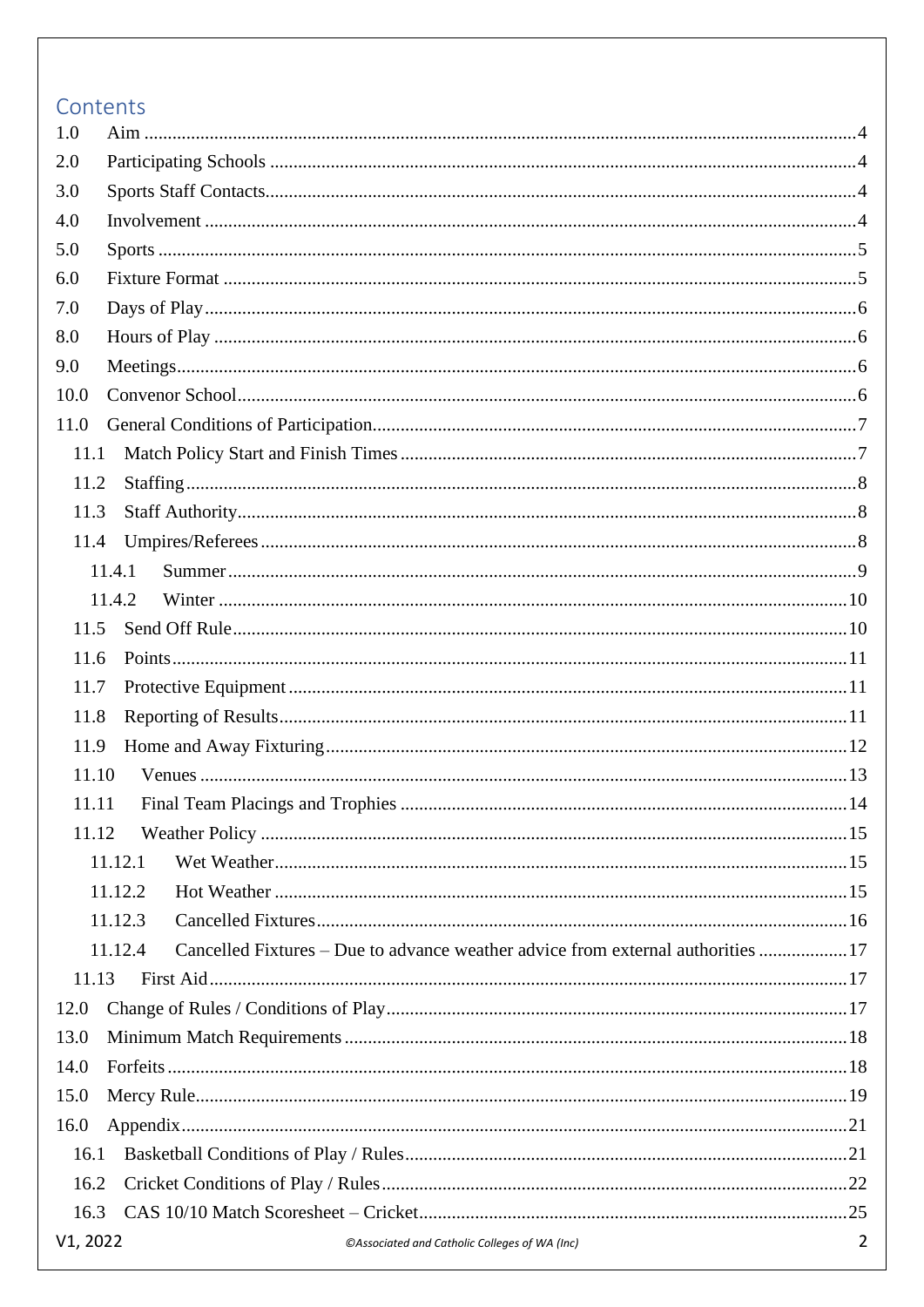| 16.5  |  |
|-------|--|
| 16.6  |  |
|       |  |
| 16.8  |  |
| 16.9  |  |
| 16.10 |  |
| 16.11 |  |
| 16.12 |  |
| 16.13 |  |
| 16.14 |  |
| 16.15 |  |
| 16.16 |  |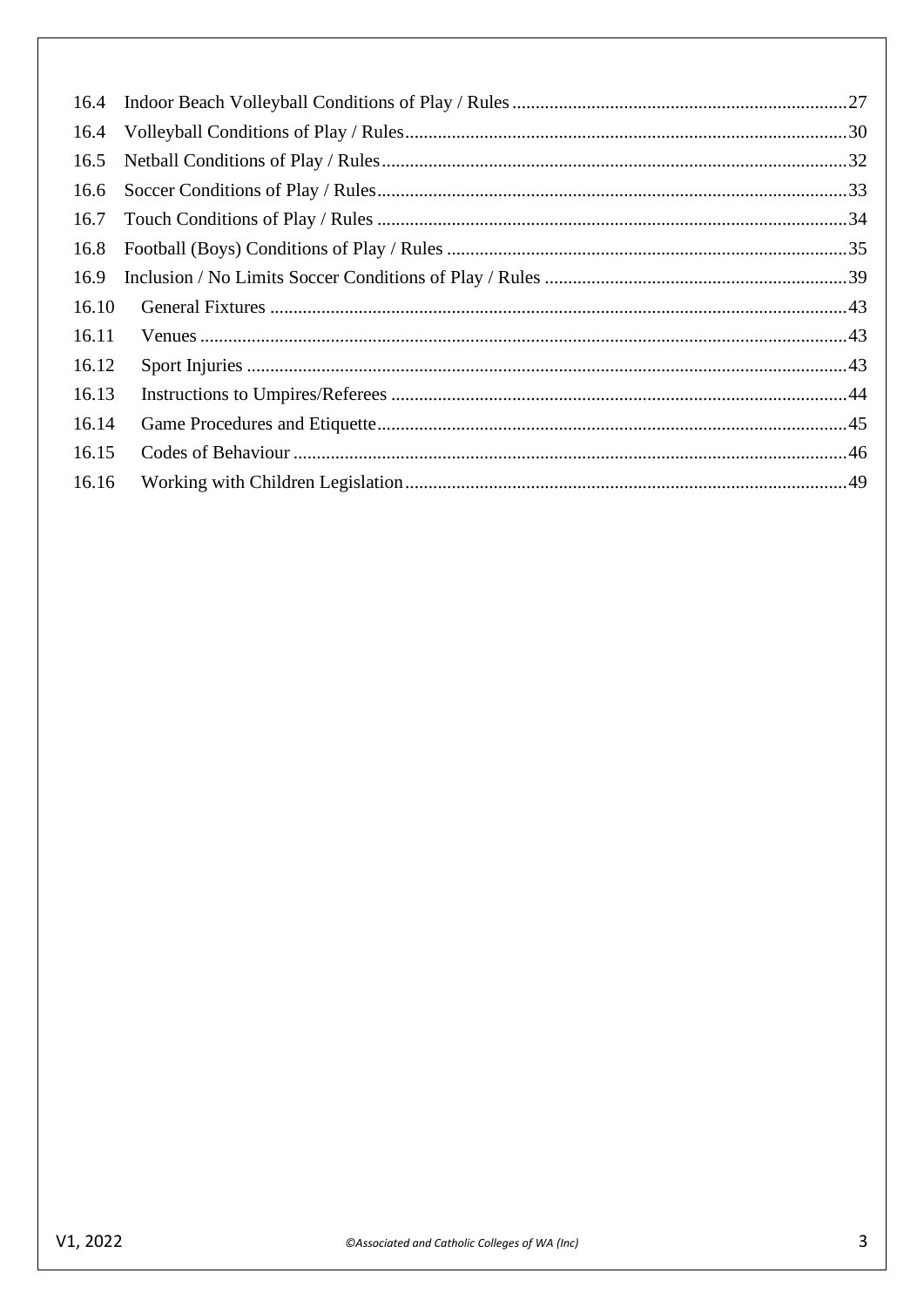# <span id="page-3-0"></span>1.0 Aim

It is the aim of the Coastal Associated Schools, as a Sub-Association of the Associated and Catholic Colleges, to conduct interschool sport, encouraging participation, sportsmanship, and healthy competition.

# <span id="page-3-1"></span>2.0 Participating Schools

| <b>SCHOOL</b>                  | <b>ADDRESS</b>                   | <b>PHONE</b> |
|--------------------------------|----------------------------------|--------------|
| Irene McCormack CC             | Bradman Dr, Butler 6036          | 9562 2400    |
| Lake Joondalup Baptist College | 8 Kennedy Dr, Joondalup 6027     | 9300 7444    |
| Mater Dei College              | 107 Treetop Ave, Edgewater 6027  | 9405 4777    |
| Peter Moyes ACS                | Elliston Pde, Mindarie 6030      | 9304 5500    |
| Prendiville Catholic College   | Prendiville Ave, Ocean Reef 6027 | 9307 2000    |
| St James' AS                   | 2 Graceful Blvd, Alkimos 6038    | 63368330     |
| St Mark's ACS                  | St Mark's Dr, Hillarys 6025      | 9403 1300    |
| St Stephen's School, Duncraig  | 100 Doveridge Dr, Duncraig 6023  | 9243 2100    |

# <span id="page-3-2"></span>3.0 Sports Staff Contacts

| <b>SCHOOL</b>                       | <b>HEAD OF SPORT</b>     | <b>EMAIL</b>                      | <b>PHONE</b> | <b>MOBILE</b> |
|-------------------------------------|--------------------------|-----------------------------------|--------------|---------------|
| Irene McCormack CC                  | Ben Dyer                 | ben.dyer@cewa.edu.au              | 9562 2400    | 0430 211 580  |
| Lake Joondalup Baptist College      | Kim Clift                | kim.clift@ljbc.wa.edu.au          | 9300 7444    | 0419 966 089  |
| Mater Dei College                   | Jordan Webster           | Jordan.webster@cewa.edu.au        | 9405 4777    | 0415 241 918  |
| Peter Moyes ACS                     | Bernie Streeter          | bstreeter@pmacs.wa.edu.au         | 9304 5500    | 0434 745 766  |
| <b>Prendiville Catholic College</b> | <b>Celina Hynes</b>      | celina.hynes@cewa.edu.au          | 9301 6254    | 0433 090 833  |
| St James' AS                        | <b>Mackenzie Huggins</b> | mhuggins@stjames.wa.edu.au        | 63368330     | 0435 557 510  |
| St Mark's ACS                       | <b>John Simmons</b>      | jsimmons@stmarks.wa.edu.au        | 9403 1355    | 0401 756 585  |
| St Stephen's School, Duncraig       | Jaime Jenkin             | jaime.jenkin@ststephens.wa.edu.au | 9243 2178    | 0433 497 662  |

| <b>SCHOOL</b>                  | <b>HEAD OF PE</b>    | <b>EMAIL</b>                          | <b>PHONE</b> | <b>MOBILE</b> |
|--------------------------------|----------------------|---------------------------------------|--------------|---------------|
| Irene McCormack CC             | Neil Bright          | neil.bright@cewa.edu.au               | 9562 2400    | 0419 197 912  |
| Lake Joondalup Baptist College | Casey Ellery         | Casey.Ellery@ljbc.wa.edu.au           | 9300 7444    | 0428 930 329  |
| Mater Dei College              | Amber Sunderland     | amber.sunderland@cewa.edu.au          | 9405 4777    | 0415 387 989  |
| Peter Moyes ACS                | Drew Hall            | dhall@pmacs.wa.edu.au                 | 9304 5500    | 0451 115 459  |
| Prendiville Catholic College   | Kim Panton           | kim.panton@cewa.edu.au                | 9301 6254    | 0435 345 581  |
| St James' AS                   | <b>James Parsons</b> | jparsons@stjames.wa.edu.au            | 63368330     | N/A           |
| St Mark's ACS                  | Sharon McCarthy      | smccarthy@stmarks.wa.edu.au           | 9403 1300    | 0417 910 278  |
| St Stephen's School, Duncraig  | Matthew Richmond     | matthew.richmond@ststephens.wa.edu.au | 9243 2121    | N/A           |

# <span id="page-3-3"></span>4.0 Involvement

- All schools involved in CAS are committed to make every effort to field teams in all Year Groups and in all sports.
- Mater Dei College participating in CAS senior from 2022.
- St James' Anglican School participating in CAS junior from 2022.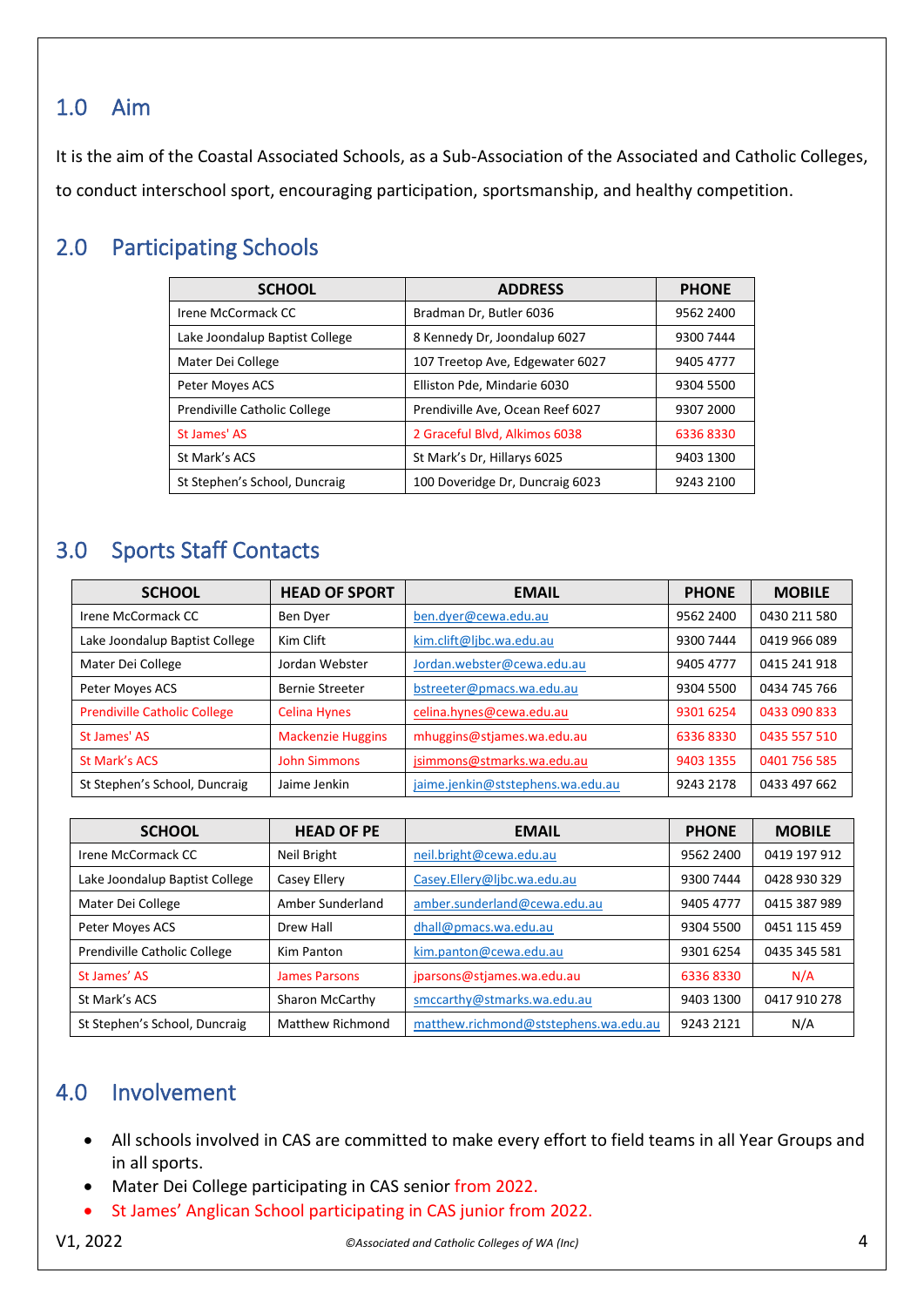- CAS Junior split into North and South pools except for Year 8/9 Indoor Beach Volleyball.
- Year 7 boys and girls selected in year group teams.
- Year 8/9 boys and girls selected in both separate and combined year group teams.
- Year 10-12 boys and girls selected in combined year group teams.

*ACC Age Policy:* **It is the policy of the ACC that students competing in ACC sport must be under 19 years of age as of 31st December. Students who have turned 19 years of age are not permitted to participate in ACC sport. It is also ACC policy that student participation is limited to "secondary school students" and that the minimum level for participation is enrolment in Year 7.**

# <span id="page-4-0"></span>5.0 Sports

| <b>SUMMER</b>                  | Year 7 | Year 8 | Year $8/9$ | Year 9 | <b>Year 10-12</b> |
|--------------------------------|--------|--------|------------|--------|-------------------|
| <b>Basketball</b>              | B, G   | B, G   |            | B, G   | B, G              |
| Cricket                        |        |        | B/N        |        |                   |
| <b>Touch Football</b>          |        |        | G          |        | G                 |
| <b>Indoor Beach Volleyball</b> |        |        | M          |        |                   |
| Volleyball                     |        |        |            |        | B, G              |

| <b>WINTER</b>  | Year 7 | Year 8 | Year 8/9 | Year 9 | <b>Year 10-12</b> |
|----------------|--------|--------|----------|--------|-------------------|
| Soccer         | B, G   |        | B, G     |        | B, G              |
| <b>Netball</b> | ና*     | G      |          | G      |                   |
| Football (AFL) | B/N    |        | B/N      |        | B, G              |

KEY:  $B = Boys$ ,  $G = Girls$ ,  $M = Mixed$ ,  $N = Neutral$  (i.e., open to the opposite gender)

\* Two grades

# <span id="page-4-1"></span>6.0 Fixture Format

| Term 1:                                                                                    | Weeks                        | 1 - 2 Preparation                                                                                                                                                                                                                                                                                                       |
|--------------------------------------------------------------------------------------------|------------------------------|-------------------------------------------------------------------------------------------------------------------------------------------------------------------------------------------------------------------------------------------------------------------------------------------------------------------------|
|                                                                                            | Weeks                        | 3 - 9 Fixtures (week 9 crossover finals for North and South pools)                                                                                                                                                                                                                                                      |
|                                                                                            | Weeks                        | <b>10 Grand Final round</b>                                                                                                                                                                                                                                                                                             |
| Term 2:<br><b>Weeks</b><br>Weeks<br>2 - 9 Fixtures:<br>$\bullet$<br>$\bullet$<br>$\bullet$ |                              | 1 Preparation for CAS junior, fixtures commence for CAS senior<br>Week 4: final round before WAFC Jakovich Division Knockouts for<br>boys senior football.<br>Week 6: general bye round<br>Week 9: crossover finals for North and South pools - Netball and<br>Soccer. Grand Final for North and South pools - football |
|                                                                                            | Weeks                        | 10:<br>Grand Final for North and South pools - Netball and Soccer.<br><b>Final fixture CAS senior</b><br>$\bullet$                                                                                                                                                                                                      |
| Term $3:$                                                                                  | <b>Weeks</b><br><b>Weeks</b> | 1 Preparation for Senior girls football<br>2 – 5 Fixtures or Senior girls football                                                                                                                                                                                                                                      |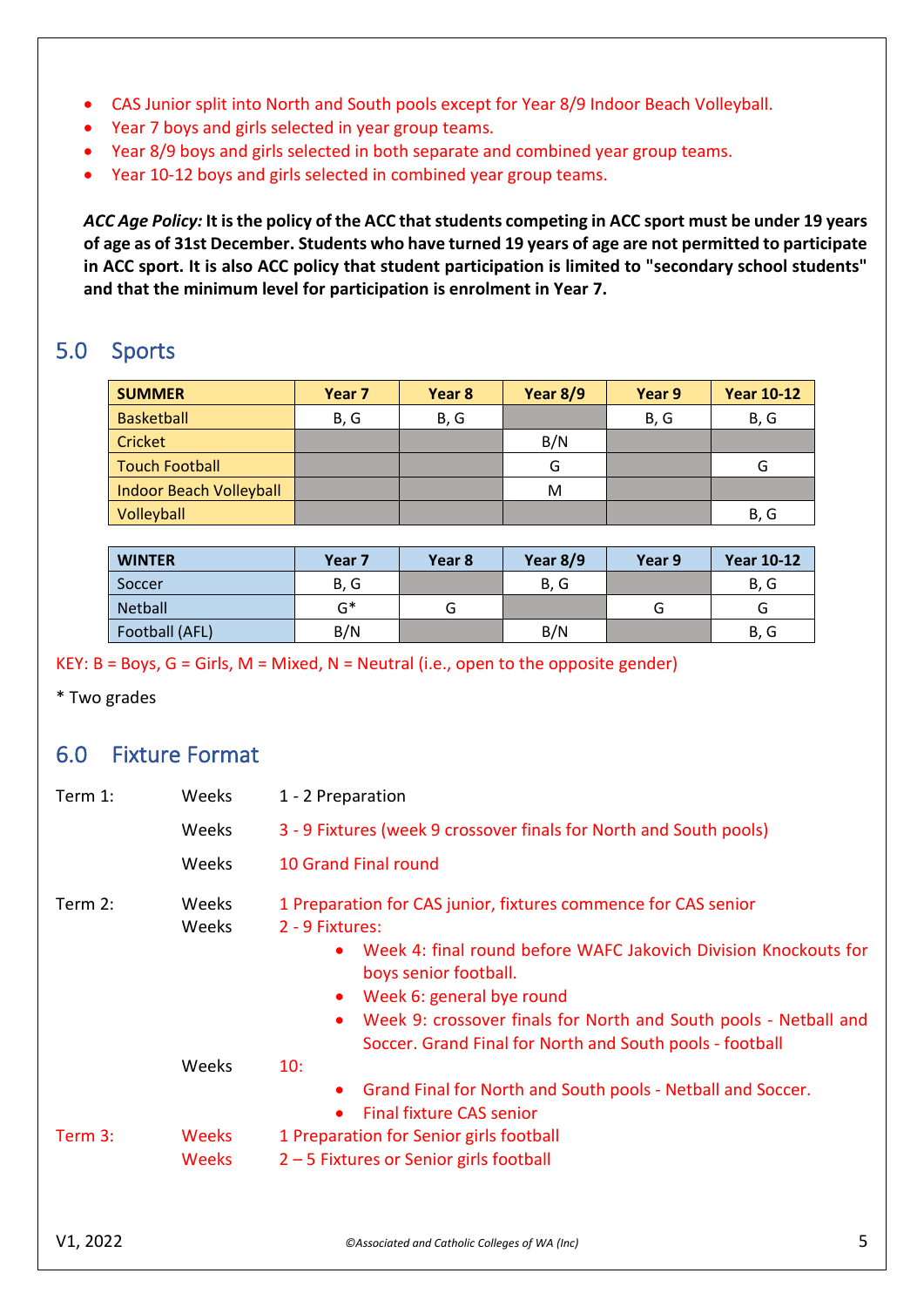# <span id="page-5-0"></span>7.0 Days of Play

| Tuesdays  | Year 10, 11, 12 (senior) |
|-----------|--------------------------|
| Wednesday | Year $7, 8, 9$ (junior)  |
| Thursday  | Year 7, 8, 9 (football)  |

# <span id="page-5-1"></span>8.0 Hours of Play

| Summer | $4:00 \text{pm} - 5:15 \text{pm}$                                         |
|--------|---------------------------------------------------------------------------|
| Winter | $4:00 \text{pm} - 5:00 \text{pm}$                                         |
|        | Winter matches must finish at 5:00pm and games to be adjusted accordingly |

# <span id="page-5-2"></span>9.0 Meetings

Meetings will be convened on the following dates for 2022:

- a) Sport Coordinators; Term 1 Thursday 24/2; Term 2 -Thursday 28/04, Thursday 23/06; Term 3 Monday 15/8; Term 4 – Friday 18/11 Review Day.
- b) Principals and Sport Coordinators combined. Meetings are scheduled for 8am or alternative time at the Host School. Term  $1 -$  Tuesday 8/3, Term  $2 -$  Monday 13/6, Term  $4 - 14/10$  or 21/10.

The Principal of the Convener school will chair meetings, whilst the Sports Coordinator is to act as minute's secretary.

The Sports Coordinator chairs the Sports Coordinators meeting and is responsible for minutes derived from the meeting.

Minutes derived from all meetings are to be circulated within one week of the meeting. Schools must have representation at all levels of meeting.

# <span id="page-5-3"></span>10.0 Convenor School

The Chairpersons for the combined Principals and Sport Coordinators, and the separate Sport Coordinators

meetings are duly elected as follows:

| 1996 | St Stephen's School (During Development stages) |
|------|-------------------------------------------------|
| 1997 | Prendiville Catholic College                    |
| 1998 | Lake Joondalup Baptist College                  |
| 1999 | St Mark's ACS                                   |
| 2000 | Kingsway Christian College                      |
| 2001 | St Stephen's School                             |
| 2002 | Prendiville Catholic College                    |
| 2003 | Lake Joondalup Baptist College                  |
| 2004 | St Mark's ACS                                   |
| 2005 | St Stephen's School (Carramar)                  |
| 2006 | St Stephen's School (Duncraig)                  |
| 2007 | Peter Moyes ACS                                 |
| 2008 | Irene McCormack                                 |
|      |                                                 |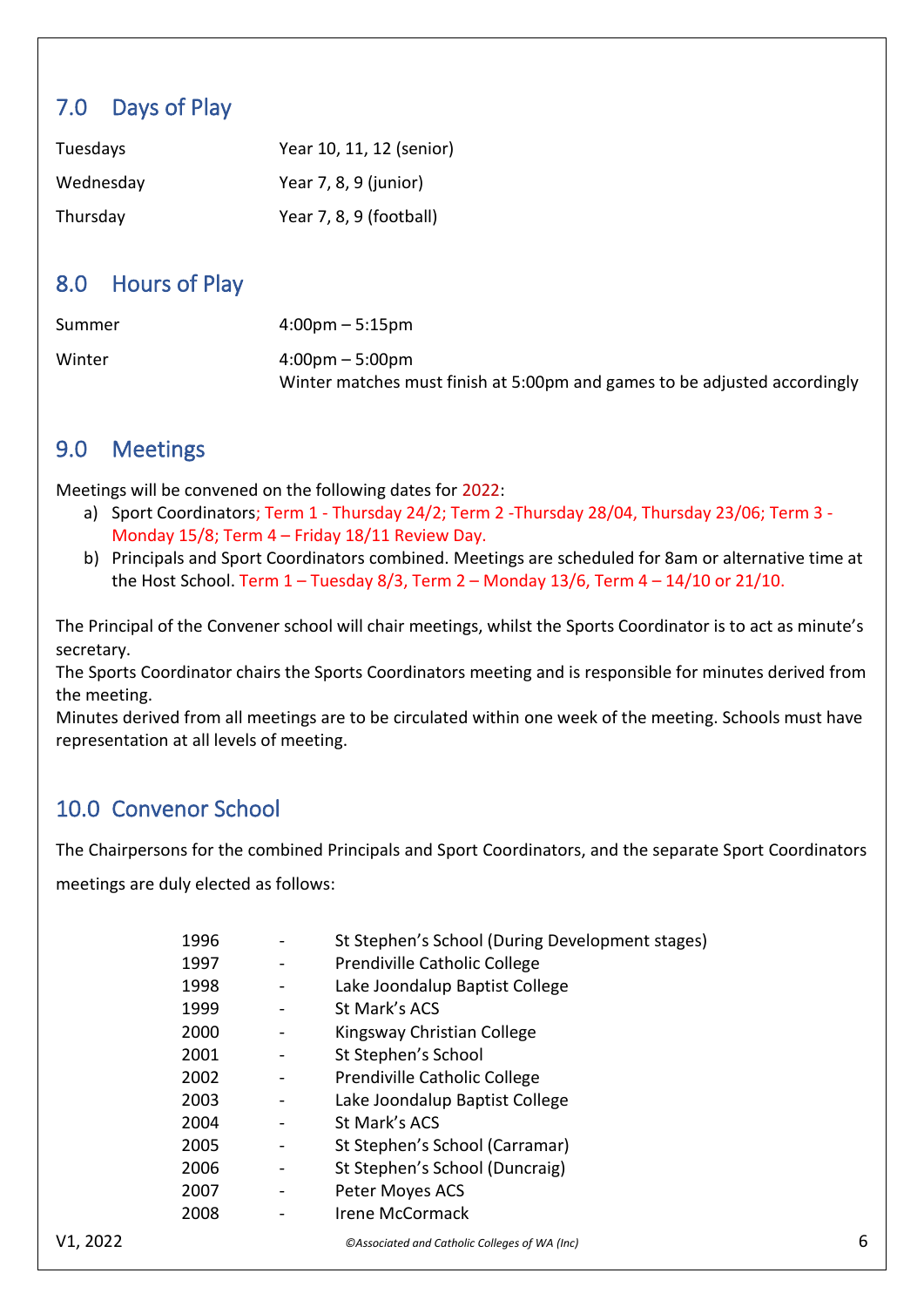| 2009 | Prendiville                    |
|------|--------------------------------|
| 2010 | Lake Joondalup                 |
| 2011 | St Mark's                      |
| 2012 | St Stephen's School (Carramar) |
| 2013 | Irene McCormack                |
| 2014 | Peter Moyes ACS                |
| 2015 | Prendiville                    |
| 2016 | St Stephen's School (Duncraig) |
| 2017 | Lake Joondalup                 |
| 2018 | St Mark's                      |
| 2019 | Irene McCormack                |
| 2020 | Peter Moyes ACS                |
| 2021 | Prendiville                    |
| 2022 | St Stephen's School (Duncraig) |
| 2023 | Lake Joondalup                 |
| 2024 | Mater Dei                      |
|      |                                |

# <span id="page-6-0"></span>11.0 General Conditions of Participation

# <span id="page-6-1"></span>11.1 Match Policy Start and Finish Times

- a) All schools must adhere to the official CAS match start time of 4:00pm. Teams must endeavour to arrive at the playing venue no later than 3:50pm in readiness for a 4:00pm start. This should allow for an adequate warm up and communication between coaching staff to occur. The official start time of 4:00pm must be adhered to. If a school arrives late, a prompt start must occur. Summer to finish by 5:15pm, Winter 5:00pm.
- b) If a late arrival, matches must start before 4:20pm to meet the minimum match requirement times. After 4:20pm a forfeit will be declared, and a social match be played.
- c) The playing time will be reduced by mutual agreement between coaches ensuring equal half playing periods and a 5:15pm finish time in summer and a 5:00pm finish in winter. (See point 13 for minimum match requirements)
- d) **Forfeits** that result from a late start must be declared by the offending coach before the start of the match. Both coaches must sign the scorecard to acknowledge this outcome. The supervising sports coordinator must also be informed. If the forfeit is not 'declared' before the match, then the result will stand as long at the minimum match requirements have been met.
- e) Schools MUST ensure that they educate staff, students and coaches/umpires of this late start forfeit rule to ensure that this rule is implemented in the right spirit. It is essential that fixtures finish at the prescribed time ensuring that the return journey is coordinated to enable parents to pick up students as near to a common time as possible. Summer fixtures can be played up to 5:15pm if necessary (and 5:15pm for cricket) to allow games to meet the minimum playing requirements. In winter all matches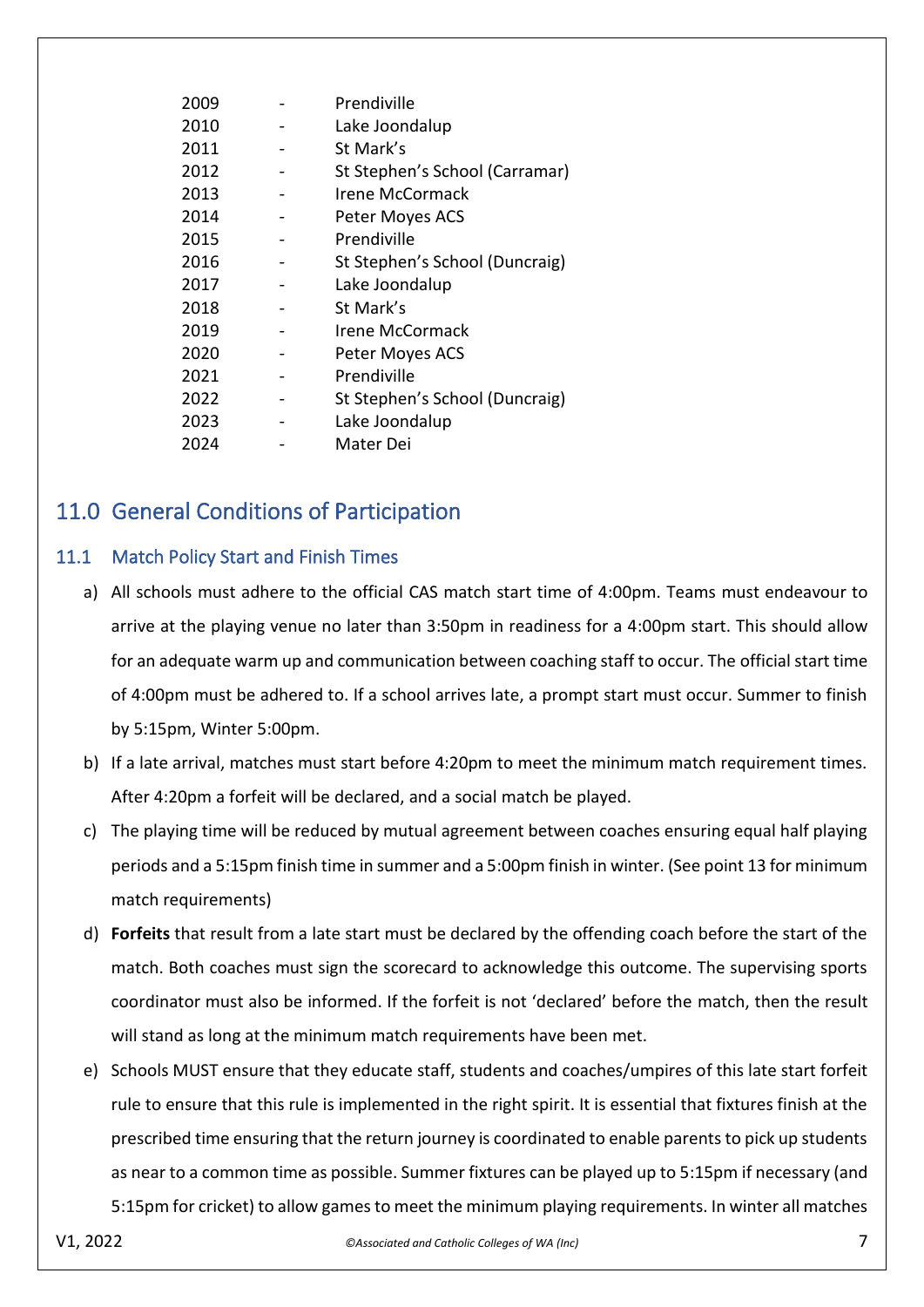must finish by 5:00pm. Games can finish before this time if the match has met the minimum playing requirements.

f) In the event of a late start to a fixture, *due to an unforeseen circumstance* the playing time for that fixture is to be reduced by mutual agreement ensuring equal **half** playing periods and the correct finish time. Games must adhere to meeting the minimum match requirements (see heading 14) for the results to be deemed official and valid. If the game(s) cannot meet the minimum playing requirements the team responsible for the unforeseen circumstance e.g. - bus break down, bus not booked must forfeit the games affected.

## <span id="page-7-0"></span>11.2 Staffing

Suitable teaching staff are assigned a coaching or managing task by the principal in consultation with the Sports Coordinator in such a way that each team is accompanied by a teacher or a responsible adult acting on written authorization from the Principal (including split venues).

If necessary, qualified (in the estimate of the Principal and Sports Coordinator) parents or past students or senior present students may be authorised by the principal to coach teams (assuming the presence of an adult manager). Individual schools should be aware of "Duty of Care" issue and ensure the presence of staff at each venue.

Duties of scorer, timer, linesmen, and boundary umpires are carried out by competent reserves or suitable persons nominated by the Coach/Manager.

Each school engages all necessary staff and meets its own cost in this regard. In-services in coaching skills are provided by member schools on a shared basis.

## <span id="page-7-1"></span>11.3 Staff Authority

Staff from both schools engaged in a fixture, have the authority to address and or discipline students from the opposite school.

### <span id="page-7-2"></span>11.4 Umpires/Referees

Schools should endeavour to source acceptable and accredited umpires for all CAS sport fixtures. Senior Students may only be used where necessary and as a last resort. Sports Coordinators agree that it is in the best interest of the CAS competition that senior students do not referee senior matches.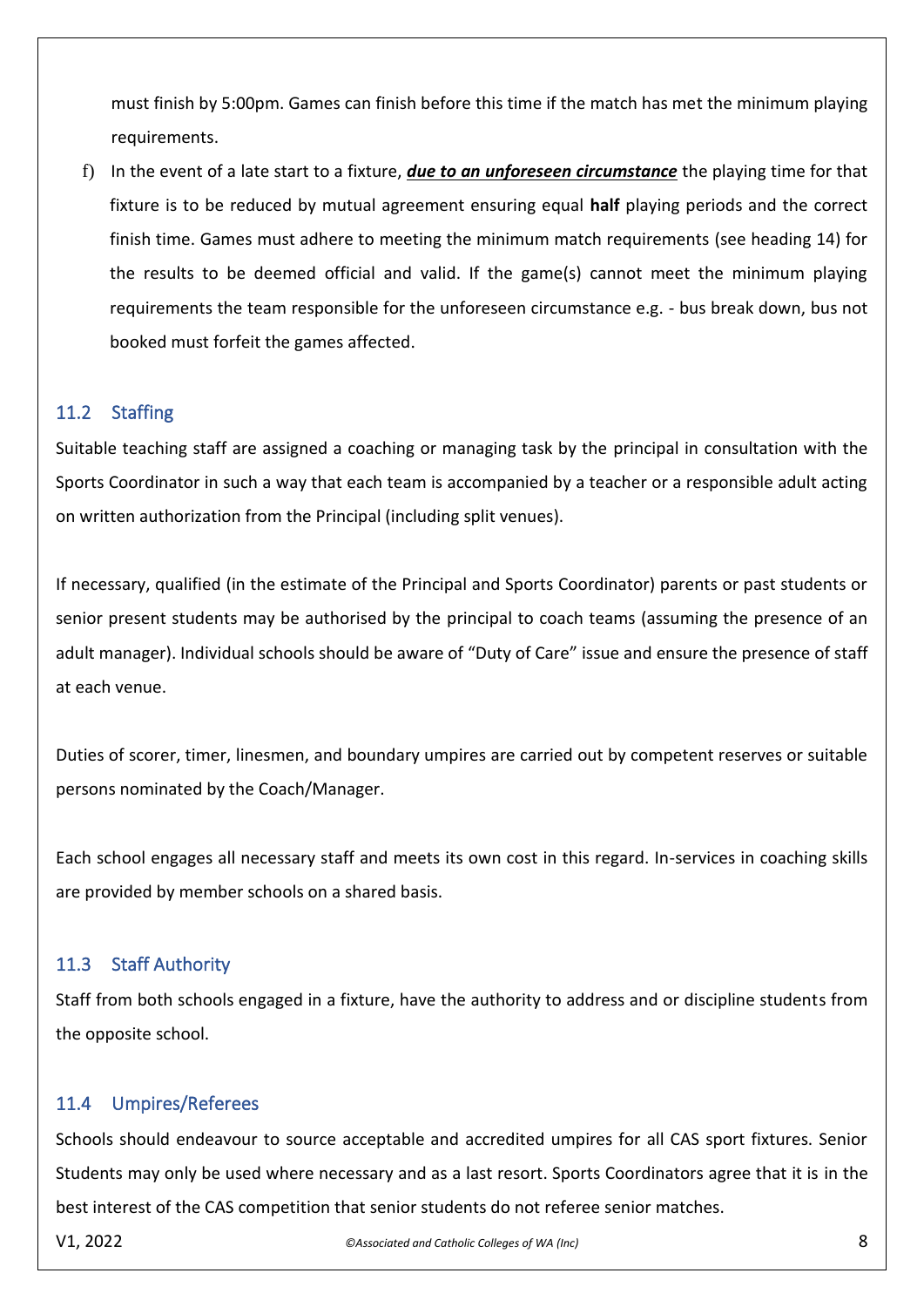- AFL umpires will be sourced by accredited sources i.e., WAFC
- Schools are encouraged to use Football West for Senior Soccer matches whenever possible.

It is an expectation that all referees wear professional umpiring attire that makes them easily identifiable to both teams. If student referees are used, they must have adequate knowledge of the sport and always uphold a professional manner. This expectation will ensure fair and acceptable calls are made on behalf of both teams and in the right spirit of the game.

**Control:** If in the opinion of both coaches, the umpire has a lack of game control, and student safety is at risk or student behaviour is deemed inappropriate, then action should be taken.

- The first course of action is for both coaches to approach each other and agree that there is a problem.
- The game should then be stopped by the coaches and the players on both teams spoken with.
- After a restart if the umpire control is still not satisfactory both coaches should again confer and if they both agree, the game should be stopped, the coaches may take over the umpiring for the remainder of the match.

**Poor Language:** Coaches should remove students from the field or court. Referees instructed to penalize using yellow card in sports where applicable (soccer and football) for poor language.

# <span id="page-8-0"></span>11.4.1 Summer

### *Senior*

Senior Basketball – Each school to provide one (1) referee per team for home and away. (Coordinated through Warwick Basketball Stadium).

Senior Touch Rugby – Home team to provide one referee. (Coordinated through Touch Football WA 2020) Senior Volleyball – Each school to provide one official to assist the main referee for each game they are involved. Officials will be competent senior students or staff.

*Junior*

Junior Basketball – Home school to provide two referees per game.

Junior Cricket 8/9 - Home school to provide two umpires, one central (high quality) and one square leg (competent). Each school to provide a competent scorer. Coach/Manager/Staff member can score, however, prefer them to supervise/control team. CAS Cricket Final – each team to provide 1 umpire each. Junior Touch Rugby – Home team to provide one referee.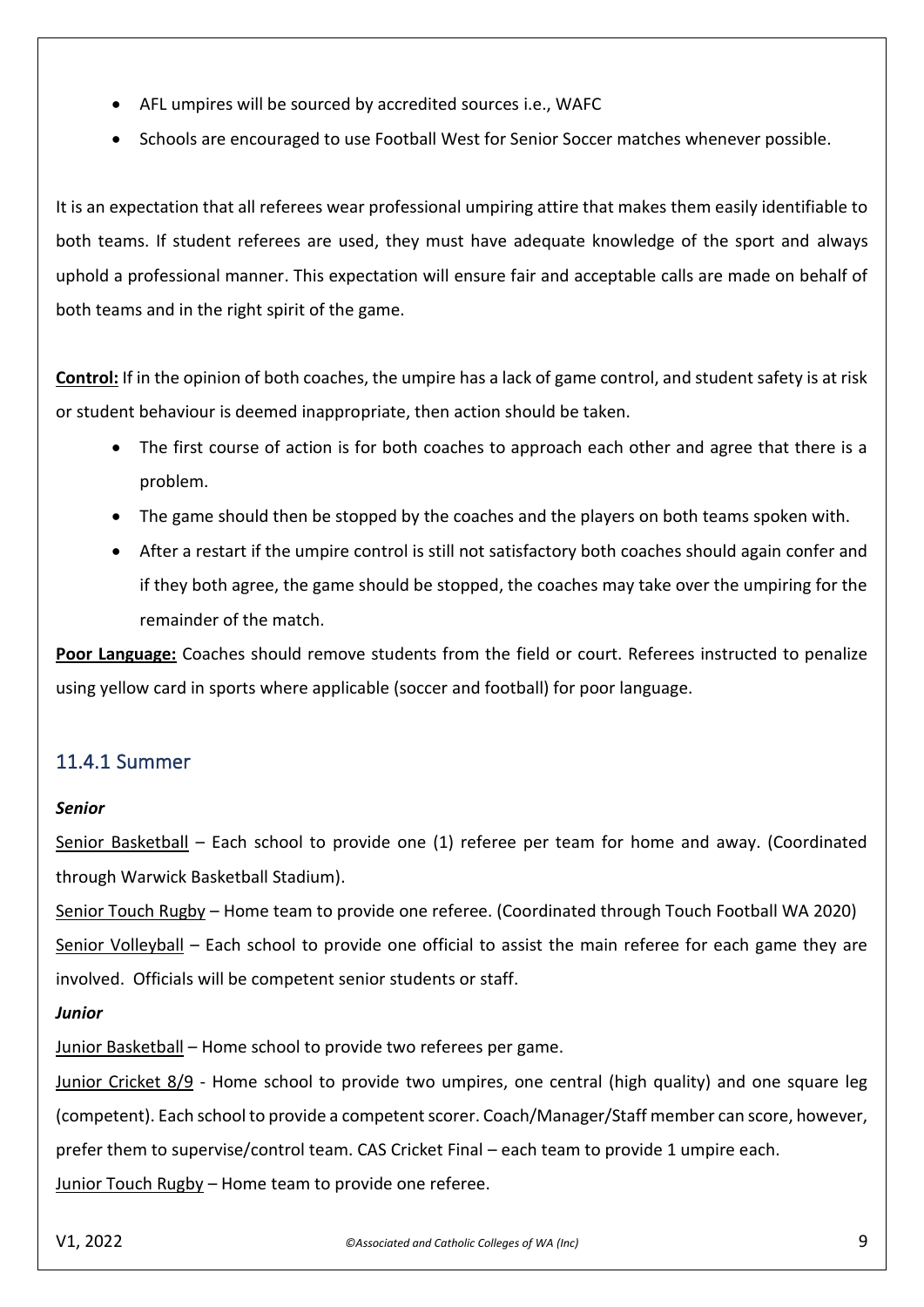# <span id="page-9-0"></span>11.4.2 Winter

#### *Senior*

Senior Netball – Each school to provide one umpire per team for home and away.

Senior Soccer - Home school will provide one (1) central referee for boy's game. Home school will provide one (1) central referee for girl's game. Each team home & away is to provide one linesperson for each game. Senior Football – Home team is to provide two (2) central umpires (always required for senior football). Each team is to also provide one (1) boundary umpire and one (1) goal umpire (these can be students). If no boundary umpires are available, the game will be played using the last touch rule (out of bounds). Central umpires should be acquired from reputable sources i.e., WAFC or SSO. Please note - CAS schools are responsible for the cost of the umpires supplied.

#### *Junior*

Junior Netball – Home team to supply two umpires per game.

Junior Soccer – Home school to provide two referees, one referee for each game. Each school to provide one linesperson for each game.

Junior Basketball – Home school to provide two referees per game.

Junior Football – Home team is to provide one (1) central umpire paired with a confident senior student for junior football games. Home team is to also provide two (2) boundary umpires. Each team, home and away, is to provide one (1) goal umpire (these can be competent senior students). If no boundary umpires are available, the game will be played using the last touch rule (out of bounds). Central umpire should be acquired from reputable sources i.e., WAFC or SSO. Please note - CAS schools are responsible for the cost of the umpires supplied.

**CAS FINALS**: As a general rule, in CAS finals games where two umpires/referees are required, each school should supply one umpire. In games where only one umpire/referee is required, it shall remain the responsibility of the home team to provide the umpire. Umpires or referees for finals should be external and qualified/accredited.

#### <span id="page-9-1"></span>**11.5 Send Off Rule**

If a student is sent from the field of play in any CAS sport, the normal relevant association rules will apply as to whether and when the player returns. The umpire/referee should indicate the reason for the send-off to the team coach and the player concerned when it is convenient. A written report is to be made and copies sent to the Sports Coordinators of each school. The Sports Coordinators should then take appropriate action.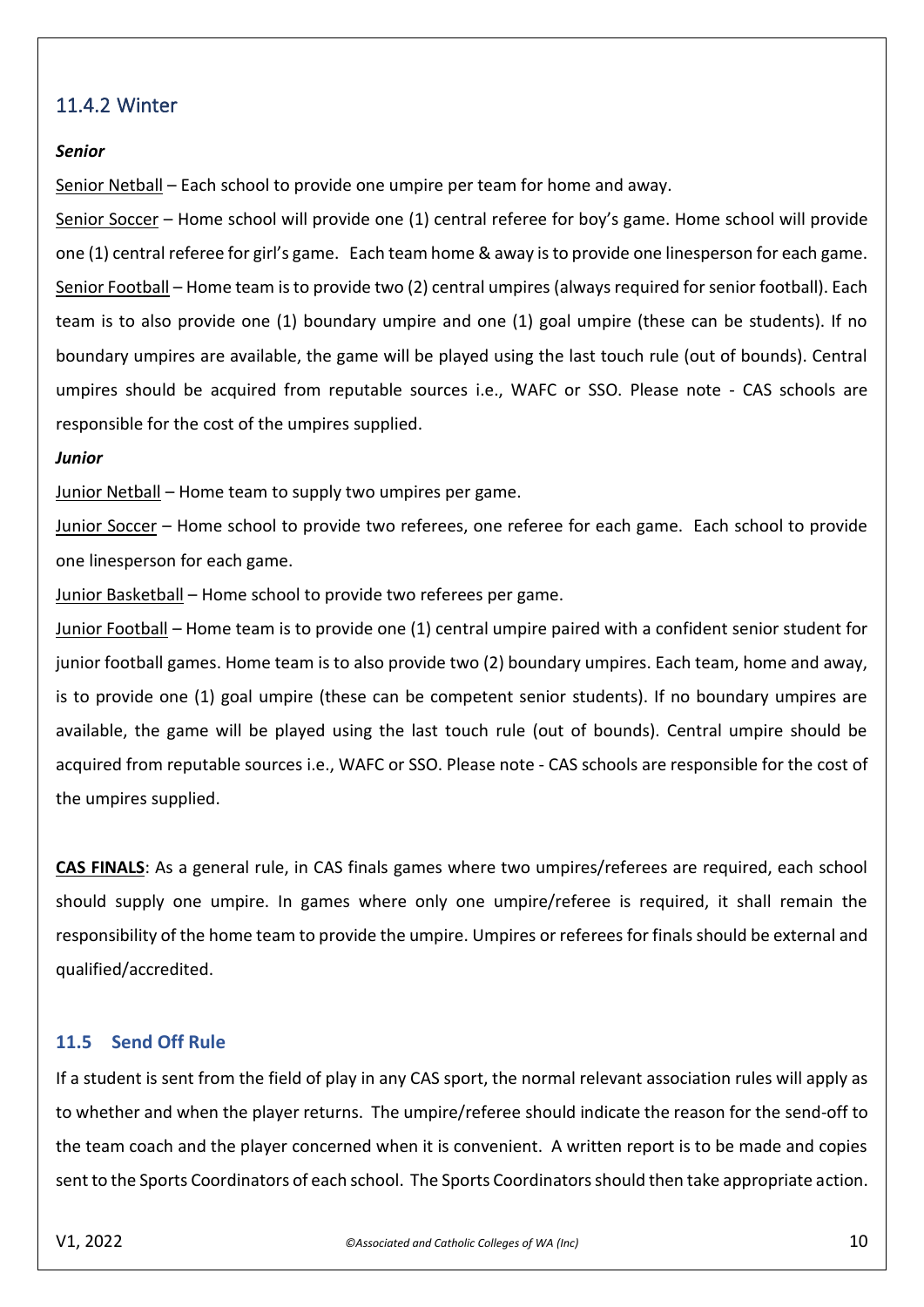# *REFER: APPENDIX 16.13 "INSTRUCTIONS TO UMPIRES/REFEREES", APPENDIX 16.14 "GAME PROCEDURES AND ETIQUETTE".*

### <span id="page-10-0"></span>11.6 Points

| <b>WIN</b>     | 3 Points                  |
|----------------|---------------------------|
| <b>LOSS</b>    | 0 Points                  |
| <b>DRAW</b>    | 1 Point each              |
| <b>FORFEIT</b> | Winning Team $=$ 3 Points |
|                | Losing Team $= 0$ Points  |

Teams with equal points on weekly and final competition ladders will be separated in the following manner:

| Basketball       |   | Points for and against (Points difference)                |
|------------------|---|-----------------------------------------------------------|
| Cricket          | - | Runs for and against (Runs difference)                    |
| Soccer           |   | Goals for and against (goal difference)                   |
| Netball          |   | Goals for and against (goal difference)                   |
| Touch            |   | Tries for and against (Tries difference)                  |
| Volleyball       |   | Sets then games for and against (set or games difference) |
| Beach Volleyball |   | Sets then games for and against (set or games difference) |

**NB:** In the case of incomplete or extended ROUND ROBIN fixturing, a match ratio will be used to determine the final ladder.

## <span id="page-10-1"></span>11.7 Protective Equipment

It is recommended that protective equipment is worn at all times and that the equipment is maintained at optimal levels.

## <span id="page-10-2"></span>11.8 Reporting of Results

Results of all fixtures are reported using the GoJaro online results system through the ACC web site.

For CAS the home team for result entry will be the first mentioned team in the fixtures. The home team enters all results in GoJaro within 24 hours of the fixture. A print screen of the results must be sent to the other team and the ACC office.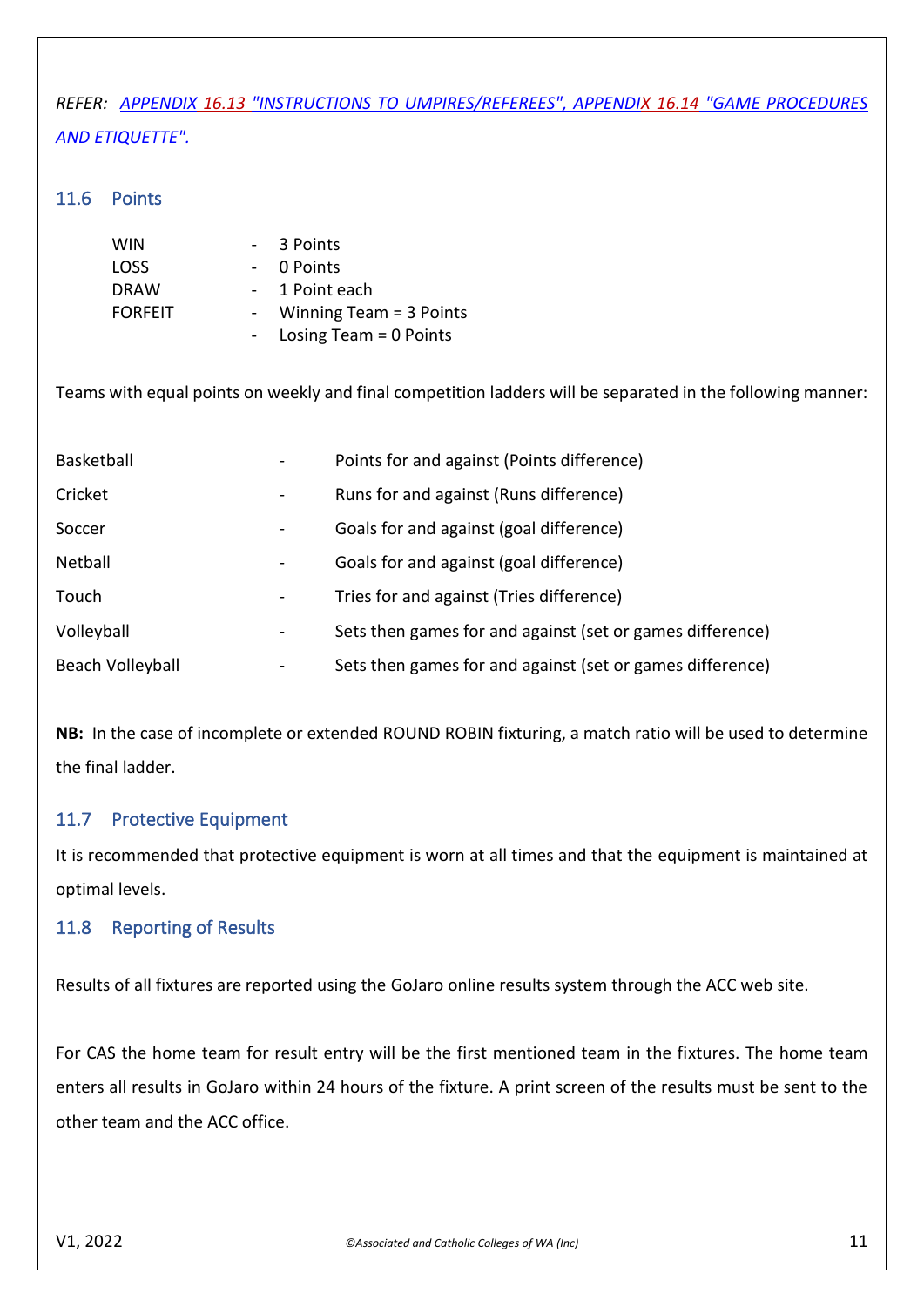The away team needs to check all results entered on GoJaro within 48 hours and confirm with the other parties that the results are accurate. They must also report any errors to the ACC and the home team in their communication.

Once results are confirmed by the away team the ACC Office will then do a final online confirmation of results. The away team must check results within 72 hours otherwise results entered by the home team will stand. Failure of the home team to comply with this condition will invoke a penalty of 1 point for the "responsible" team involved for that fixture.

It is suggested that the GoJaro system be promoted to coaches, students, and parents and that the ladders be used to motivate individuals, teams, and coaches/managers throughout the season. All schools, coaches, students, and parents have access to the ACC app, which has a direct link to the GoJaro ladders for accurate and up to date results of the CAS competition. This is a very useful tool to promote to your coaches.

If for any unforeseen circumstance, the home team using GoJaro cannot enter the results then the away team should enter the results. If GoJaro is down and results cannot be entered online then the results can be emailed or facsimiled to the ACC, provided that the reporting staff member's handwriting is initially legible, or the results have been typed.

The above is subject to change if the association moves to a new platform or provider.

**N.B. Results reported are considered final - both team's coaches/managers and captains must settle scoring discrepancies before scorecards are signed.**

### <span id="page-11-0"></span>11.9 Home and Away Fixturing

Equal home and away opportunities for teams within each year group, gender and sport are scheduled within each cycle of fixtures. However, venue constraints are of prime concern in this regard, calling for cooperation and assistance between Sports Coordinators from each of the competing schools on each day of play.

*REFER: [APPENDIX 16.10](#page-32-1) "GENERAL FIXTURES".*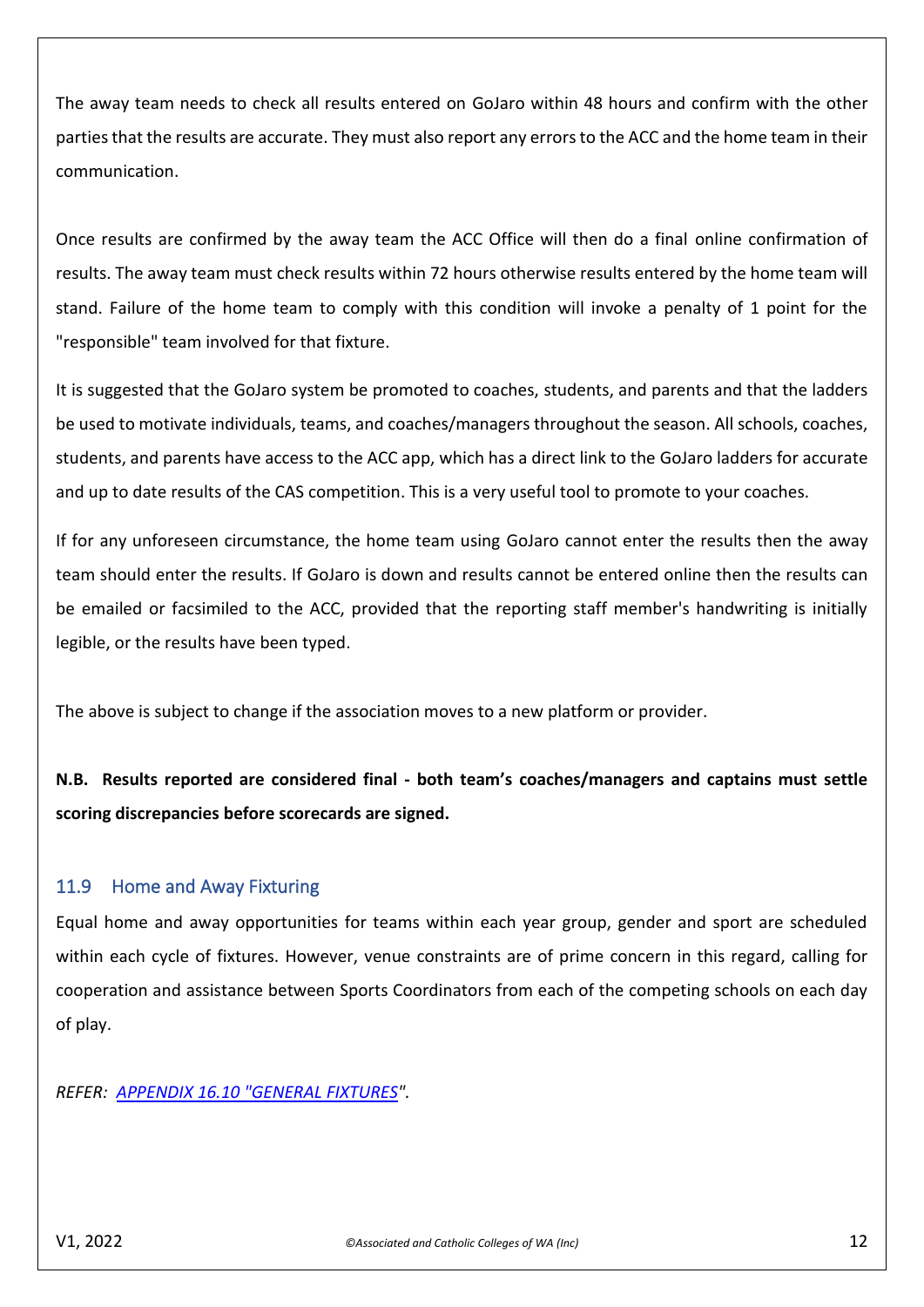## <span id="page-12-0"></span>11.10 Venues

It is the responsibility of the school providing the venue to ensure that all ground/court markings are complete and adequately maintained. Costs related to the hire of venues, are to be met by the home team, or by mutual agreement in reference to 11.7 above. Volleyball or Beach Volleyball played at a central venue may be booked by the ACC office, but costs shared by CAS schools.

*[REFER: APPENDIX](#page-33-1) 16. 11 "VENUES"*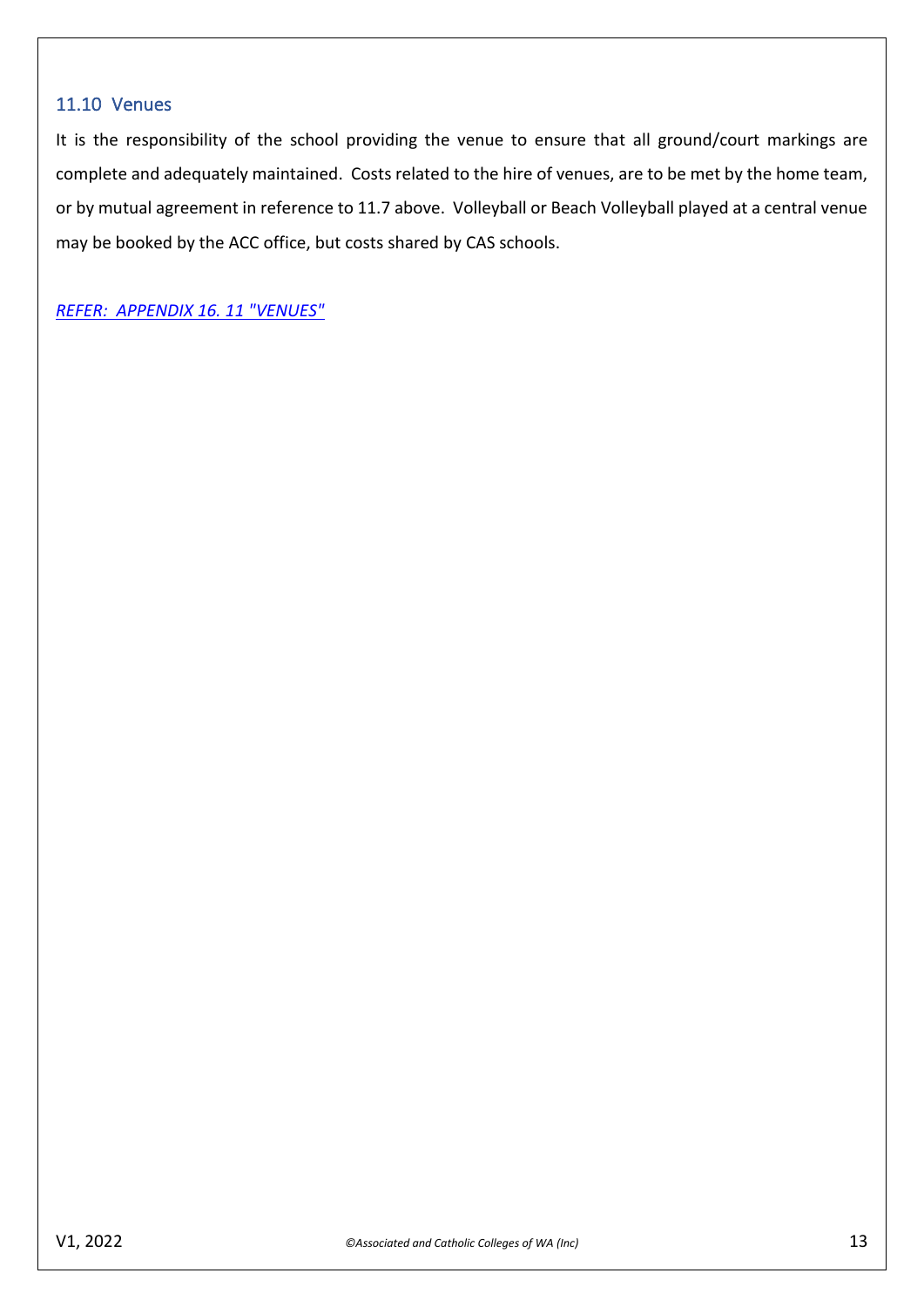# <span id="page-13-0"></span>11.11 Final Team Placings and Trophies

Final team placings are determined at the end of the CAS Finals playoffs. Only  $1^{st}$  v  $2^{nd}$  place finals will be played.

In the event that teams finish on equal points or goals at the end of the normal playing time, extra time (listed below) will be played to determine the winner and the team that finishes the season in top position (Tally of Placings).

| <b>CAS Sports</b>                | <b>Finals Extra Time Requirements</b>                                      |
|----------------------------------|----------------------------------------------------------------------------|
| Basketball                       | 3 minutes extra time, no timeouts allowed.                                 |
| Cricket                          | N/A                                                                        |
| Tennis                           | 1 pair from each school to play a tie break                                |
| <b>Touch Football</b>            | Flip of a coin to select playing end or tap to commence the<br>extra time. |
|                                  | 1 player drop off after each minute of extra playing time.                 |
|                                  | No substitutes allowed and play continues until a team                     |
|                                  | scores a 'golden try'                                                      |
| Volleyball                       | Finish the third set to 15 OR declare a winner once team                   |
|                                  | leads of 2 and is at least 8 points played.                                |
| Netball                          | 2 x 3-minute halves. Swapping ends after the first half.                   |
| Soccer                           | Penalty shootout of 5 and 5 (5 shots each team taken in                    |
|                                  | order). If scores are still level after 5 penalties, the                   |
|                                  | penalties should continue until deadlock is broken i.e.,                   |
|                                  | Team misses and the other team scores 6-5.                                 |
| <b>Australian Rules Football</b> | 2 x 5-minute halves. Swapping ends after the first half                    |

In the event that it remains a draw and the scores are still level after the extra time requirements have been played (i.e., cricket, basketball, netball, football) OR there is no CAS final played at all (abandoned), the team that finished on top of the ladder shall be deemed the champion team.

A single plaque will be awarded to each school acknowledging each premiership team for that school in that year of CAS sport. Individual team plaques will not be awarded until end of year awards, although a CAS "pennant" flag will be made available to schools for presentation at finals matches.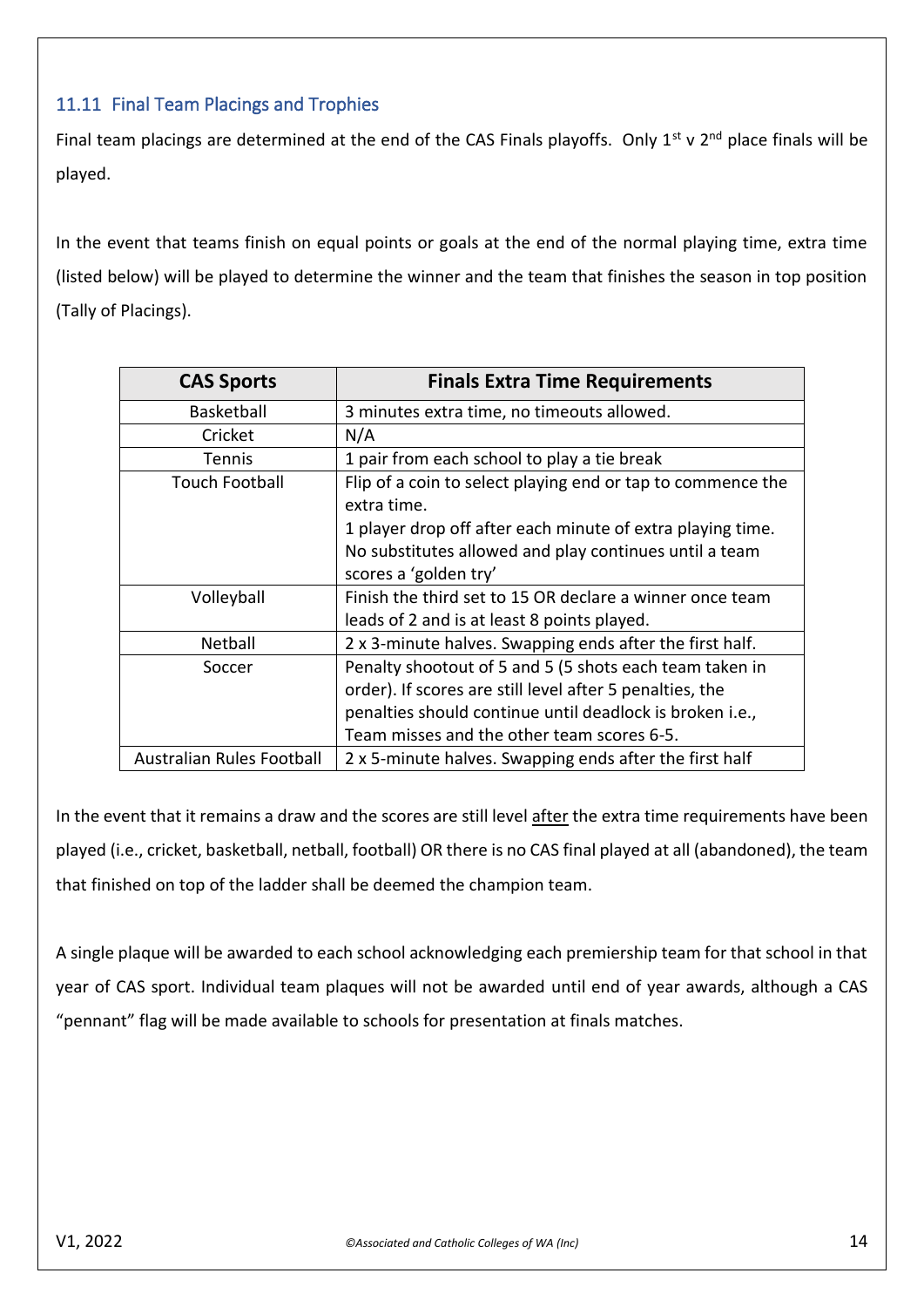## <span id="page-14-0"></span>11.12 Weather Policy

By 12.00pm (noon) on the day of competition Sports Coordinators are to consult with their opposition school and if the consensus is that weather conditions are too extreme the games will be cancelled. If doubtful teams are to travel to venues and a decision will be made at that time. Home sports coordinator will make a final decision on site.

# <span id="page-14-1"></span>11.12.1 Wet Weather

- Winter fixtures should only be cancelled if weather conditions are extreme and pose a major risk to student/staff safety. Lightning, hailstorms, and destructive winds would be considered extreme conditions and could be cause for cancellation. Rain itself is not considered as extreme weather and should not be a cause for cancellation of games unless it renders the playing surface unplayable and dangerous.
- Schools should endeavour to make available rubber/squeegee brooms that can be used to sweep excess water off outside courts so that the surface can be made playable.
- When home teams postpone games due to weather only those sports affected by weather should be abandoned and any indoor games should still go ahead as normal. Points for games played indoors in these cases will count, if all fixtured games were played at all venues.

# <span id="page-14-2"></span>11.12.2 Hot Weather

- Sports Coordinators check weather bureau by 12.00pm on the day before the match and liaise with their principal on whether a decision to cancel is required. If weather conditions are extreme, the host school is to initiate contact with the opposition school to decide prior to competition. The convenor school and the ACC must be made aware of this decision. Indoor sports within the CAS competition should go ahead. Indoor sports within the CAS Year 7 Lightning Carnival will not go ahead to keep things equitable with all sports cancelled on the day.
- When home teams postpone games due to weather only those sports affected by weather should be abandoned and any indoor games should still go ahead as normal. Points for games played indoors in these cases will count if all fixtured games were played at all venues.
- Where possible the following guidelines should be followed when matches are played in hot/humid conditions:
	- 1. Normal sun protection measures (hats/sunscreen) should be strictly followed.
	- 2. Reduce match length or period length.
	- 3. Increase player rotation through the bench.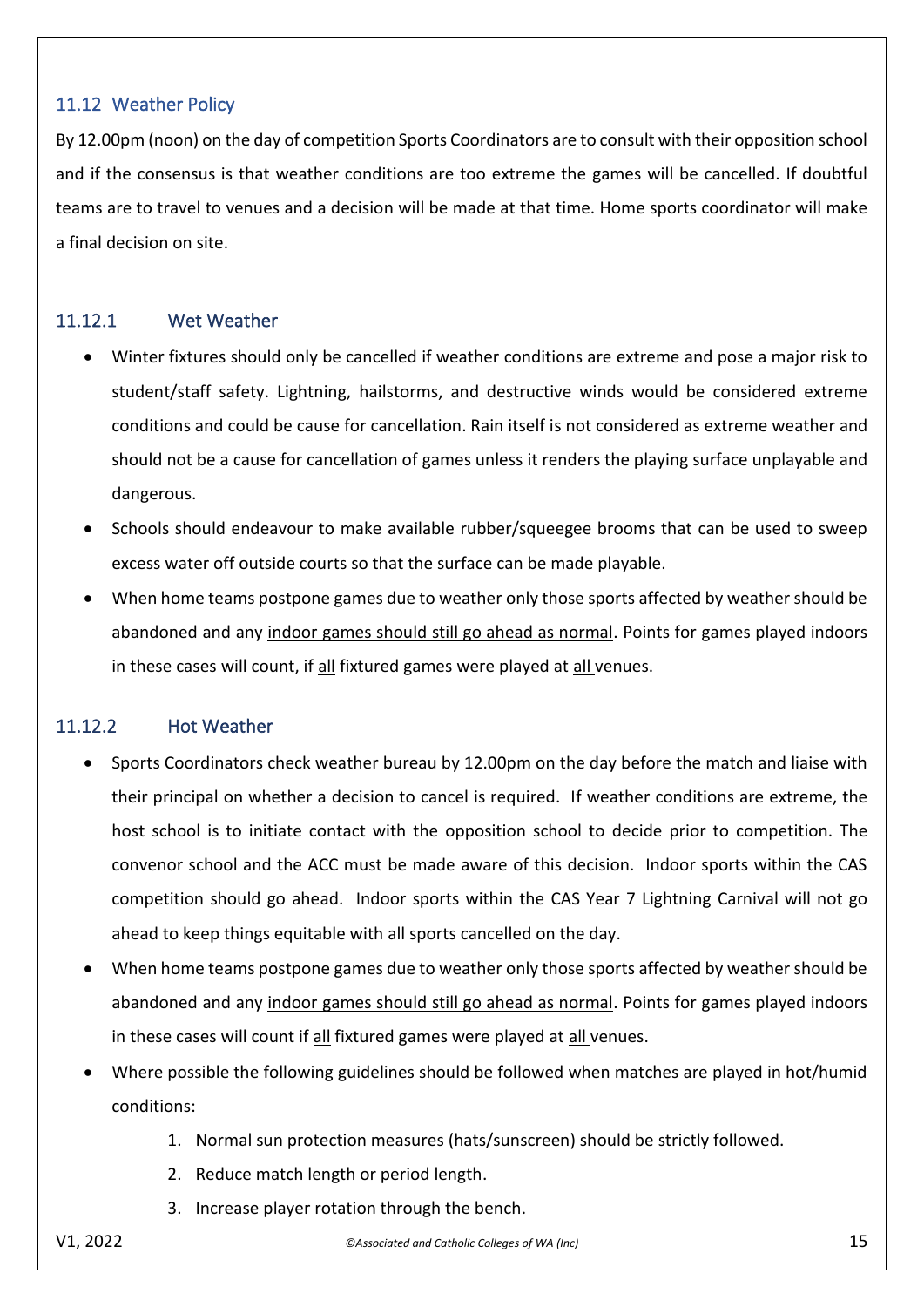- 4. Provide frequent rest/drink breaks.
- 5. Ensure rest breaks are in shaded areas.
- 6. The provision of water is the responsibility of individual players and the team manager, not the home school.

# <span id="page-15-0"></span>11.12.3 Cancelled Fixtures

In the event that two (2) or more schools cancel fixtures in a particular sport/year/grade then the following process should be enacted:

- Where possible the cancelled matches should be played at a rescheduled time by mutual agreement between the schools involved.
- If a suitable time/date/venue cannot be mutually agreed upon then the match(s) will be abandoned, and the match results status will be "cancelled".
- If any match in a sport/year/grade is "cancelled" then the entire round of fixtures for that sport/year/grade will be considered "void" and a mutual forfeit, there will be no points awarded to any school.
- In the case of a mutual forfeit due to weather all CAS schools are to be notified and no results are to be entered into GoJaro. Please contact the ACC so that the match status can be changed to "cancelled", with no points allocated to either school.

It is in the spirit of the CAS competition that schools canceling matches due to extreme weather should not be penalized on the ladder. In situations where some games are cancelled at one venue and played at other venues the policy is:

- In fixtures where games are played at one venue and not played at another in the same sport.
	- o Where possible, cancelled games should be rescheduled and played at a mutually agreed time.
	- $\circ$  If a rescheduled time cannot be agreed upon then ALL results for that round, at all venues in that sport/grade are considered to be "cancelled" and the results null and void.
- If fixtures are cancelled all CAS schools are to be notified so that only relevant scores are entered into GoJaro for that round. ACC is to be notified so cancelled fixtures can be displayed as cancelled in GoJaro.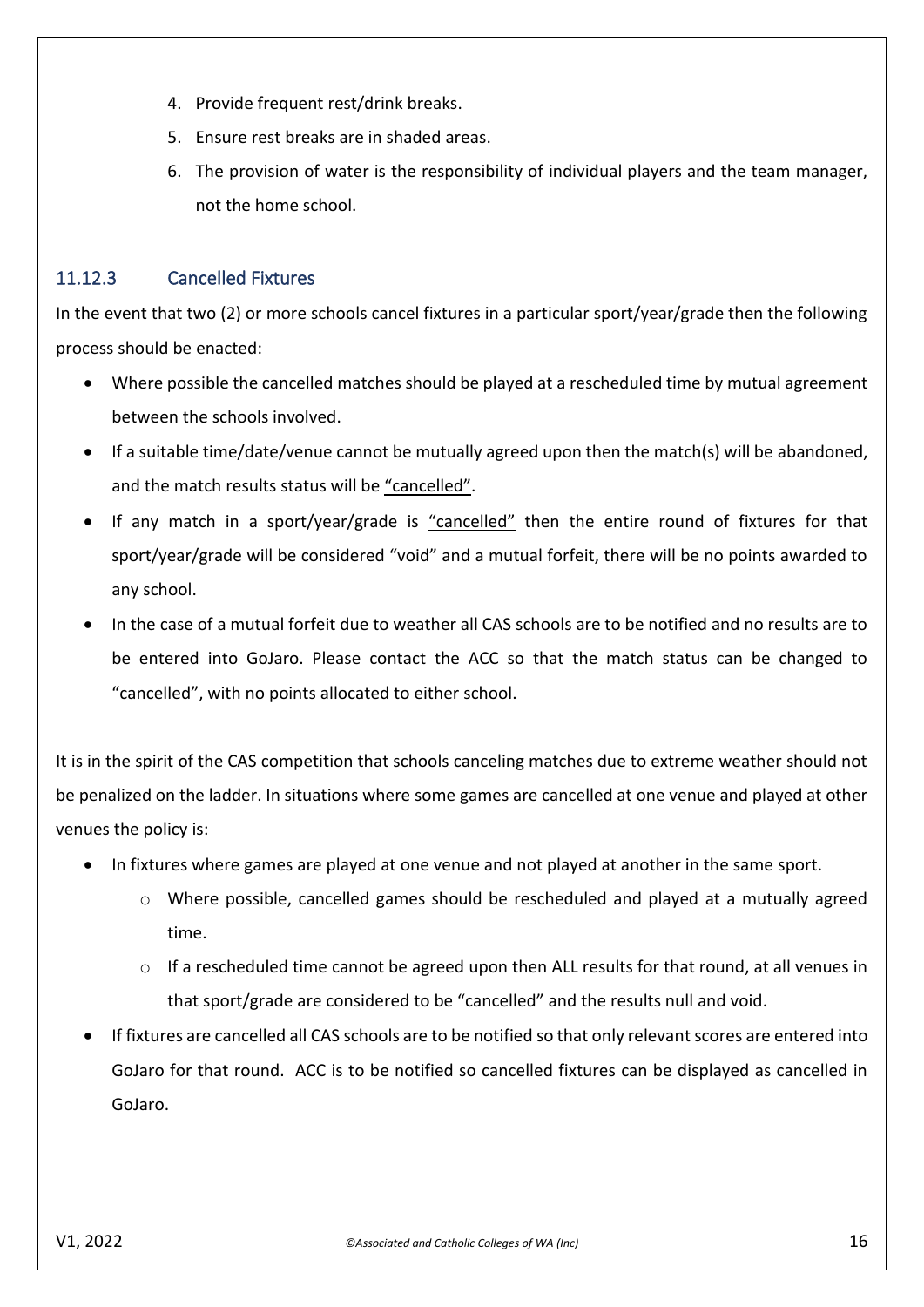# <span id="page-16-0"></span>11.12.4 Cancelled Fixtures – Due to advance weather advice from external authorities

In some cases of extreme weather events there may be an advance weather warning advisory issued to schools by external authorities such as the Bureau of Meteorology, Catholic Education Office, or Department of Education. In these extreme cases schools may be advised to cancel outside activities or to close. Schools would therefore be compelled to cancel sporting activities and it may not be possible for them to follow the usual CAS weather policy as outlined above. In these cases, games will be considered as cancellations and results processed as per item 11.12.3 of the charter. Schools affected should advise the other CAS schools if this situation arises.

*NB: This charter clause should not cover standard weather warnings issued by the Bureau of Meteorology and is only to be enacted if there is a clear directive from an external authority to either close schools or cease outside activity.* 

## <span id="page-16-1"></span>11.13 First Aid

In the event of serious injuries, a **staff member** from the school must be responsible for the welfare of that student, seeing that appropriate care is afforded.

It is highly recommended that players wear mouthguards in all contact sports. Prevention of injury is emphasised. Each school engaged in fixtures must have access to their own first aid kits.

### *NB: All open wounds must be covered.*

*See Appendix 16.12 for "SPORTS INJURIES DOCUMENT".*

# <span id="page-16-2"></span>12.0 Change of Rules / Conditions of Play

Change of conditions of play and rules governing the conduct of the Coastal Associated School's Interschool Sporting Competition are to be made at properly convened meetings, **prior** to the commencement of the forthcoming season.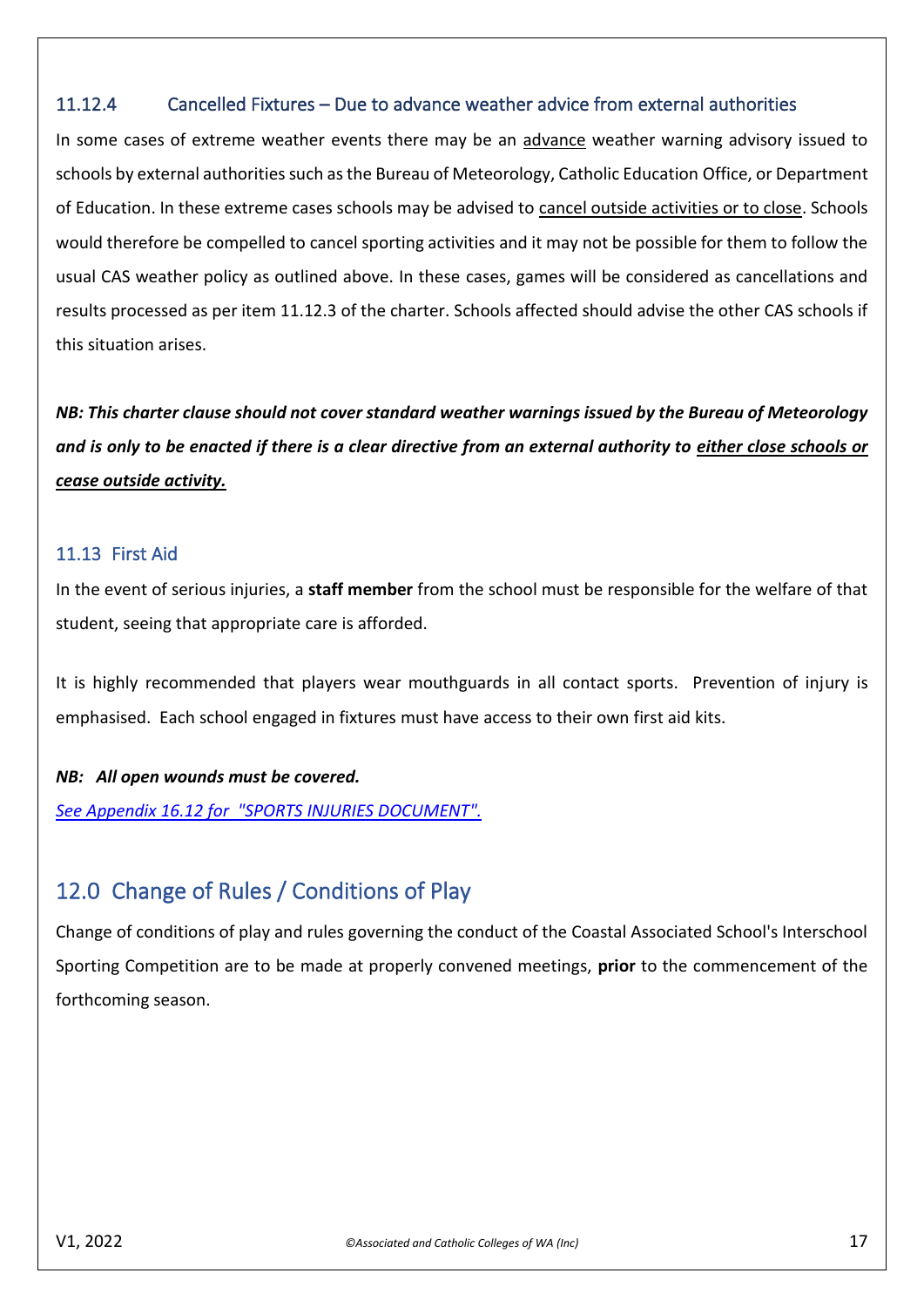# <span id="page-17-0"></span>13.0 Minimum Match Requirements

When games are reduced in time due to late arrivals or unforeseen circumstances the minimum match playing requirements must be met. Games must meet these requirements to constitute 'full time' for results to be deemed official and valid. All schools must follow these guidelines.

| <b>Basketball:</b>       | A minimum of 10 minutes per half constitutes 'full-time' for a game result.                         |
|--------------------------|-----------------------------------------------------------------------------------------------------|
| Cricket:                 | A minimum of 8 overs is to be faced per side to constitute a match for a result.                    |
| Football:                | A minimum of 15 minutes per half constitutes 'full-time' for a game result.                         |
| Soccer:                  | A minimum of 15 minutes per half constitutes 'full-time' for a game result.                         |
| Netball:                 | A minimum of 4 x 8-minute quarters constitutes 'full-time' for a game result.                       |
| Volleyball:              | A minimum of 2 sets and to 12 twelve points in the third set.                                       |
| <b>Beach Volleyball:</b> | A minimum of 30-minute total playing time constitutes a match for a result.<br>A minimum of 2 sets. |
| <b>Touch Football:</b>   | A minimum of 15 minutes per half constitutes 'full-time' for a game result.                         |

# <span id="page-17-1"></span>14.0 Forfeits

Early communication is essential to alleviate problems arising from forthcoming forfeits. The latest time for a forfeit to be communicated is lunch time on the day of the fixture. Principals from schools concerned are to be informed of the decision.

A team causing the forfeit will receive 0 points, whilst the opposition receives 3 points for that fixture. To assist with the separation of teams with equal points on weekly and final competition ladders, the team winning a forfeit, will be awarded a predetermined score for that sport. The team losing will be awarded the reverse of the predetermined score.

When entering a forfeit into GoJaro note that this can only be done through 'Results Entry', i.e., not through 'Bulk Results Entry'. Underneath the relevant school's name, tag the circle which reads 'Forfeit this game' then click 'submit'. GoJaro will then calculate points automatically.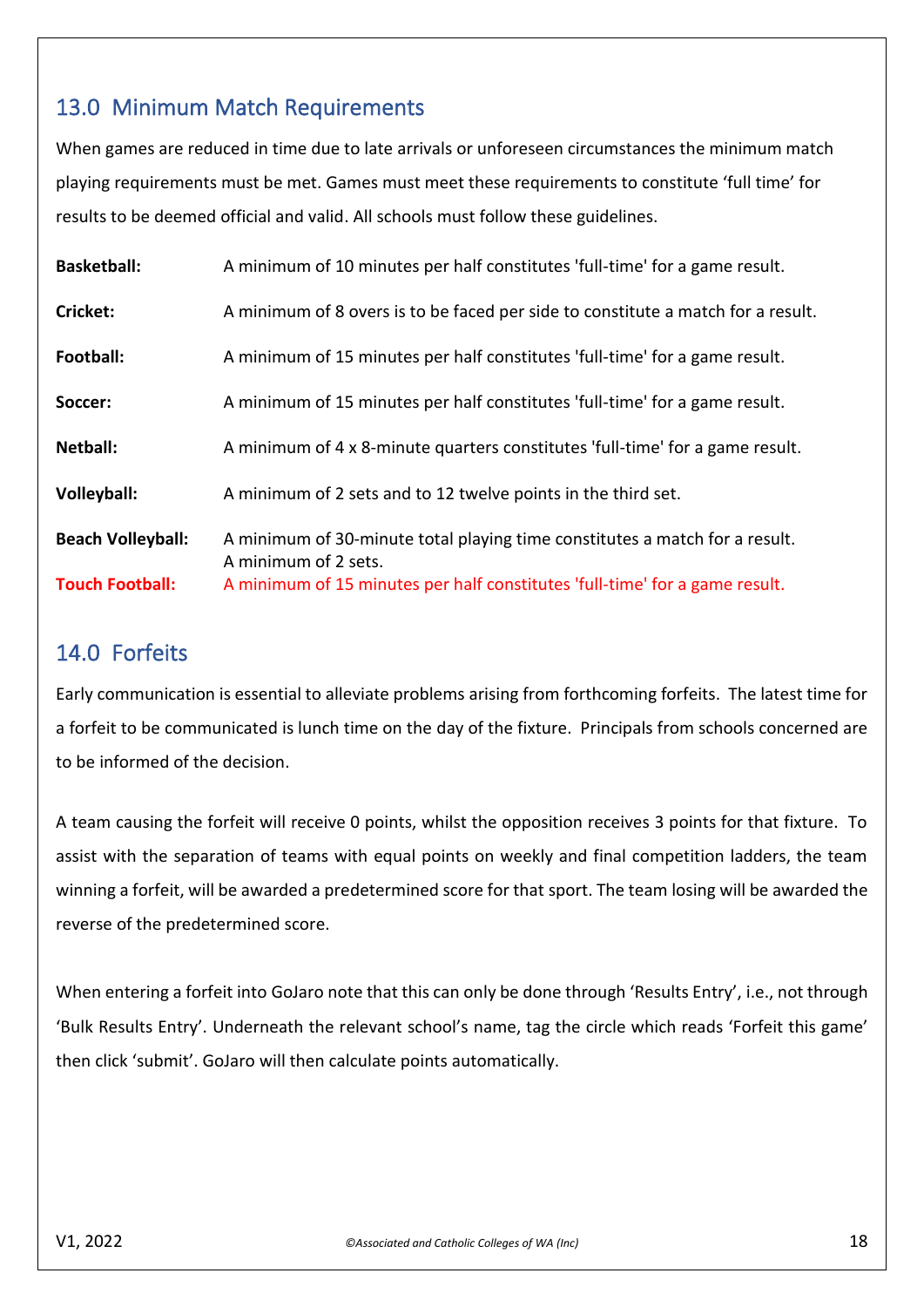#### **FORFEIT SCORES**

| <b>Summer</b>           | <b>Based on CAS results</b> |    |              |  |
|-------------------------|-----------------------------|----|--------------|--|
|                         | For                         | Ag | <b>Games</b> |  |
| Basketball              | 40                          |    |              |  |
| <b>Touch Football</b>   |                             |    |              |  |
| <b>Beach Volleyball</b> |                             |    |              |  |
| Volleyball              |                             |    |              |  |
| Cricket                 |                             |    |              |  |

| Winter         | <b>Based on CAS results</b> |    |              |
|----------------|-----------------------------|----|--------------|
|                | For                         | Ag | <b>Games</b> |
| Soccer         |                             |    |              |
| Netball        | 30                          |    |              |
| Basketball     | 40                          |    |              |
| Touch Football |                             |    |              |
| Football       | 50                          |    |              |

# <span id="page-18-0"></span>15.0 Mercy Rule

CAS schools have agreed that a 'mercy rule' can be applied to all summer and winter sports (excluding Indoor Beach Volleyball) if necessary. Once a blowout score has been reached, the Mercy rule must be offered at any stage of the game but does not have to be accepted. The coaches collaborate and record the final scores to reflect the maximum margin (see table below) at that point in the game. The game then continues until full time with coaches/officials in charge of matches determining the best course of action to encourage games to be competitive so that ALL students have a positive playing experience. Coaches should use their discretion to implement measures to ensure that matches are not one sided. Possible examples of "mercy rule" changes are:

- Take off the best starting line up if scores look like a blowout.
- Reduce playing numbers on the field to match the opposition if they are short of players.
- Loan opposition some players (even after half time).

If a coach overlooks the Mercy Rule and the margin is incorrect, the final result will be adjusted by the Sports Coordinator before entering into GoJaro. The adjustment will be made by reducing the winning school's score until the margin is accurate.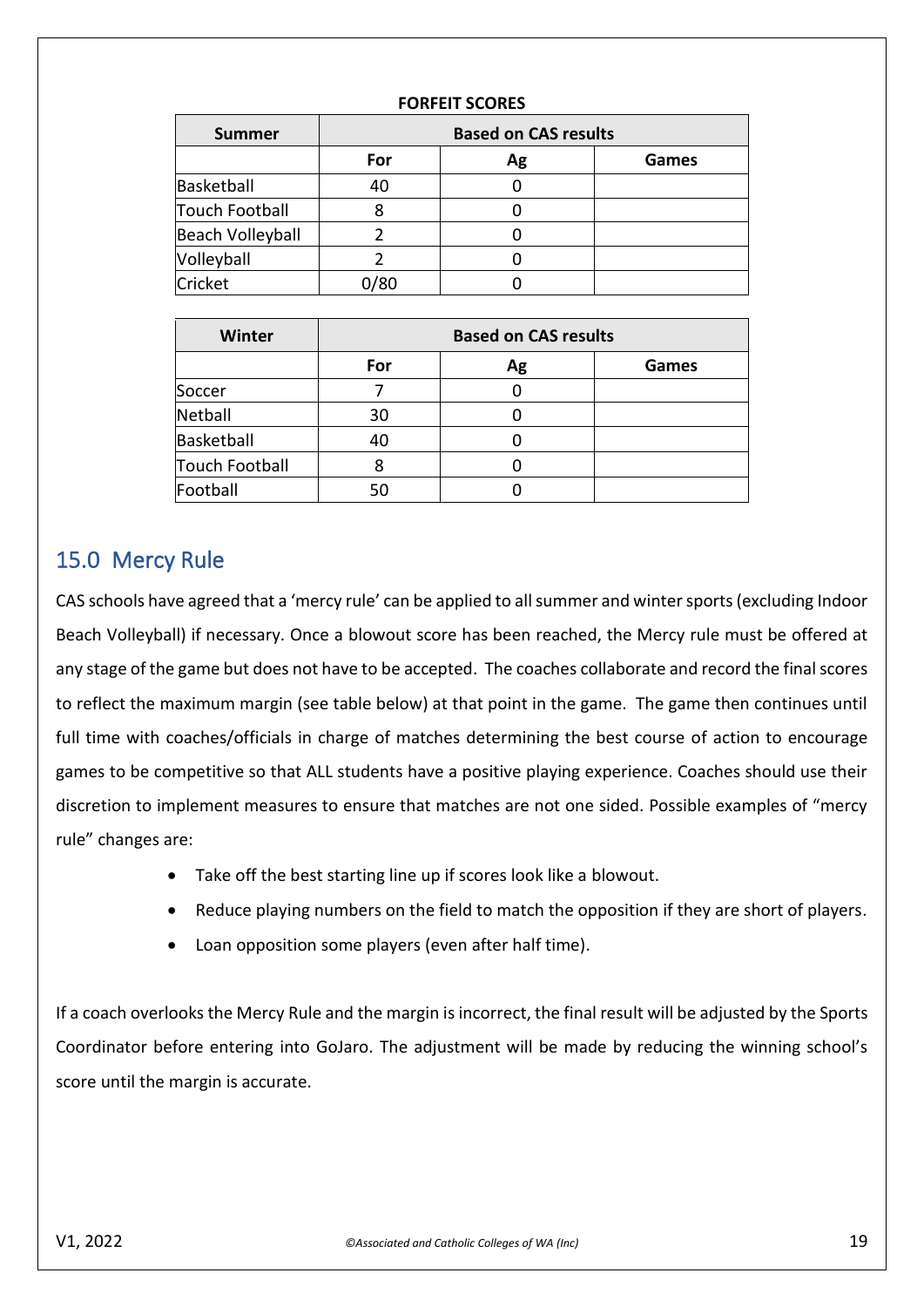| <b>Sport</b>          | <b>Proposed Maximum Margin</b> |  |
|-----------------------|--------------------------------|--|
| Basketball            | 40 points                      |  |
| <b>Touch Football</b> | 8 tries                        |  |
| Cricket               | N/A                            |  |
| <b>Tennis</b>         | N/A                            |  |
| Volleyball            | N/A                            |  |
| Soccer                | 7 goals                        |  |
| Football              | 50 points                      |  |
| Netball               | 30 goals                       |  |

### **MAXIMUM MARGIN TABLE**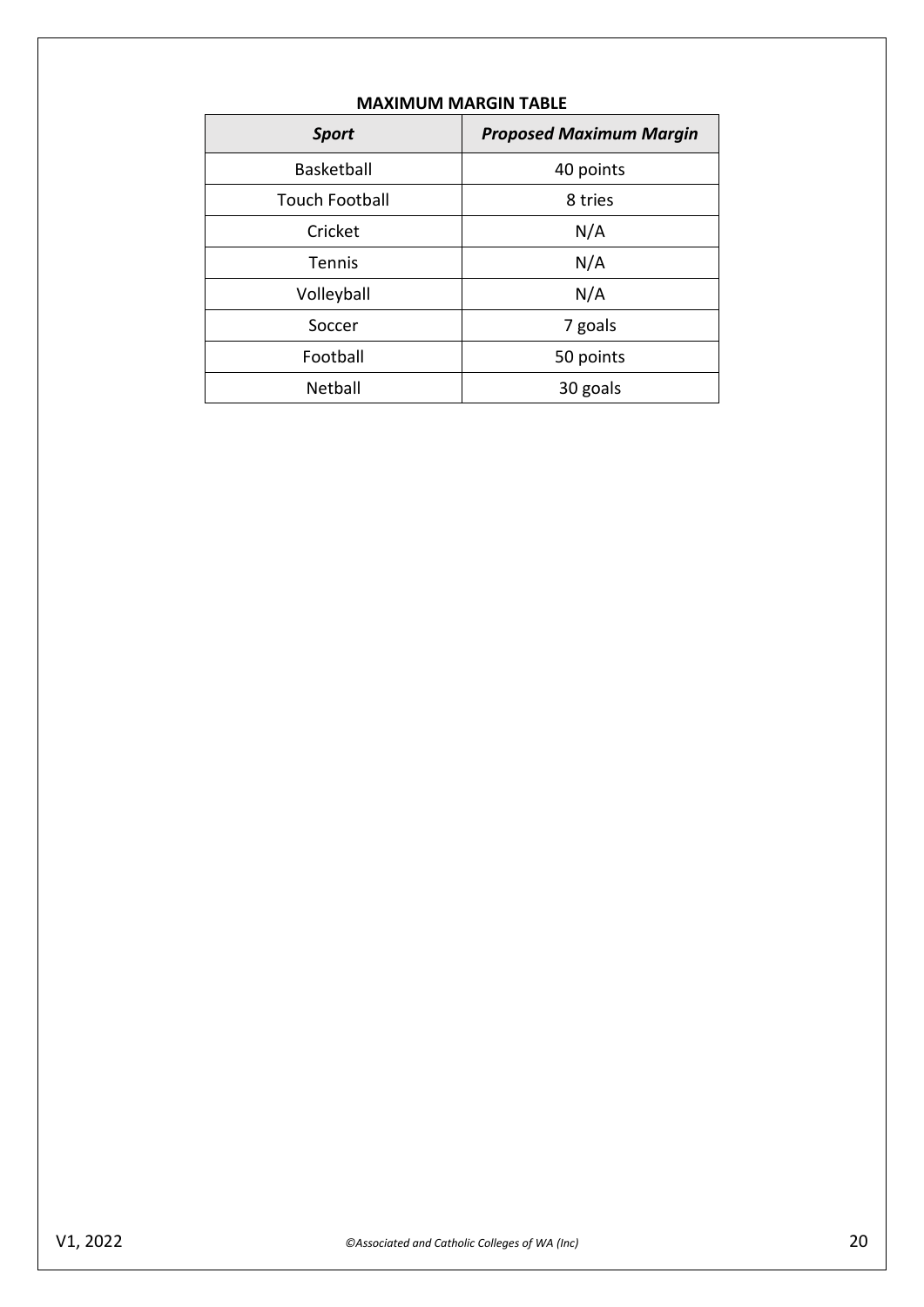# <span id="page-20-0"></span>16.0 Appendix

## <span id="page-20-1"></span>16.1 Basketball Conditions of Play / Rules

### **TEAMS**

Teams are to consist of 5 on-court players with up to five (5) substitute players.

Minimum of five (5) players.

### **DRESS**

Basketball strip with numbered singlets or bibs from 4 to 15. Non marking shoes are to be worn in games played indoors.

#### **START TIME**

4:00pm

### **EQUIPMENT**

The size of the basketballs used for CAS games is as follows:

- All girls  $-$  size 6
- Year 7 & 8 boys size 6
- Year 9 and above size 7

### **DURATION OF PLAY**

Games are to consist of two (2) x twenty (20) minute halves with 5 minutes changeover at half time. (Running clock.) Time outs are to consist of maximum 1-minute duration. Games are to finish no later than 5:15pm summer and 5:00pm winter.

Tied game. Play 3 minutes extra time for all home and away games and finals provided this falls inside the 5:15pm summer and 5:00pm winter finish. No time outs permitted in extra time.

In the event of an unscheduled reduction in the time available to play, the halves are to be reduced accordingly, with strict adherence to the 5:00pm/5:15pm finish time. A minimum of 10 minutes per half constitutes 'full-time' for a game result.

### **RULES (QUALIFYING FIXTURES AND CAS FINAL)**

The rules of the Australian Basketball Association will apply except as stated otherwise in this document. 3 points will be counted in all year groups, where court markings exist.

No zone defences are to be permitted in junior basketball. Schools should encourage man-to-man defence. CAS FINALS

 $1<sup>st</sup>$  v  $2<sup>nd</sup>$ 

Games are held at highest placed school's venue.

CAS finals results must be reported immediately after the final to the ACC office.

### **SUBSTITUTES**

Are to be made via the referee.

### **TIME OUTS**

There are no time-outs in the last 3 minutes of each half. Maximum two per half. Maximum 1-minute time outs.

### **SCORECARDS**

Timekeepers and scorers from opposing teams must **SIT TOGETHER**.

**Scorecards are to be signed by the umpire/s or referee/s and captains or coach of each team at the conclusion of the fixture. It is assumed that scoring discrepancies are settled immediately at the conclusion of the fixture should they occur, and that results reported to the ACC office are final.**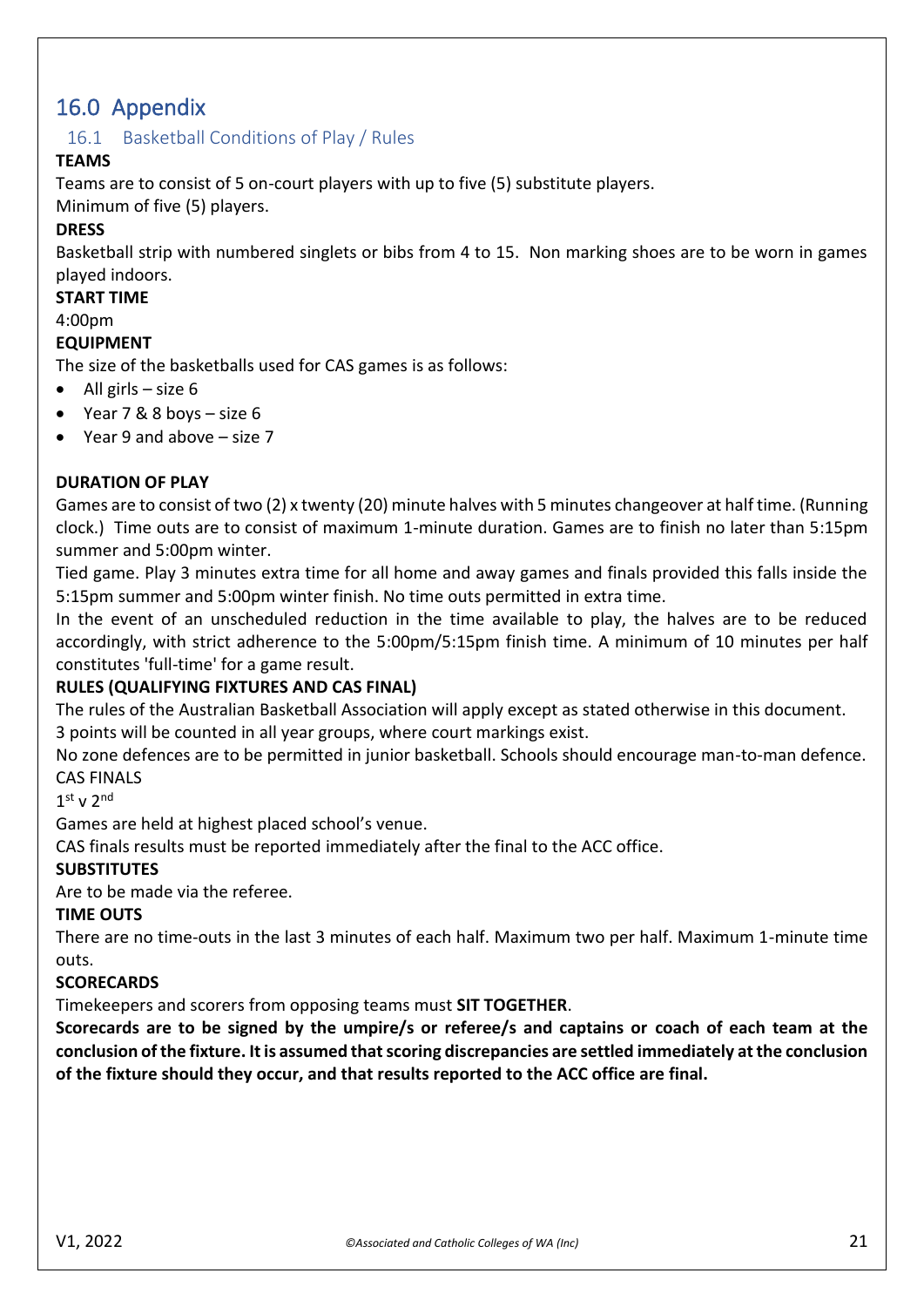# <span id="page-21-0"></span>16.2 Cricket Conditions of Play / Rules

## **TEAMS**

Teams are to consist of a maximum of 10 players. The minimum number of players to constitute a game is 8 players.

If a team is playing with a reduced number e.g., 8 or 9 players (both coaches are to review batting list and suggest "mid-range/mid-level" batsman will get opportunity bat twice i.e., to make up the final pairings. Girls are encouraged and permitted to play cricket.

### **DRESS**

All white (long trousers or shorts) or the full physical education uniform is to be worn. Mixing of uniforms is not to occur. College hat or sport cap to be worn. No mixing of caps is permitted.

All batsmen must wear helmets for safety.

### **START TIME**

4:00pm – 5:15pm – "**The** *Home* **Team will always bat first"** – please ensure batting first batting pair is ready to go as soon as the *away* fielding team arrive to help save time.

**Both teams will bowl from the same end – one end**. This will save time changing after each over and both teams will bat in the same conditions facing the bowling from the same end.

### **DURATION OF PLAY**

Games are played over one (1) day. All games are 10/10 overs format (or less). The minimum overs to constitute a game is to be 8 overs per team. Each team is to ensure approx. 30 minutes per innings.

At the beginning of the game an agreement is to be reached by the coaches and umpires as to the number of overs to be bowled by each team pending the time/players available e.g., 8 or 10 overs. The overs will be calculated as one over every 3-4 minutes. The time limit cut off is 5:15pm. The umpires and coaches are to confer as to the number of overs that will be bowled per team pending the start time. At all times, each team innings must have equal overs for the game to be valid.

### **RULES (QUALIFYING FIXTURES AND PLAY-OFFS)**

The game consists of six (6) ball overs bowled by each side with a maximum of seven (7) balls per over (apart from the final over – see below).

If a ball deviates unnaturally from the edge of a synthetic pitch or expansion slots halfway along the pitch, the ball shall be deemed a 'Dead Ball' and be bowled again. Naturally, a batsman losing his wicket under such circumstances is not out and any runs scored are not counted.

No Balls: If a ball deviates unnaturally from the edge of a synthetic pitch or expansion slots halfway along the pitch, the ball shall be deemed a 'No Ball' and will be bowled again. The batting team will receive one (1) run for the no ball. A batsman losing his wicket to a no ball is not out except in the case of a run out. A batsman can score off a no ball and will receive the 1 run bonus + whatever runs are scored. In the case of a subsequent no ball in the same over the batting team will receive 2 runs each no ball, however the ball will not be re bowled. E.g., maximum of a seven (7) ball over.

Bouncing above shoulder height.

## Full toss above waist height.

Ball bounces more than once.

Wides: If the umpire signals a wide the ball shall be bowled again, and the batting team will receive one (1) run for the wide. In the case of a subsequent wide in the same over the batting team will receive 2 runs each wide, however the ball will not be re bowled. E.g., maximum of seven (7) ball over. It is recommended that coaches confer before the match as to what deliveries will constitute a wide.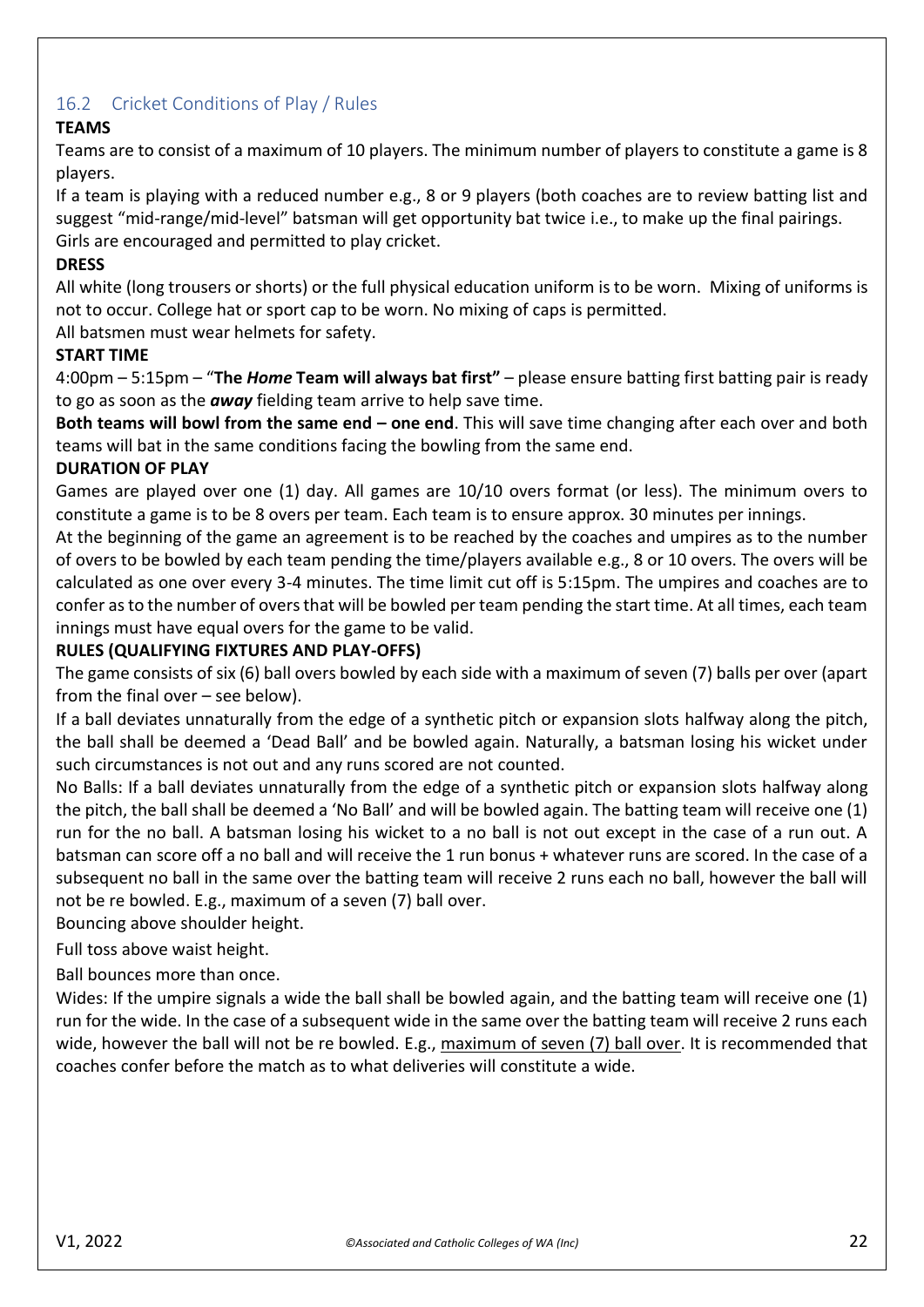Upon the call of a "wide" the ball shall remain live i.e., batsman can choose to run on a wide to receive an extra run

The final over of each innings must have six (6) legal deliveries bowled.

**Fielding Restrictions:** No more than 4 fielders on the leg side at any one time.

**Bowling:** Each person of the fielding side shall bowl one (1) over each. Bowlers may be permitted to bowl a maximum of two (2) overs (cannot be concurrent - 2 overs in a row). The wicketkeeper can choose to either bowl or not bowl.

**Batting Penalty**: when a wicket is taken (bowled, caught, LBW, run out, or stumped) the batting team will be penalised three (3) runs for each wicket taken. Batsman must swap ends after losing a wicket.

**Batting Retirement:** All batsmen bat for two (2) overs and then swap with the new batting pair ensuring all player's bat. Batting team may choose to send out a batsman that has already batted with the Number 11 to form the final batting pair. If only ten (10) over game is played, the number 11 will not bat.

Boundaries - 4 runs scored as normal for a ball running along the ground or bouncing through the boundary Boundaries - 6 runs scored for any ball passing over the boundary on the full

**Umpiring/Scoring: Home team is to provide two umpires (one quality central umpire and one competent square leg umpire). Each team to provide a competent scorer.** Coaches, umpires, and scorers for cricket MUST be experienced and have the knowledge/skills required to perform their task.

**It is essential that a record of the number of runs should be kept after each over.** The winner of the match is the team, which scores the greatest number of runs at the completion of the innings, which will be given to the ACC Office. All other rules are as for a normal game of cricket as outlined by the Australian Cricket Board.

# **SUBSTITUTES**

No substitutes are permitted - a batsman may only choose to retire due to injury.

# **EQUIPMENT**

Batsmen **MUST** wear gloves, pads, helmet, and box (groin protector). Umpires may stop play until batsmen are correctly attired.

Wicketkeeper – Gloves, pads, helmet also advised when keeping close to the stumps i.e., spinner Balls to be supplied by the home team (2). Balls are to be indoor balls on grass pitches and 2-piece leather on hard wickets. A new ball is required for each innings. Year 8 & 9 to be 156 grams.

# **PITCH/BOUNDARIES/WICKETS**

Home team is to provide wickets/stumps.

Grass/Synthetic (hard) or Turf Pitch can be used. Full flexibility is granted. Ideally, Year 7-8 to be 18m length and Year 9-10 to be 20.1m standard length. Chalk, Tape or Paint to mark crease.

Boundaries will be minimum 50m maximum. Ideal 40m – 50m range with both boundaries being the same equal radius. The Home team is responsible for setting boundaries cones and wickets.

## **SCORECARD AND SCORING**

Scorecards/scorebooks are to be signed by the umpires and captains or coaches at the conclusion of the game. It is assumed that scoring discrepancies are settled immediately and that results reported to the ACC office are final.

Scoring is based on the team, which has the most runs after the equivalent number of overs at the finish time.

# **FORFEITS**

Should any team forfeit a match, full points for a win (3 points which includes the uniform point) and 80 runs shall be credited to the opposing team. Teams forfeiting receive 0 points.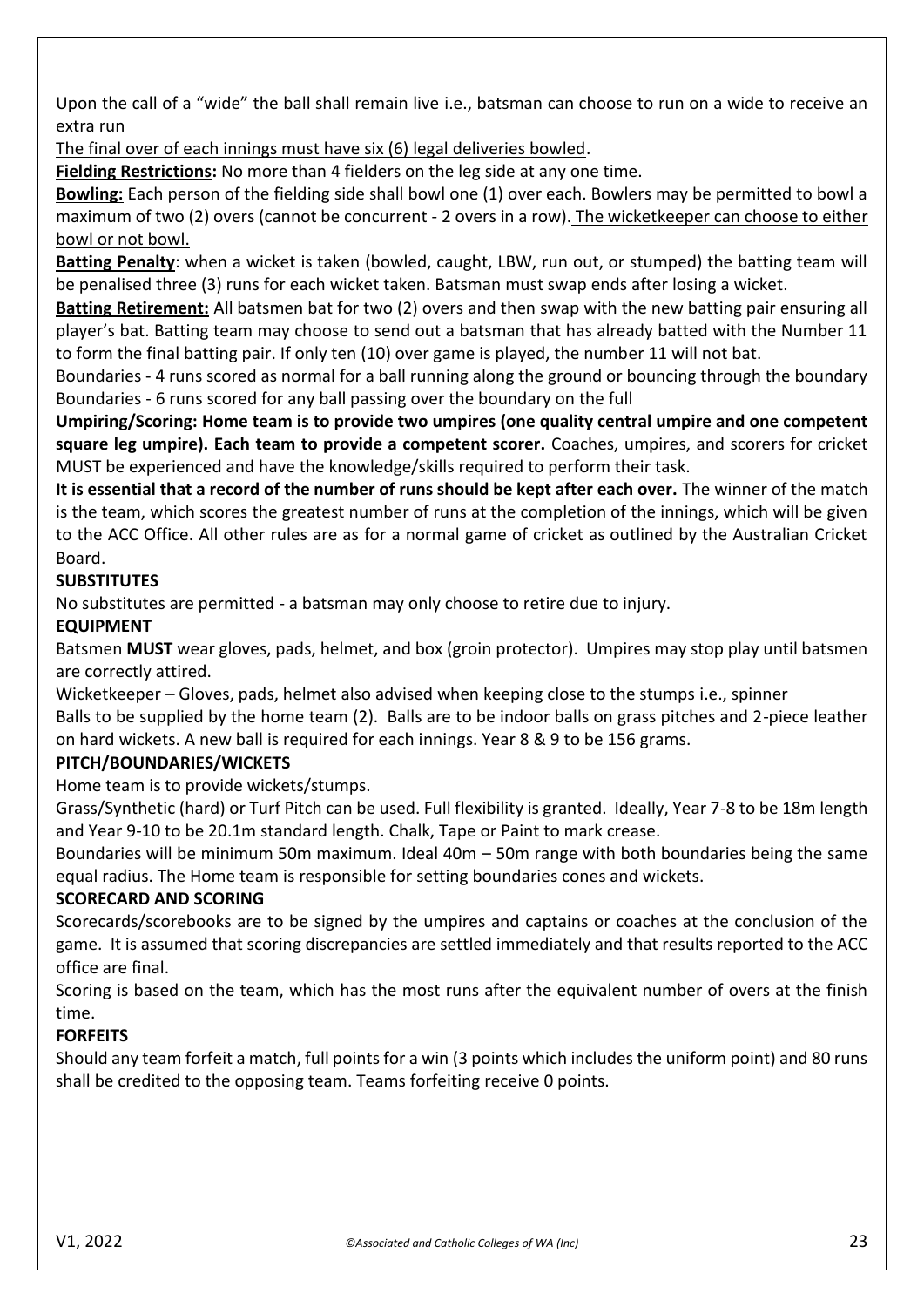CAS FINALS Finals matches are played based on the ladder position at the end of the round robin.  $1<sup>st</sup>$  v  $2<sup>nd</sup>$ Games are held at highest placed school's venue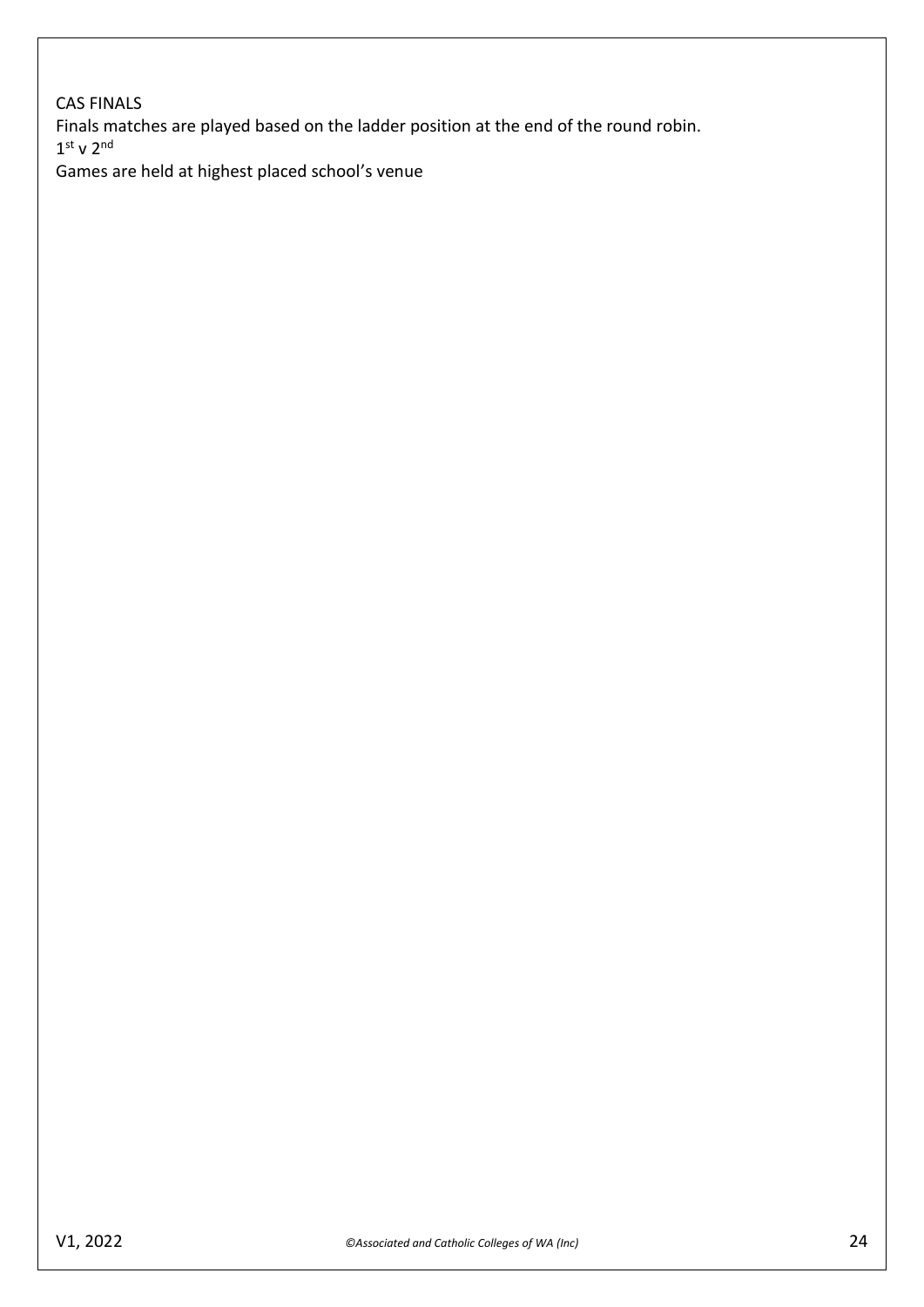# 16.3 CAS 10/10 Match Scoresheet – Cricket

#### **CAS 10/10 MATCH SCORESHEET- CRICKET**

| DIVISION:                            | ROUND:            | DATE:                      |             |                   |
|--------------------------------------|-------------------|----------------------------|-------------|-------------------|
| <b>INNINGS OF:</b><br><b>BATSMAN</b> |                   | <b>RUNS SCORED BY OVER</b> |             | <b>PAIR TOTAL</b> |
|                                      | Over 1            | Over 2                     | <b>RUNS</b> | <b>WICKETS</b>    |
| Pair 1                               |                   |                            |             |                   |
|                                      | Over 3            | Over 4                     | <b>RUNS</b> | <b>WICKETS</b>    |
| Pair 2                               |                   |                            |             |                   |
|                                      | Over 5            | Over <sub>6</sub>          | <b>RUNS</b> | <b>WICKETS</b>    |
| Pair 3                               |                   |                            |             |                   |
|                                      | Over <sub>7</sub> | Over 8                     | <b>RUNS</b> | <b>WICKETS</b>    |
| Pair 4                               |                   |                            |             |                   |
|                                      | Over 9            | Over 10                    | <b>RUNS</b> | <b>WICKETS</b>    |
| Pair 5                               |                   |                            |             |                   |
|                                      |                   |                            |             |                   |

<span id="page-24-0"></span>**Total Runs Wickets**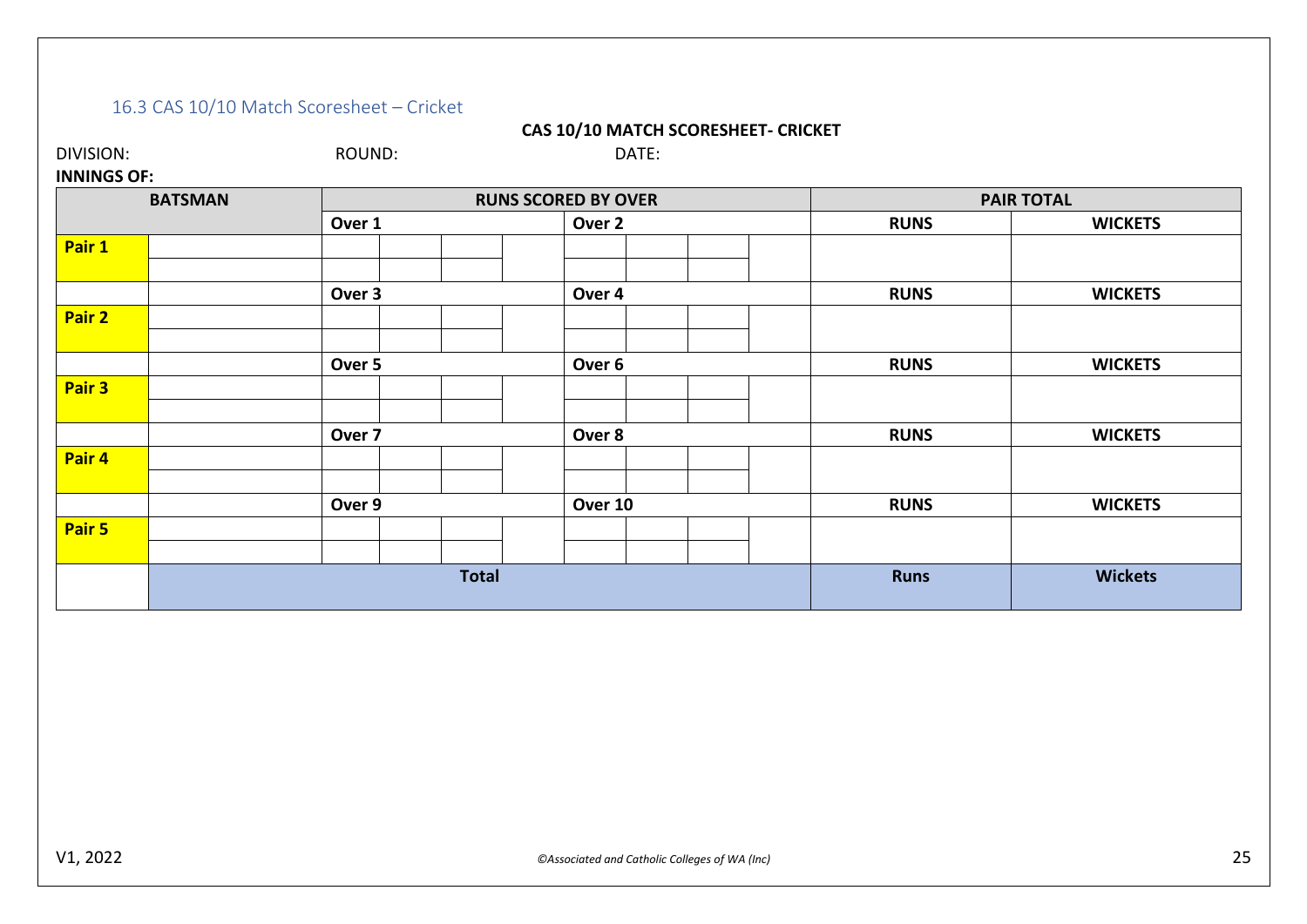#### **INNINGS OF:**

| <b>BATSMAN</b> |        | <b>RUNS SCORED BY OVER</b>                    |             | <b>PAIR TOTAL</b> |
|----------------|--------|-----------------------------------------------|-------------|-------------------|
|                | Over 1 | Over 2                                        | <b>RUNS</b> | <b>WICKETS</b>    |
| Pair 1         |        |                                               |             |                   |
|                |        |                                               |             |                   |
| Pair 2         | Over 3 | Over 4                                        | <b>RUNS</b> | <b>WICKETS</b>    |
|                |        |                                               |             |                   |
|                | Over 5 | Over 6                                        | <b>RUNS</b> | <b>WICKETS</b>    |
| Pair 3         |        |                                               |             |                   |
|                | Over 7 | Over 8                                        | <b>RUNS</b> | <b>WICKETS</b>    |
| Pair 4         |        |                                               |             |                   |
|                |        |                                               |             |                   |
| Pair 5         | Over 9 | Over 10                                       | <b>RUNS</b> | <b>WICKETS</b>    |
|                |        |                                               |             |                   |
|                |        | <b>Total</b>                                  | <b>Runs</b> | <b>Wickets</b>    |
|                |        |                                               |             |                   |
|                |        |                                               |             |                   |
| Match Won by:  |        |                                               |             |                   |
|                |        |                                               |             |                   |
|                |        |                                               |             |                   |
|                |        |                                               |             |                   |
|                |        |                                               |             |                   |
|                |        |                                               |             |                   |
|                |        |                                               |             |                   |
|                |        |                                               |             |                   |
|                |        |                                               |             |                   |
|                |        |                                               |             |                   |
| V1, 2022       |        | ©Associated and Catholic Colleges of WA (Inc) |             | 26                |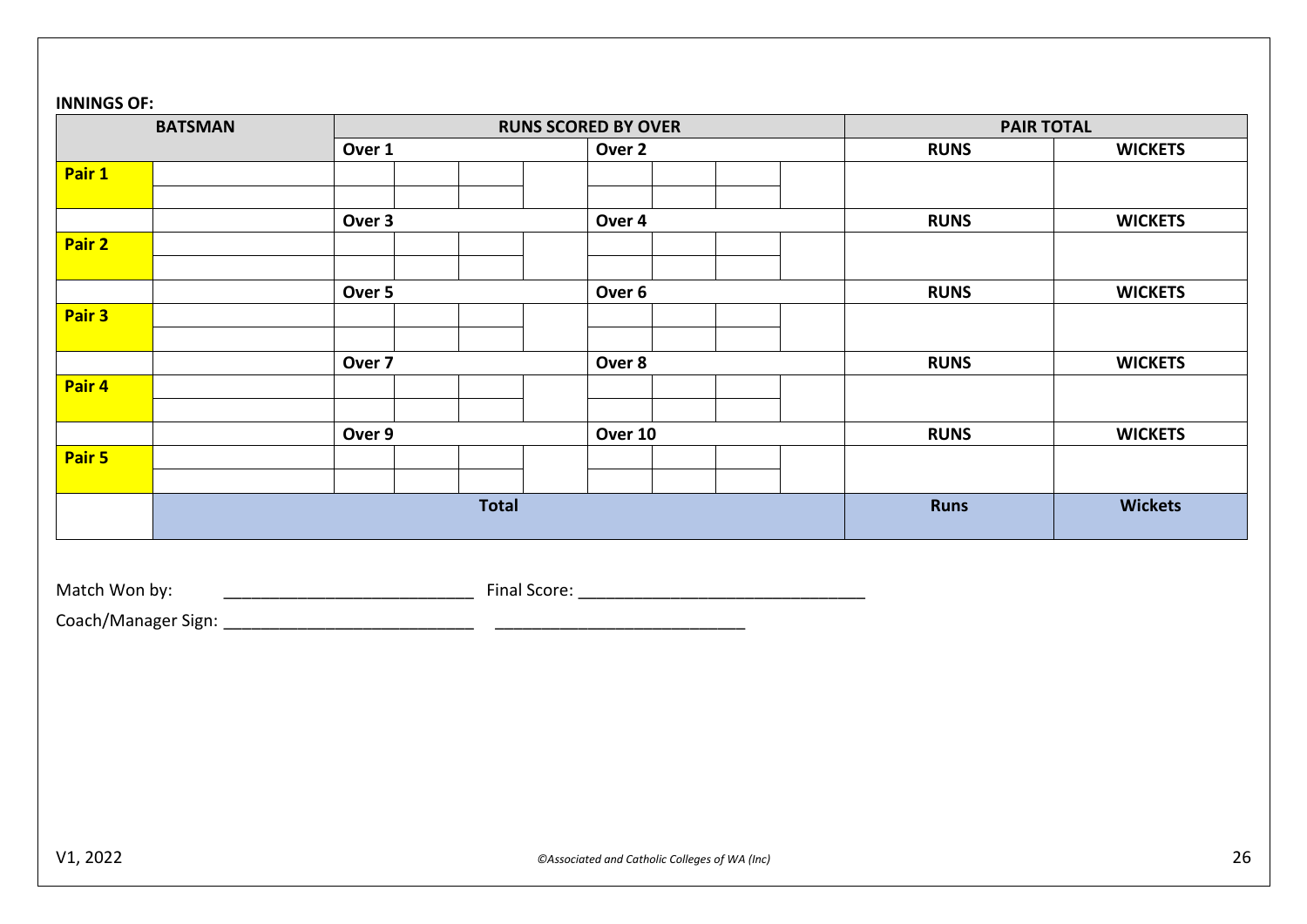# <span id="page-26-0"></span>16.4 Indoor Beach Volleyball Conditions of Play / Rules

# **TEAMS**

Teams are to consist of six (6) players with a maximum of four (4) substitute players. Minimum team numbers are four (4).

Schools field one mixed junior team. Ratio is set as a maximum 4:2 of either gender at all times on court. Ratio can be played as 3:3.

Games played at a central venue – Joondalup Indoor Beach Volleyball.

## **DRESS**

Players are to dress in school sports uniform, bare feet on court.

### **START TIME**

4:00pm

### **DURATION OF PLAY**

Games are to be contested over a set period between 4:00pm – 5:00pm. The minimum time required to constitute a match is 30 minutes. Sets will be timed – 13 minutes each set. Short 2-minute timeouts/drink interval will occur between sets.

Set 1: 13 minutes, Set 2: 13 minutes: Set 3: 13 minutes

### **RULES**

### **The Game**

Indoor Beach Volleyball (IBV) is a game played by two teams on a sand covered volleyball court surrounded by netting, where the ball is played rebound off the nets, with NO outs, therefore the ball is live at all times. The ball may be hit with any part of the body above the waist (no intentional head butting), but each side is limited to three consecutive hits, no player is allowed to make two consecutive contacts.

### **SCORING**

Best of three sets (will be used for CAS matches): Sets are played to time (13 minutes). The team that is leading at the completion of the time period will be awarded that set. A team wins the match by winning two sets. If a team wins the first two sets, a third set will still be played as a social set – this enables participation and enjoyment. The result will stand as 2-0 when entering results.

Points & Service:

If the serving team wins a rally, it scores a point and continues to serve.

TO WIN A SET: The team which is leading the points at the completion of time (13 minutes). No minimum lead of two points is required. In the case of a 18-18 tie, play is continued with a deciding point to determine who wins the set.

The sets completed at the call of time shall constitute the match. The final match result will be determined by each team's total sets won.

Both 'sets and total number of games are entered into GoJaro e.g.

Set 1 won by School A 17 - 12

Set 2 won by School B 16 – 20

Set 3 won by School A 14 – 12

GoJaro would then show:

| School A | School B |    |
|----------|----------|----|
| 2        | set      |    |
| 47       | points   | 44 |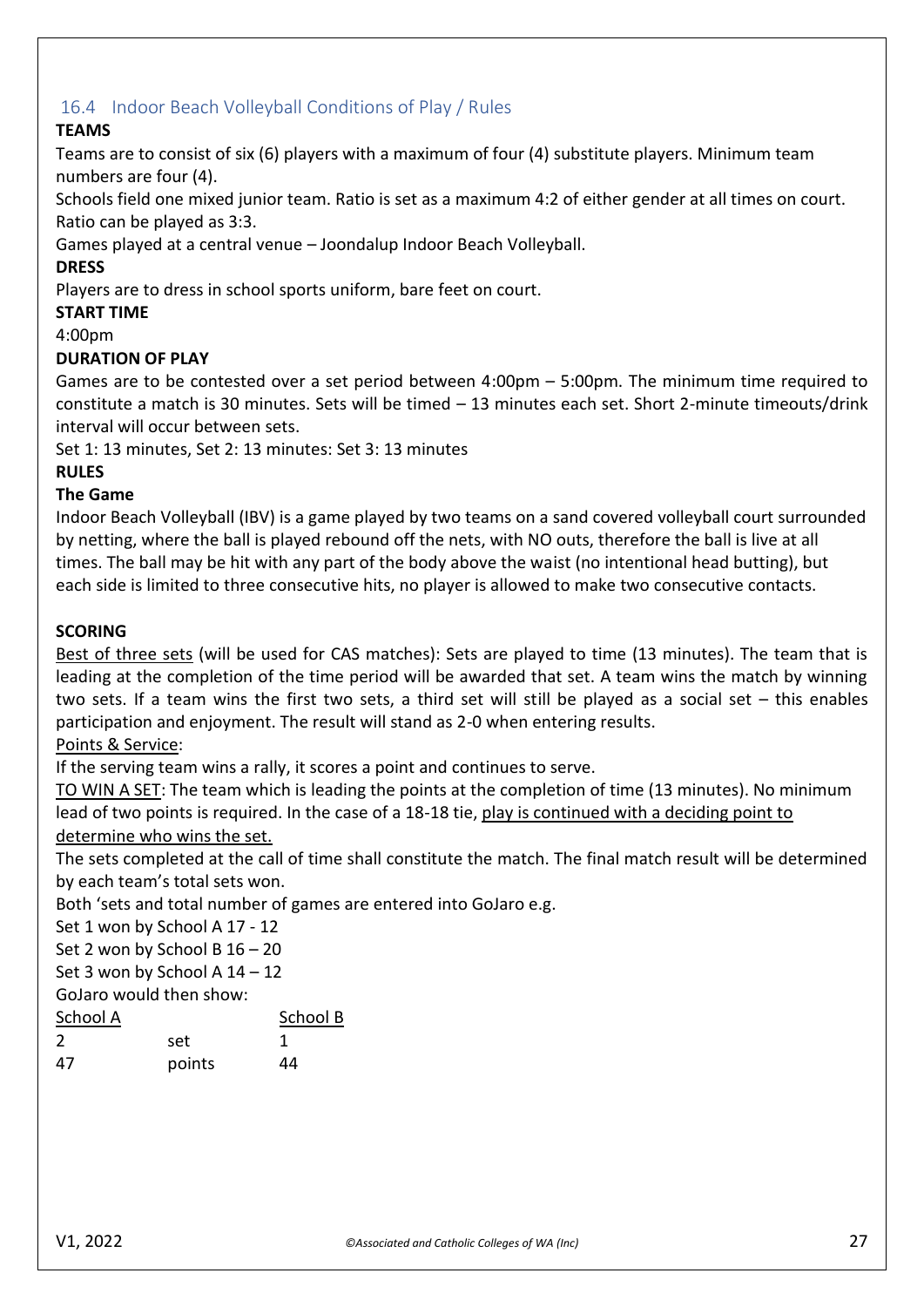# **Officials**

The game is controlled by an umpire who scores and keeps the time. In any sport, there are close calls where players will disagree, but the umpire's decision is always final. Any arguing with or abuse directed at an umpire can result in a point reduction, followed by a sendoff.

## **Serving and Positions**

- The ball must be served within one meter from the back net and the right-hand side net.
- The ball can be served over arm or under arm.
- The ball must not have contact with any nets whilst being served.
- All players must serve. Players are to rotate clockwise on winning the serve.
- The ball must be set at least once on receiving the serve before returning the ball over the center net.

### **Ball and Net Abuse**

Any kicking of the ball may result in a deduction of two points at the umpire's discretion. Players abusing the nets may be sent off.

### **Side and Top Nets**

All nets can be used in general play, except when serving the ball, or contact with the top net when it is returned over the center net lo the oppositions side of the Court, this is deemed a foul.

### **General Play**

- Any contact with the center net by a player whilst the ball is in play, will result in a foul.
- A block at the center net is not included as pan of the three hits.
- The blocking player is entitled to play at the ball again on the consecutive shot.
- Two hands must be used to be called a block.

### **Fouls**

THE POINT OR SERVE IS LOST WHEN:

- The ball touches the ground
- Team plays the ball more than three times in succession
- The ball touches a player below the waist
- A player touches the ball twice consecutively (except on a block)
- A player touches the center net
- The ball touches the top net (except when setting to your own player)
- A player blocks or spikes the ball back over the net off the serve
- The ball does not pass over the net on the serve
- The umpire calls a carry
- A player interferes with an opponent's player
- A player intimidates an opponent or abuses another player
- The serve is made from outside the serving area
- A player kicks the ball
- A player attacking or defending reaches over the net
- A player abuses the umpire
- The ball hits a net when served
- Blood rule must come off at once

## **SUBSTITUTES**

On a rotation basis at the change of serve.

## **SCORECARDS**

The games completed at the call of time shall constitute the set. The final match result will be determined by each team's total sets won.

NB: Results reported are considered final - scoring discrepancies must be settled by both team's coaches/managers and captains before scorecards are signed.

CAS FINALS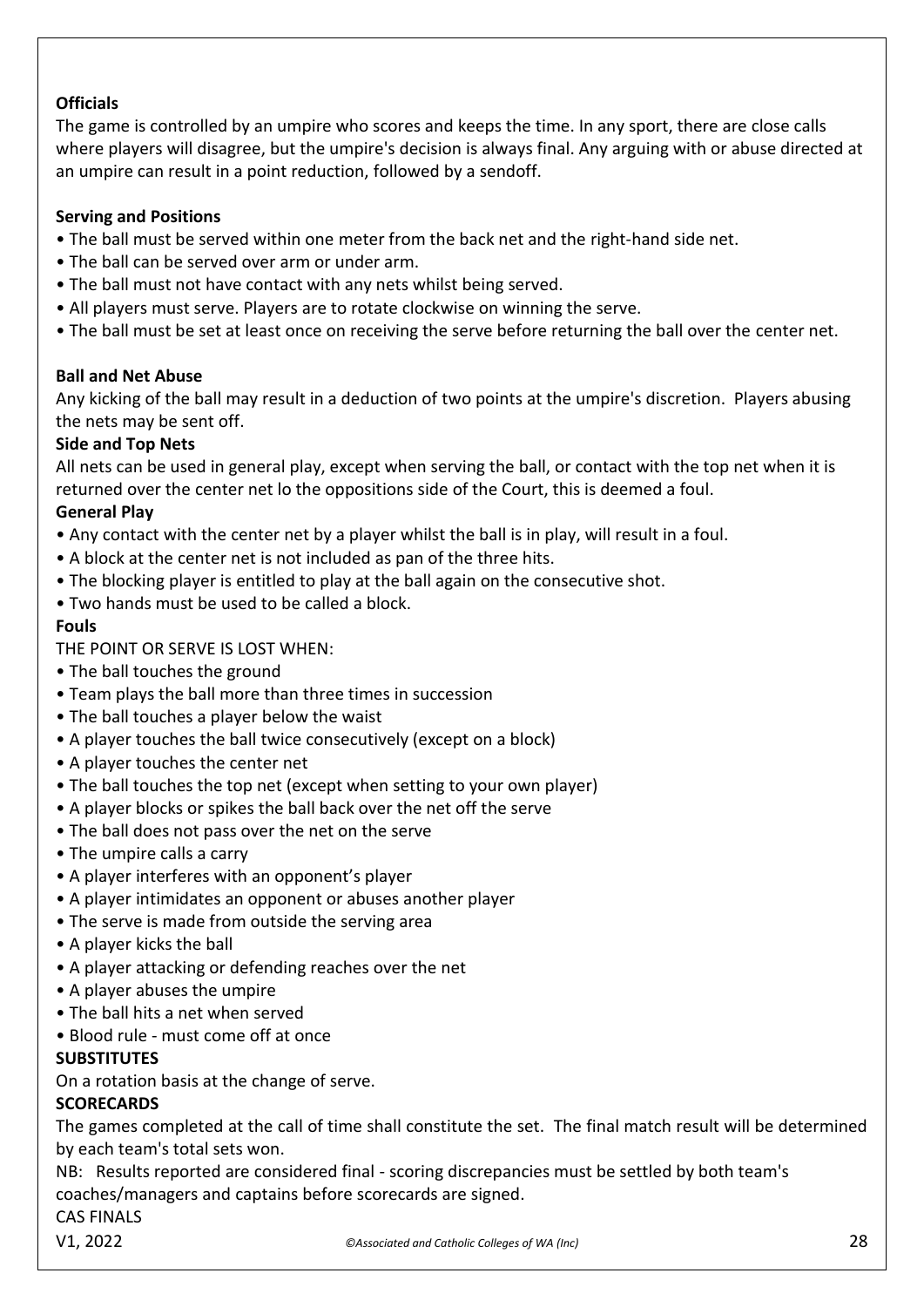$1<sup>st</sup>$  $V$  $2<sup>nd</sup>$ 

Games are held at higher placed school's venue.

CAS finals results must be reported immediately after the final to the ACC office.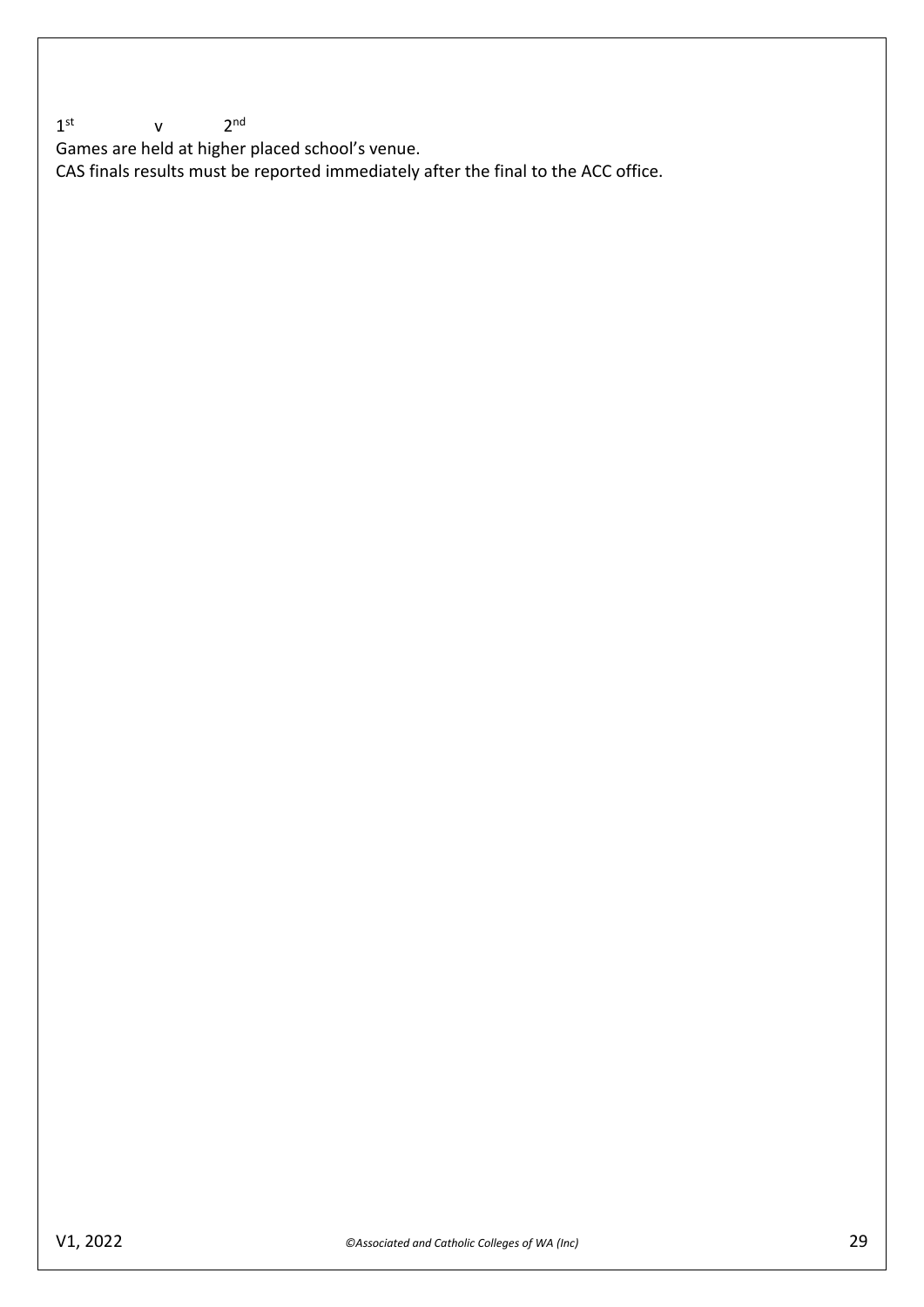# <span id="page-29-0"></span>16.4 Volleyball Conditions of Play / Rules

### **TEAMS**

Teams consist of six (6) on court players with up to six (6) substitutes. Minimum number of players is four (4). Schools field one girls' team and one boys' team.

### **DRESS**

Players are to dress in school sports uniform.

### **UMPIRES**

CAS member schools will arrange for central umpires to umpire all Volleyball games. Each team shall provide a second umpire to assist the referee for each game in which they are involved, (reserve umpire if required) and one scorer.

### **EQUIPMENT**

Year 10-12 girls and boys standard size ball. Volleyball Net Height: 2.35m (boys) and 2.15m (girls)

### **START TIME**

Girls/Boys – 4:00pm – 5:00pm

### **VENUE**

CAS schools that have court availability during their fixture games. Neutral or central venues may also be used.

### **DURATION OF PLAY**

Games are to be contested over the best of 3 sets.

### **RULES**

The rules of the WA Volleyball Association (International rules FIVB) will apply except as stated otherwise in this document. FIVB rules are available for download at:<http://www.fivb.ch/>

The first two sets are played to 25 points, the third set to 15 points. If a school wins the first two sets, then the third set is still played but not counted and the result is recorded as a 2-0 win. If both schools are a draw (one set all) then the third set is played to determine the winner. In this case, if the third set is not completed when time limit expires, the game is a draw unless one team has achieved eight (8) points or more and has a two (2) point advantage. In the third set teams will change ends after 8 points has been achieved. If the game is a draw, a count back of points is required to determine the winner.

*COURT* Remain the same as for general volleyball.

*SERVE* All general rules apply to the serve except that players may serve directly from the hand (i.e., the ball does not have to come off the hand into the air to be hit).

### Points & Service:

If the serving team wins a rally, it scores a point and continues to serve.

If the receiving team wins a rally, it scores a point and it must serve next.

1. Each server can only serve five (5) times in succession before the serving team is required to rotate one position to continue serving with a new player. (Team retains the serve but changes the server).

In addition, a sin bin rule: 5 minutes for minor offences. The host school is to provide the match ball.

## **SCORING**

V1, 2022 *©Associated and Catholic Colleges of WA (Inc)* 30 Both sets and total number of points are entered into GoJaro, e.g Set 1 won by School A 25 - 10 Set 2 won by School B 16 – 25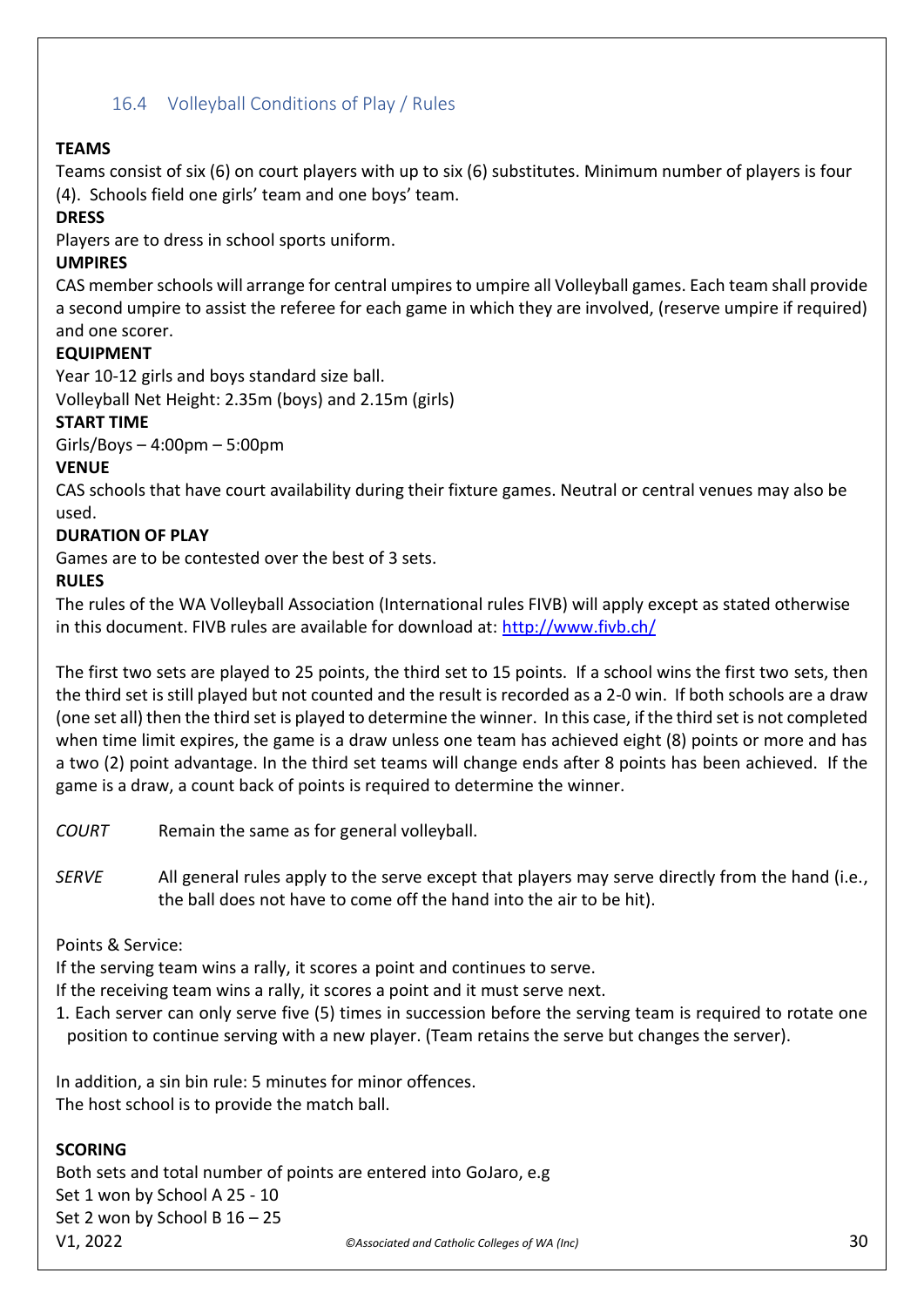Set 3 won by School A  $15 - 6$ GoJaro would then show: School A School B 2 set 1 56 points 41

Should the final ladder placings display more than two teams with the same points, set difference and match ratio, schools will need to refer to the total number of points scored for the season to determine 1<sup>st</sup> and 2<sup>nd</sup> place for finals.

### **SCORECARDS**

Scorecards are to be signed by the umpires and captains of each team at the conclusion of the fixture. It is assumed that scoring discrepancies are settled immediately at the conclusion of the fixture. Umpires are to coordinate scorecards and ensure they concur at each break. Results reported to the ACC office are considered final.

### **TIMERS AND SCORERS**

Scorers from opposing teams **must sit together** for the duration of the game.

CAS FINALS  $1<sup>st</sup>$  $v \t2$  $2<sub>nd</sub>$ Games are held at higher placed school's venue. Results must be reported immediately after the final to the ACC office.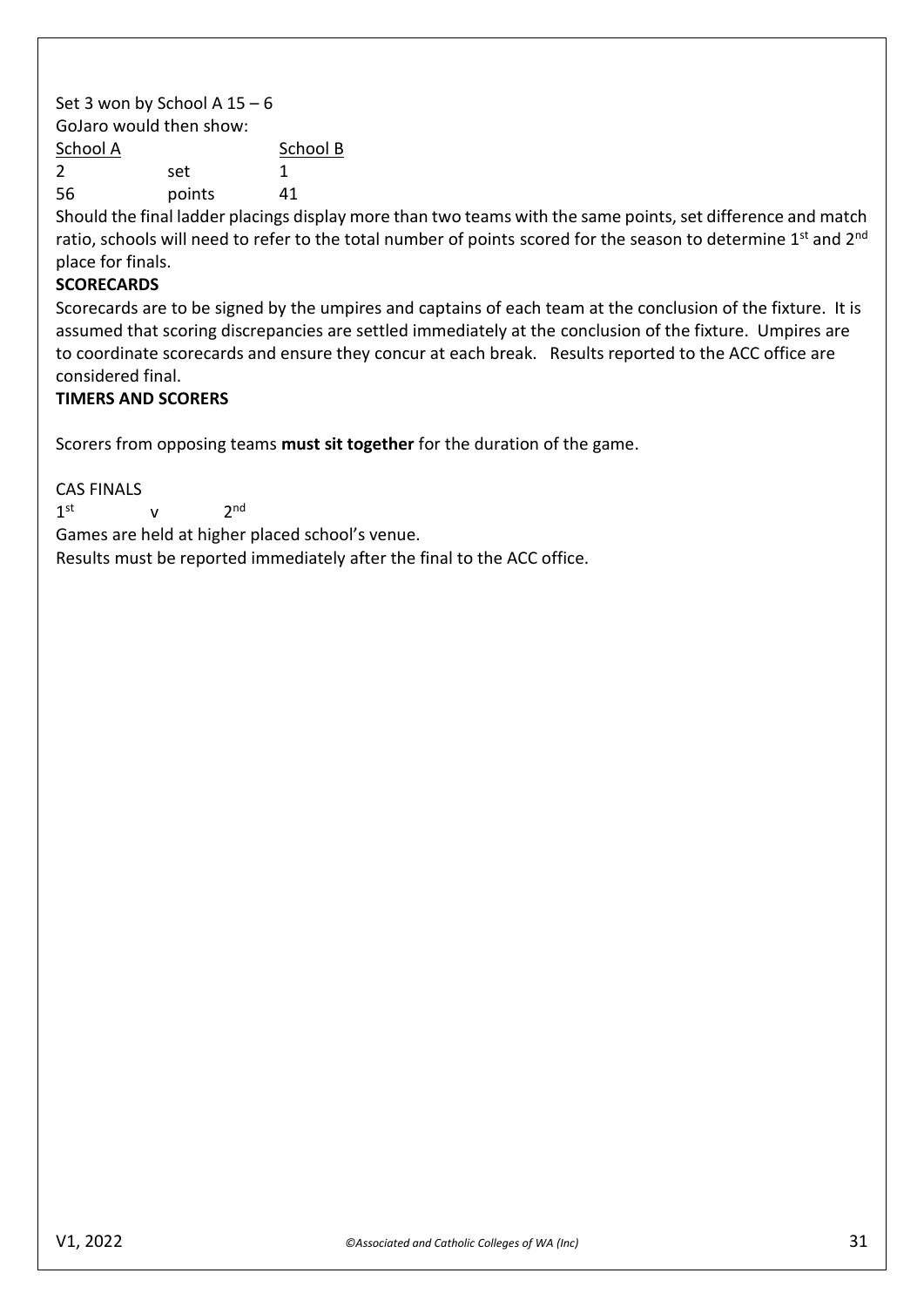# <span id="page-31-0"></span>16.5 Netball Conditions of Play / Rules

## **TEAMS**

Teams are to consist of seven (7) players with unlimited substitute players. Minimum of five (5) players. Junior: Schools are to field one team for each year level - 7, 8 & 9.

Senior: Schools are to field two senior teams. The teams will be a combination of year 10-12 students and are to be graded into two teams on strength and ability  $-$  'A' and 'B'.

## **DRESS**

Players are to wear sports uniforms (which may include shorts if they are an official part of the sanctioned uniform of that school) and lettered bibs.

## **START TIME**

4:00pm- 5:00pm

### **EQUIPMENT**

The size of the netball used for CAS games is the official size for 10 years and above – size 5.

## **DURATION OF PLAY**

Games are to consist of four (4) x twelve (12) minute quarters with a 3-minute changeover at quarter and three-quarter time and a 5-minute changeover at half time.

A reduction in time to two halves is to occur, if the game has not commenced by 4:20 pm; the length of halves is determined by the amount of remaining time.

A minimum of four (4) x eight (8) minute quarters constitutes 'full-time' for a game result.

# **RULES (QUALIFYING FIXTURES)**

Rules are in accordance with the Western Australian Netball Association.

In the circumstance where dual (wrap around netball and basketball) goals are a permanent fixture of the court, ricocheted goals are to be considered "out of play", as is the case when the ball rebounds into court. **CAS FINALS**

Games are to consist of four (4) x twelve (12) minute quarters with a 3-minute changeover at quarter and three-quarter times and a 5-minute changeover at half time.

 $1<sup>st</sup>$  $v \t2$  $2<sub>nd</sub>$ 

Games are held at higher placed school's venue.

CAS finals results must be reported immediately after the final to the ACC office.

## **SUBSTITUTES**

Notification of substitutes must be made to the opposition or team management and can only be made at the end of each quarter. Players may be interchanged when injured.

Unlimited interchange rules are to apply to support the philosophy of participation.

### **SCORECARDS**

**Scorecards are to be signed by the umpires and captains of each team at the conclusion of the fixture.** It is assumed that scoring discrepancies are settled immediately at the conclusion of the fixture. Umpires are to coordinate scorecards and ensure they concur at each break. Results reported to the ACC office are considered final.

### **TIMERS AND SCORERS**

Timers and scorers from opposing teams, **must sit together** for the duration of the game.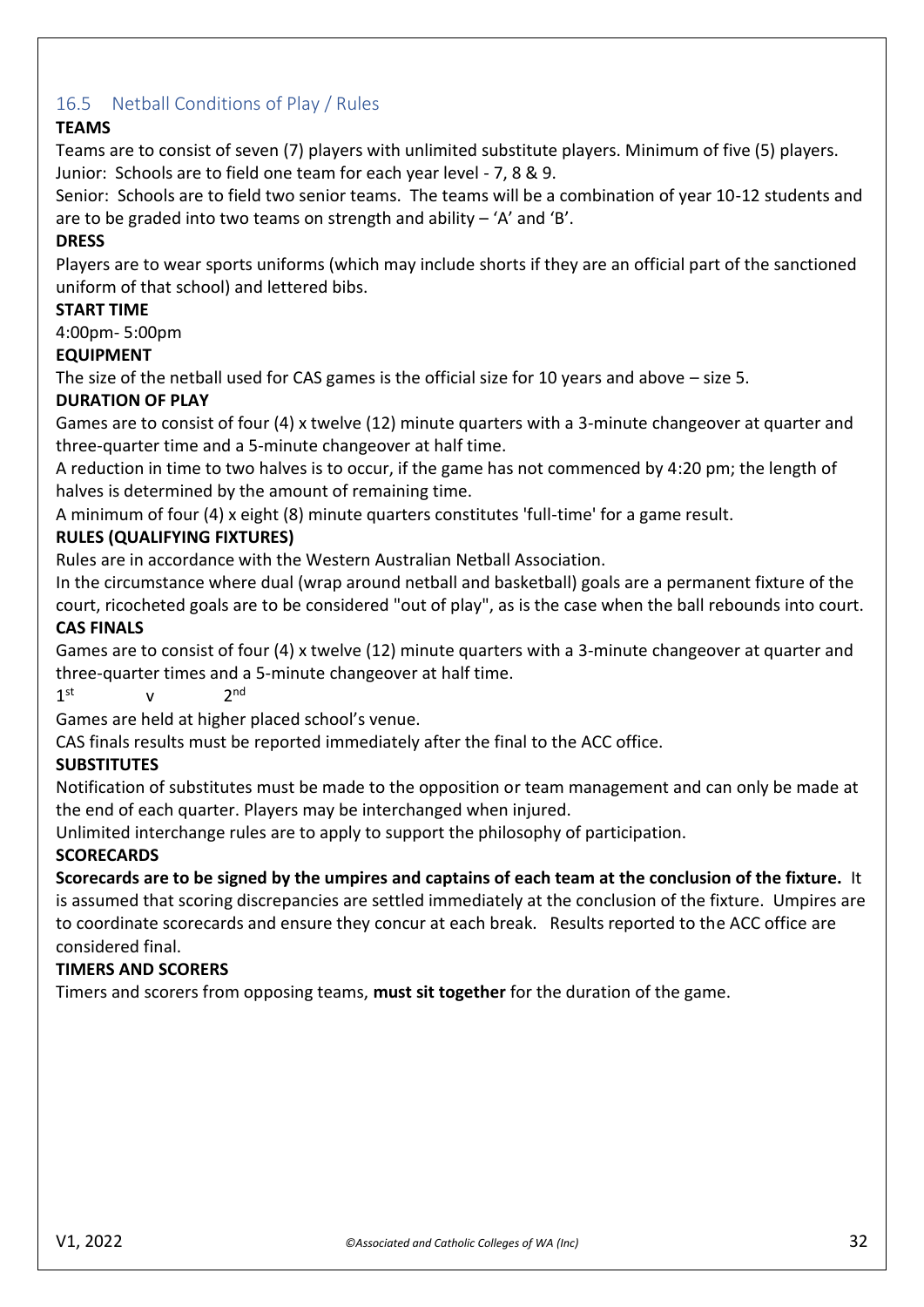# <span id="page-32-0"></span>16.6 Soccer Conditions of Play / Rules

# **TEAMS**

Teams are to consist of eleven (11) players with a maximum of four (4) interchange players. Minimum number of eight (8) players. Teams with 9 or more players are not required to reduce their team numbers to match the number of players on the opposing team.

# **DRESS**

Players are to be dressed in uniform soccer tops, shorts, and socks.

## **START TIME**

4:00 pm- 5:00pm

## **EQUIPMENT**

The size of the soccer ball used for CAS games should be the official size for 12 years and above – size 5. Year 7 girls can use a smaller ball if appropriate.

## **DURATION OF PLAY**

Games are to consist of two (2) x twenty-five (25) minutes halves with five (5) minute changeover at half time.

In the event of an unscheduled reduction in the time available to play, the halves are to be reduced accordingly, with strict adherence to the 5pm finish time.

A minimum of 15 minutes per half constitutes 'full-time' for a game result.

## **RULES (QUALIFYING FIXTURES)**

Rules are in accordance with the Australian Soccer Federation. Offside can be eliminated in girls' soccer matches if both coaches agree.

### **CAS FINALS**

Games are to consists of two (2) x twenty-five (25) minute halves with a five (5) minute changeover at half time.

Normal rules apply.

 $1<sup>st</sup>$  $v \t2$  $2<sub>nd</sub>$ 

Games are held at higher placed school's venue.

CAS finals results must be reported immediately after the final to the ACC office.

### **SUBSTITUTES**

Substitutes are to be made via the umpire.

Interchange rules are to apply to support the philosophy of participation.

### **EQUIPMENT**

It is highly recommended that players wear shin pads.

The home team is to have corner flags in place (corner flags are an important aid in determining "offside"). Nets are to be used wherever possible.

Each team is to provide a linesman who is in possession of a flag.

### **SCORECARDS**

<span id="page-32-1"></span>Scorecards are to be signed by the referee and captains or coaches at the conclusion of the fixture. It is assumed that scoring discrepancies are settled immediately at the conclusion of the fixture and that results reported to the ACC office are final.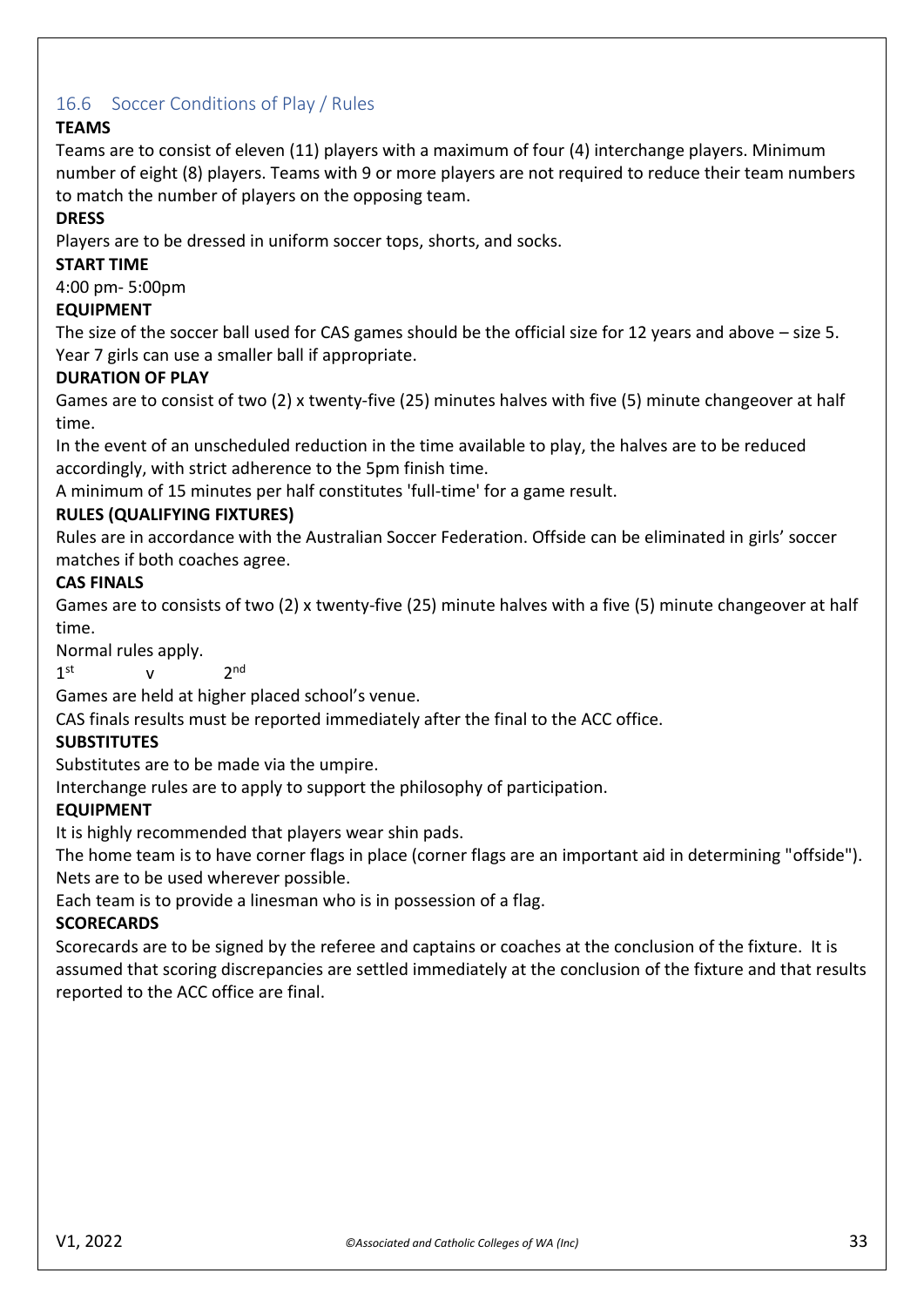# <span id="page-33-0"></span>16.7 Touch Conditions of Play / Rules

### **TEAMS**

Teams are to consist of six (6) players with a maximum of seven (7) interchange players. Subs made via the coach not the umpire.

Minimum number of players is five (5).

### **DRESS**

Players are to be dressed in school sports uniform.

### **START TIME**

4:00pm – 5:15pm

### **DURATION OF PLAY**

Game consists of two (2) x twenty (20) minute halves with a three (3) minute break between halves.

### **RULES**

Rules are in accordance with the Australian Touch Association Rules Book. Rules can be downloaded off the following web site[: http://www.austouch.com.au/index.php?id=1273](http://www.austouch.com.au/index.php?id=1273) 

In addition, the following modifications are to be instated:

- 1. When a try is scored the referee is to hold play until defenders are in position for the start of the next play.
- 2. Defenders are required to move forward from the try line whilst the attacking team is playing the ball on the 5m line. The referee is to encourage this to happen.

### **SUBSTITUTES**

Substitutes are to be made via the coach.

### **EQUIPMENT**

The home team is to have suitably sized markers of a distinguishing colour and made from a safe and pliable material which is to be positioned at the intersection of sidelines and score lines (total of six (6) markers). The field measures 70m in length and 50m wide. See diagram below for field markings.

### **SCORECARDS**

Scorecards are to be signed by the referee and captains at the conclusion of the fixture. It is assumed that scoring discrepancies are settled immediately at the conclusion of the fixture and that results reported to the ACC office are final.

<span id="page-33-1"></span>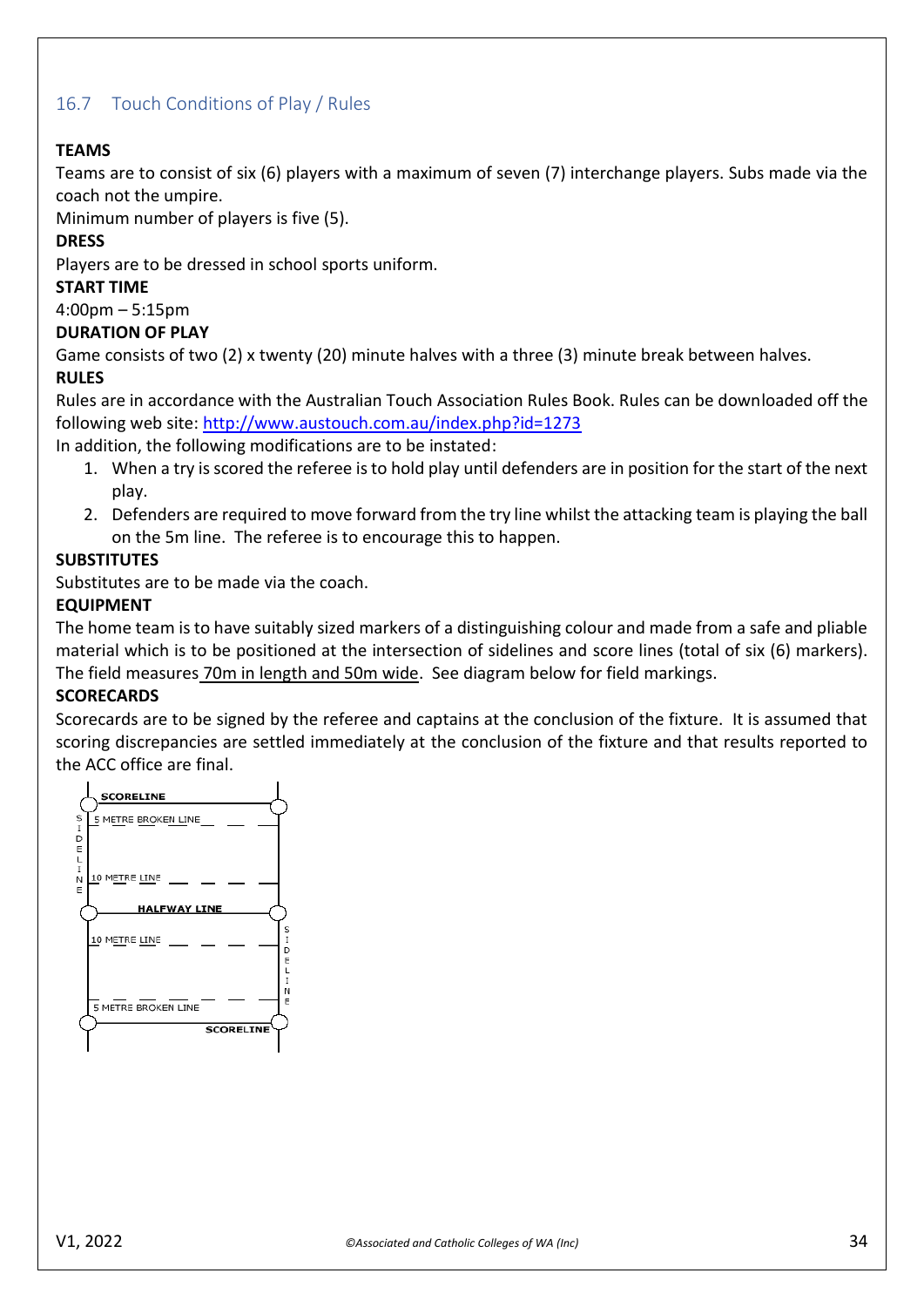# <span id="page-34-0"></span>16.8 Football (Boys) Conditions of Play / Rules

## **TEAMS**

All schools should endeavor to field 15 players on the field in the Year 7, Year 8/9, and Senior CAS football Competition. This is in current alignment with WAFC playing requirements including 15 on field for the Jakovich Division (senior boys WAFC).

## Further information to consider:

Year 7 teams are to consist of a minimum 13 players on the field. Teams with less than 13 players results in an immediate forfeit. Schools can have as many players on the interchange bench as they want. This is to encourage participation and prevent turning away keen players.

Year 8/9 teams & Senior teams are to consist of a minimum 13 players on the field. Teams with less than 13 players results in an immediate forfeit. Maximum of (7) interchange players for Year 8/9 teams and maximum of (4) interchange players for Senior.

**Please note** Schools are not obligated to reduce their playing number if they arrive at the venue with the correct number of fifteen (15) players for the Year 7, Year 8/9 & Senior teams and the opposition have less than fifteen (15). E.g., 13 or 14 players.

However, both schools MUST meet the minimum number of players (13) for the game to record a valid result. If this does not happen, a forfeit must be called PRIOR to the start of the game if both teams agree to play a "scratch match".

# **DRESS**

Players must wear numbered school football jumpers, uniform shorts, and socks. Tracksuits are NOT acceptable items to be worn during games. In extreme adverse climatic conditions, the coaches can convene and. If agree, tracksuit tops may be worn, but NOT bottoms. *Mouthguards are mandatory for all players.*

**A penalty point system** where a team is penalised a point when any player is not in the correct school sports uniform. The coaches of each team shall confirm the penalty points immediately after the fixture has been completed. Coaches must write the penalty point on the scorecard, sign off before umpires sign. Teams who forfeit matches receive 0 points but the team, which wins on a forfeit, receives 4 points (3 points for a win and 1 point for correct uniform). Coaches are to BOTH sign scoresheets at the end of the game. All scoresheets to include a space to give a uniform penalty point. **If scoresheets are not signed by both coaches, then a penalty uniform point CAN be imposed.**

## **START TIME**

# 4:00 pm- 5:00pm

## **DURATION OF PLAY**

Games will consist of two (2) twenty-five (25) minute halves with no time on. The half time break will be of five (5) minutes duration. There is no "time on".

A minimum of 15 minutes per half constitutes 'full-time' for a game result.

## **RULES (QUALIFYING FIXTURES)**

Rules are in accordance with the Australian Football League rules.

The central umpire/s has/have the authority to send players off the ground for whatever reason deemed necessary. If a player has been sent off, **he is not to return to the field** of play for the duration of the game. An interchange player **may not** replace him. Bad language, argument and undue rough play are of particular concern.

The umpire should inform the coach for the reason of the send-off at the next formal break in play. The umpire is to make a written report on the incident and supply a copy to both Sports Coordinators who will take appropriate action.

*REFER ITEM 11.5, "SEND OFF RULE".*

Sin bin rule: 5 minutes for minor offences.

# **RULE (CAS FINALS)**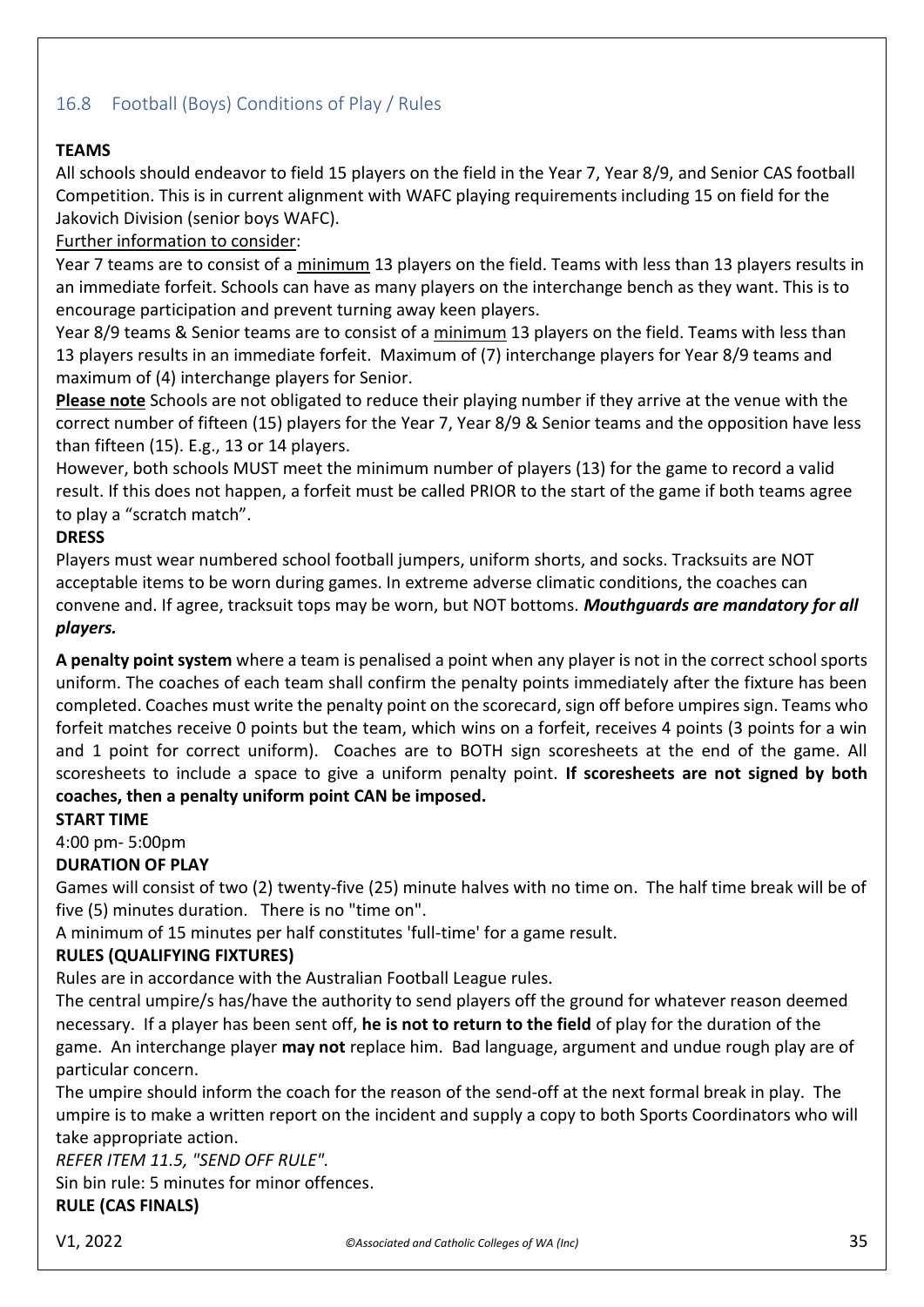Games will consist of two (2) twenty-five (25) minute halves with no time on. The half time break will be of five (5) minutes duration. There is no "time on".

A minimum of 15 minutes per half constitutes 'full-time' for a game result.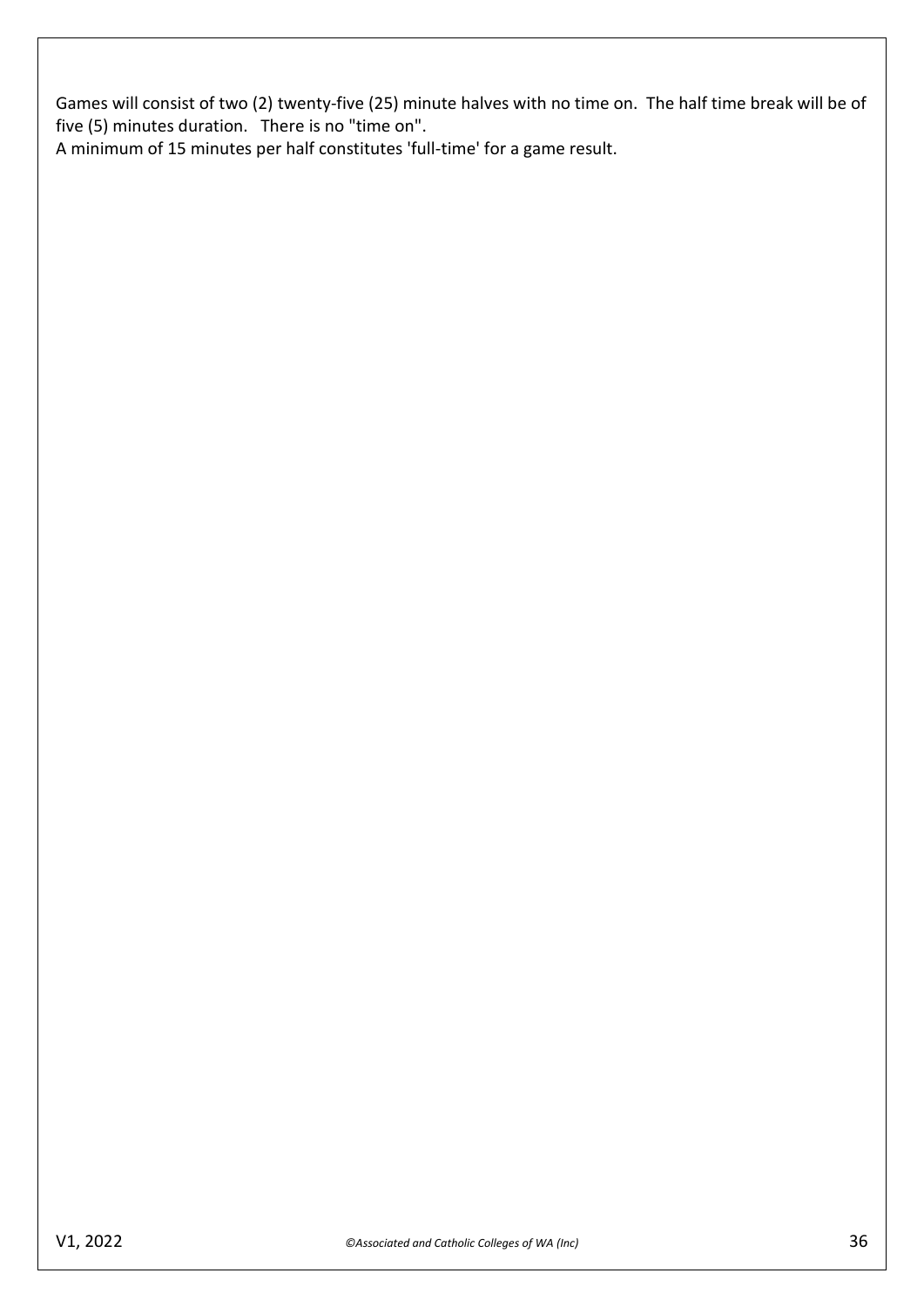### **INTERCHANGE**

As described above.

Opposing coaches are to frequently check on the opposition's number of on field players. If a discrepancy occurs, that coach should immediately bring the matter to the attention of the umpire, possibly via the boundary umpire who is in possession of a whistle.

### **EQUIPMENT**

The home team is to supply the ball. Year 7-9 – size 4 ball. For Year 10-12 - size 5 regulation league ball must be used.

#### *Mouthguards are mandatory for all players.* **UMPIRES**

The Central Umpire/s must be correctly attired in uniform and be in possession of a "finger hold" whistle. The Sports Coordinator must be satisfied that the Central Umpire is capable of maintaining control of the game where aggression and body contact are imminent.

Senior Football – Home team is to provide two (2) central umpires (required at all times for senior football). Each team is to also provide one (1) boundary umpire and one (1) goal umpire (these can be students). If no boundary umpires are available, the game will be played using the last touch rule (out of bounds). Central umpires should be acquired from reputable sources i.e., WAFC or SSO. Please note - CAS schools are responsible for the cost of the umpires supplied.

Junior Football – Home team is to provide one (1) central umpire paired with a second confident senior student for junior football games. Home team is to also provide two (2) boundary umpires. Each team home/away is to provide one (1) goal umpire (these can be competent students). If no boundary umpires are available, the game will be played using the last touch rule (out of bounds). Central umpire should be acquired from reputable sources i.e., WAFC or SSO. Please note - CAS schools are responsible for the cost of the umpires supplied.

The Goal Umpires (one supplied by each team) must be in distinct uniform and be in possession of two white flags and scorecard and pen.

The Boundary Umpires (ideally one supplied by each team) must be in distinct uniform and be in possession of a "finger hold" whistle.

Timekeepers must be supplied from each team and be supplied with a timing device and siren/horn. *Refer to section 11.4 "Umpires and Referees".*

## **SCORECARDS**

Coaches are to declare and sign for the penalty uniform point. It is critical that the Central Umpire/s and both goal umpires confer and coordinate progressive and final scores at EACH break.

Scorecards are to be signed by the umpire/s and captains or coach of each team at the conclusion of the fixture. It is assumed that scoring discrepancies have been settled at each break and that results reported to the ACC office are final.

### **FORFEITS**

*Should any team forfeit a match, full points will be credited to the opposing team for a win (4 points which includes the uniform point) and 50 points to nil (50 – 0). Fifty points shall be debited against the team forfeiting. Teams forfeiting receive 0 points.* 

### **CAS FINALS**

Finals matches are played based on the ladder position at the end of the round robin.  $1<sup>st</sup>$  place team v's  $2<sup>nd</sup>$  placed team at the  $1<sup>st</sup>$  placed team venue (unless otherwise agreed) All coaches and teams are expected to stay at venues for presentations.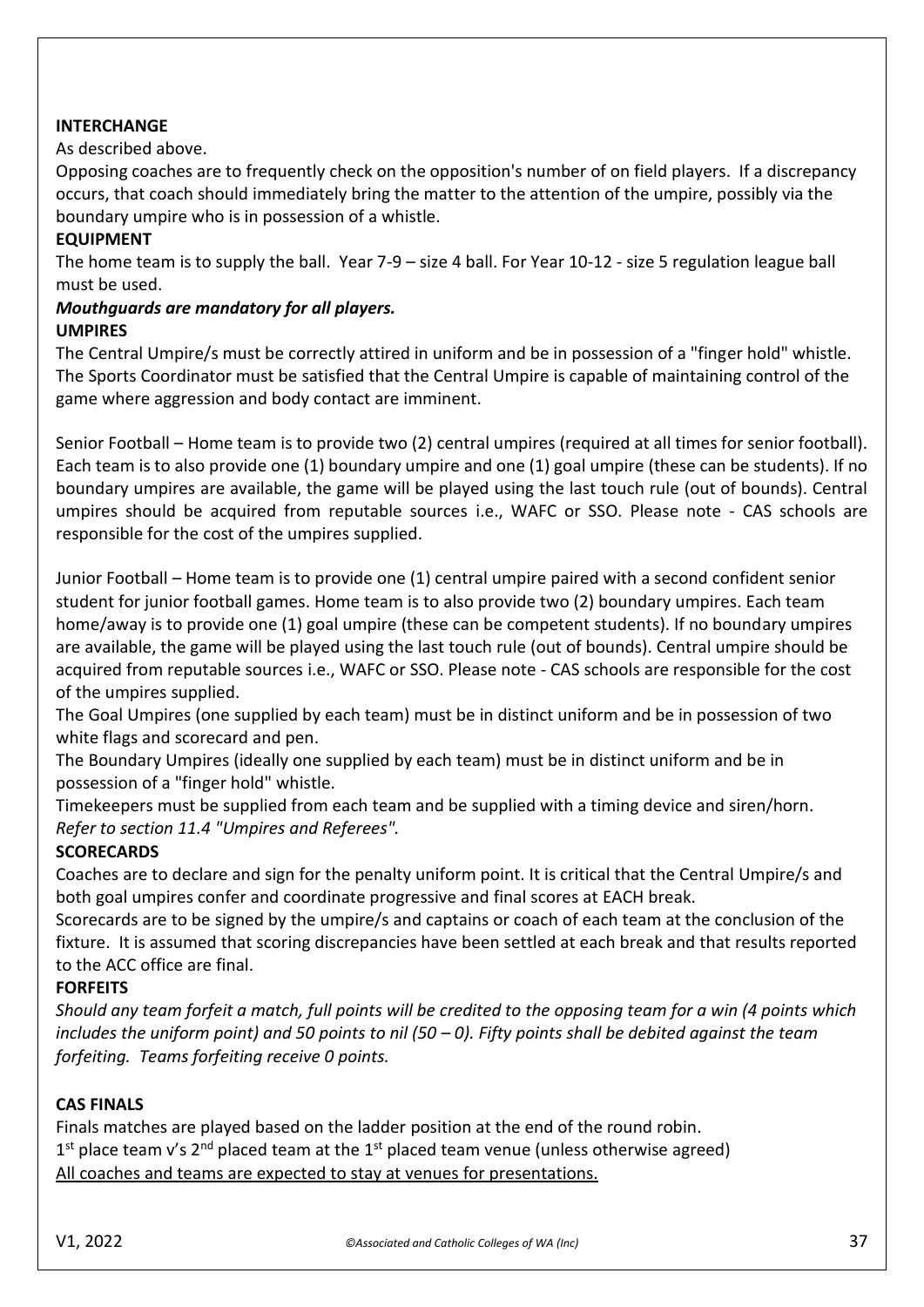Presentations to begin at 5:15pm promptly. **Bus companies are to be notified to pick up at 5:30pm not 5:15pm.** Each venue is to hold a presentation hosted by the principal (or senior management when the principal is not available) of the host school.

Results should be sent to the ACC office within 24 hours.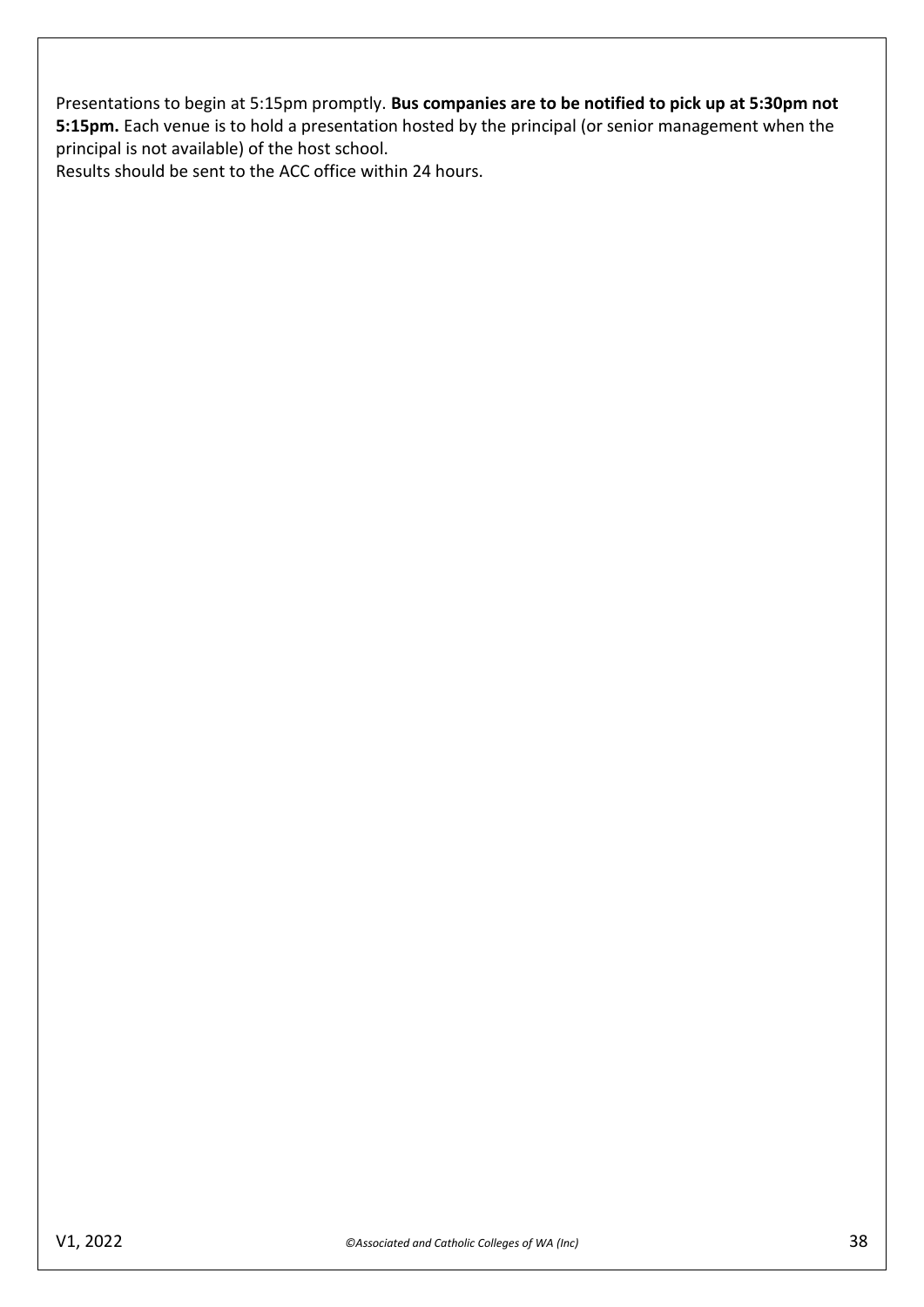# <span id="page-38-0"></span>16.9 Inclusion / No Limits Soccer Conditions of Play / Rules

# **AIM:**

The intent of the CAS NO Limits – Inclusion Soccer competition is to provide the students with an "inclusive" sporting opportunity as part of CAS Sport. The game will be an integrated playing model with able bodied/skilled students playing alongside students with a disability or those physically or cognitively challenged. The game should be a learning process for both groups of students with the emphasis on fun and participation, rather than a must win approach. The games should be played as "real" as possible and still be competitive with scores kept.

## **Roles:**

Able bodied/mainstream students:

- To use their skills and game sense to play alongside SWD's and use their abilities to bring the SWD's into the game and help the SWD's to improve their skills and game sense.
- The mainstream students will have an important mentoring and on-field coaching role as well as the usual role of a player in the game.

## **SWD or physically or cognitively challenged players:**

- To be provided an opportunity to develop their skills, game sense and confidence in an inclusive, safe, and non-threatening environment.
- To develop better relationships with their mainstream peers and through a shared game experience assist their mainstream peers to gain a better understanding of the challenges faced by people with a disability.

### **Supervising Coach/Teacher:**

- To facilitate the game experience so that both groups of students are provided equal opportunity to develop their physical and inter-personal skills through a game experience.
- To ensure that mainstream students understand their role as one of a playing mentor/coach to assist the SWD's to develop their skills and game competence.
- The Supervising Coach/Teacher must ensure that fun, participation, and inclusion are the key elements to the game.
- To ensure that the referee and mainstream players understand that in the event of a one-sided contest that steps will be taken to even up the contest in a subtle way.

## **Referee:**

- Must be aware that the game is a development and learning process for all players and inclusion, fun and participation are the most important outcomes.
- Ensure that supervising coaches/teachers, referees and captains meet briefly pre-game to discuss rules and emphasize inclusive philosophy.
- To ensure that in the event of a one-sided contest that supervising coaches/teachers take steps to even up the contest in a subtle way, even if this means changes to the standard playing rules of the sport.

### **Teams:**

Teams are to consist of six (6) players with a maximum of three (3) interchange players. Minimum number of five (5) players.

## Students may be of any age Year 7-12

Ratio of Inclusive students to mainstream is 4:2 (on field). However, schools can have a 3:3 integrated player ratio

Teams are to have mixed gender (if possible).

## **Start Time:**

4:00pm with warm-up activities conducted by staff from Fox Football Five.

Game commences at 4:20pm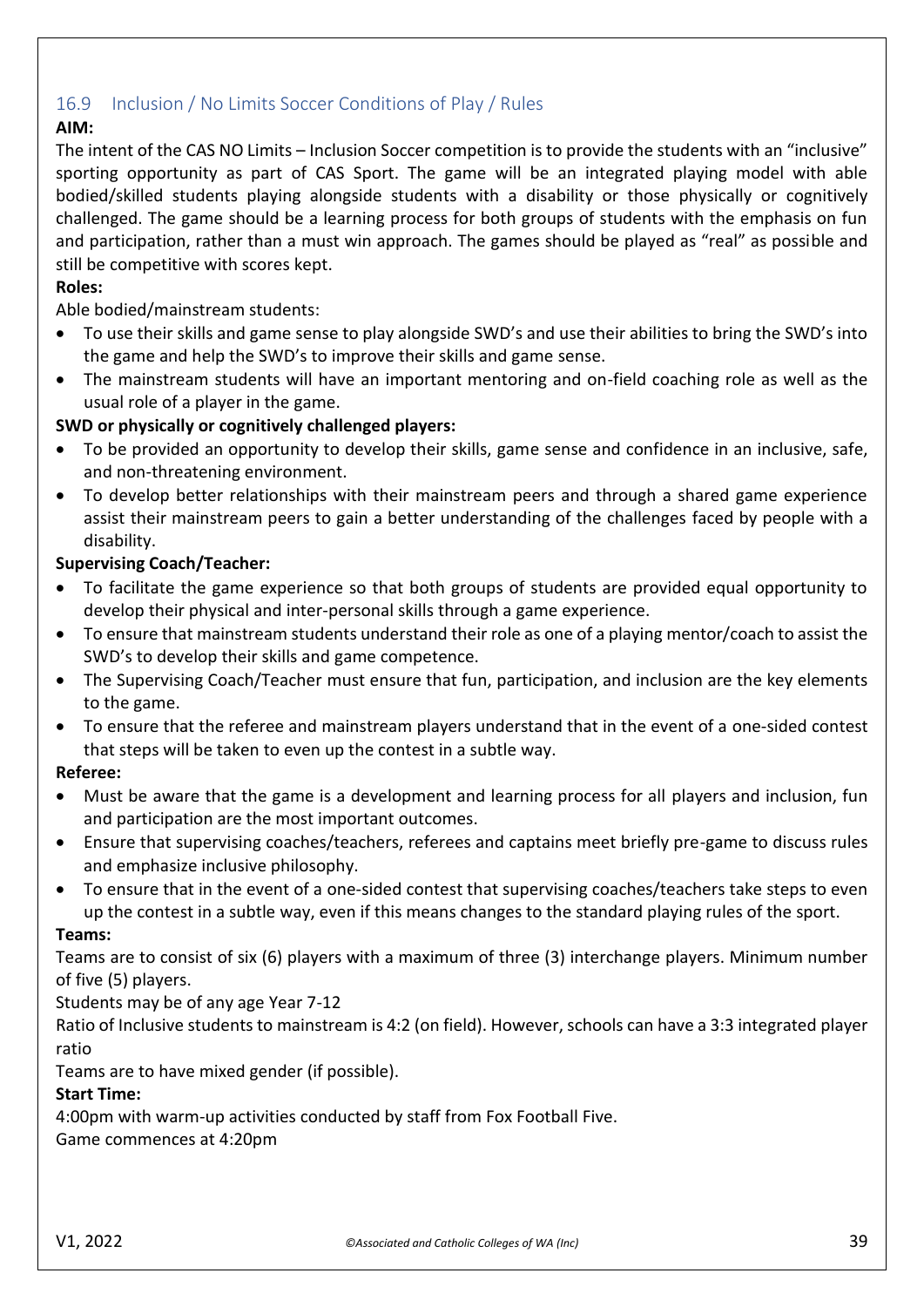## **Venue:**

To follow the CAS Home and away fixture structure

# **Duration of Play:**

Games are to consist of two (2) x fifteen (15) minutes halves with five (5) minute changeover at half time. Referees will be supplied by Venue (Fox Football Fives). One per field.

In the event of an unscheduled reduction in the time available to play, the halves are to be reduced accordingly, with strict adherence to the 5:15pm finish time.

A minimum of 10 minutes per half constitutes 'full-time' for a game result.

# **Rules (Qualifying Fixtures)**

- Rules are in accordance with the Fox Football Five Rules.
- ACC Integrated will play with 6 players and a minimum of 5<https://www.foxfootballfives.com.au/rules>
- All teams must take the field with five players and one goalkeeper
- Mixed teams must take the field with a minimum of two female outfield players. Either gender is allowed in goals
- Teams can make unlimited substitutions throughout the match
- Kick offs will be taken from halfway
- No slide tackles
- No offside
- No out of bounds, ricocheting the ball off perimeter fencing is allowed and remains in play
- No corners
- Heading is permitted
- Players can enter and score in the goalkeeper's area
- The Goalkeeper can pick up the ball at any time in the goal area
- If the ball touches any part of the side of the net (behind the goalkeeper) the ball automatically goes to the goalkeeper for a play restart
- Goalkeepers can come outside of their goal square, but cannot use their hands when outside the square
- Goalkeepers can pass the ball out with their feet or throw it out with their hands, the throw must be underarm only
- Goalkeepers may not pick the ball up if it has been passed to them from a teammate
- Goalkeepers cannot kick the ball out of their hands
- Goalkeepers must pass or release the ball within 6 seconds
- If the ball touches any part of the side of the net (behind the goalkeeper) the ball automatically goes to the goalkeeper for a play restart. However, any deliberate pass into the side of the goals by a defender is treated as a pass back to the goalkeeper.
- No pushing or grinding other players into the perimeter boards/fencing
- Serious fouls/on field incidents will be punishable by yellow and red cards
- In the event of a penalty, the penalty taker can only take one step before striking the ball
- In the event of a penalty, the goalkeeper must remain on their goal line
- Maximum of 3 substitute players per team
- In the event of a free kick, opposing players must stand a minimum of 2 metres away from player taking free kick
- Goals can be scored from anywhere on the field of play
- In addition, a sin bin rule: 5 minutes for minor offences.

## **SUBSTITUTES**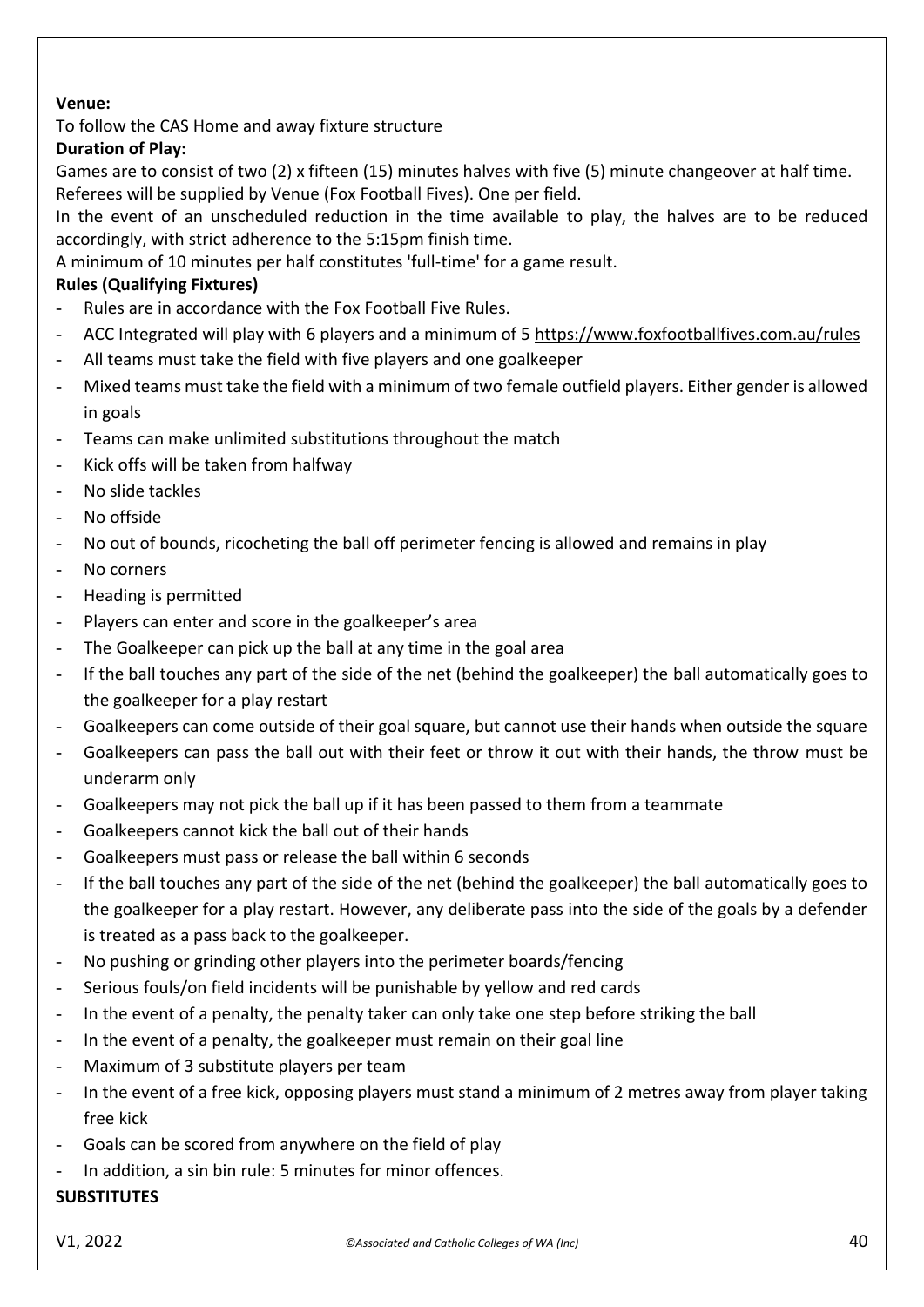Substitutes are to be made via the umpire.

Interchange rules are to apply to support the philosophy of participation.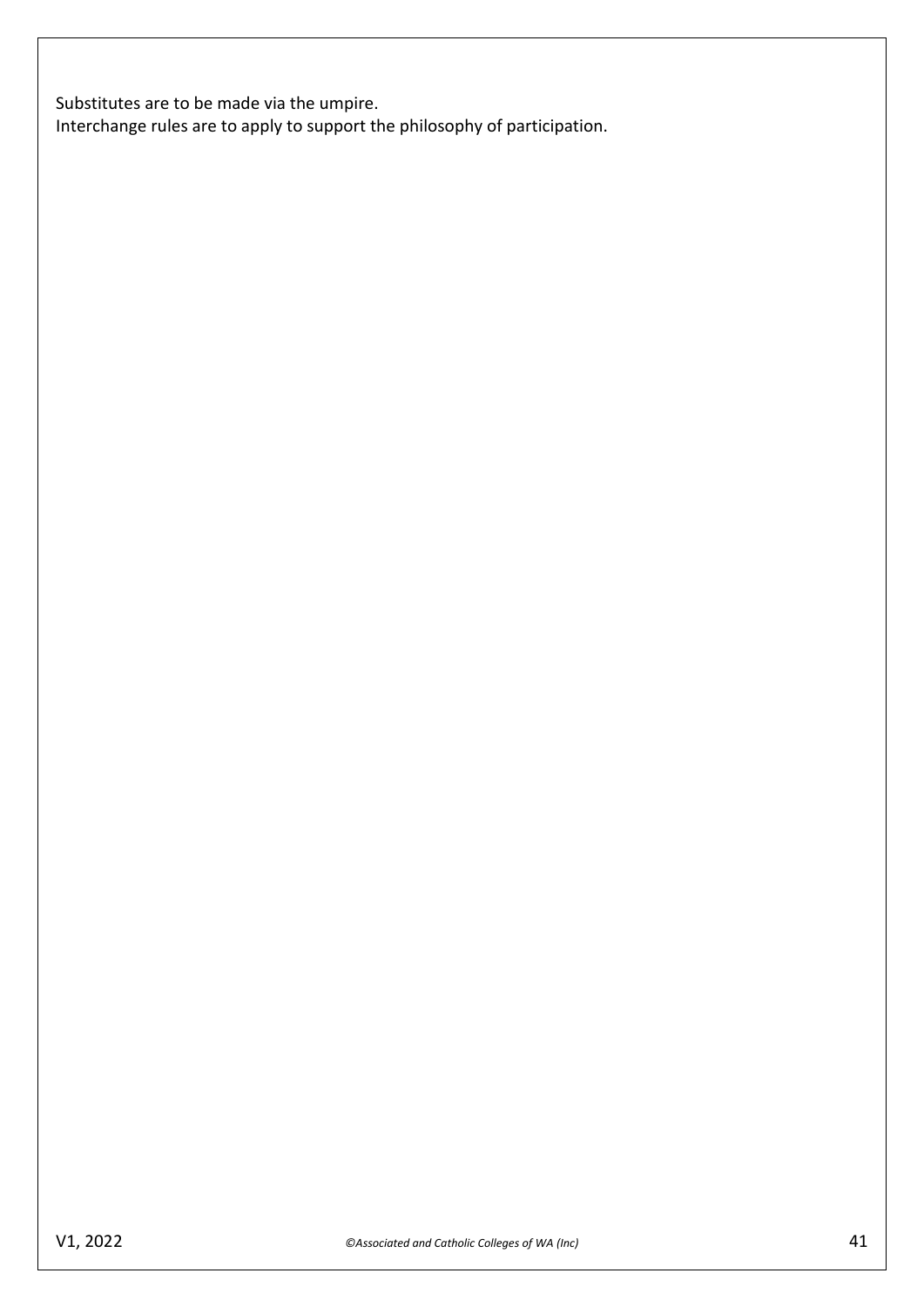## **Equipment:**

### *All players must wear shin pads. It is highly recommended that players wear mouthguards.*

Ball Size: 5

Field Dimensions: 37m x 18m

#### **Scorecards**

Coaches are to declare and sign for the penalty uniform point. Scorecards are to be signed by the referee and captains or coaches at the conclusion of the fixture. It is assumed that scoring discrepancies are settled immediately at the conclusion of the fixture and that results reported to the ACC office are final.

Scores are to be entered in GoJaro. Results will not affect CAS Tally of Placings

#### **FORFEITS**

*Should any team forfeit a match, full points shall be credited to the opposing team for a win (4 points which includes the uniform point) and 4 goals to nil (4 – 0). Four goals shall be debited against the team forfeiting. Teams forfeiting receive 0 points.* 

### **FINALS**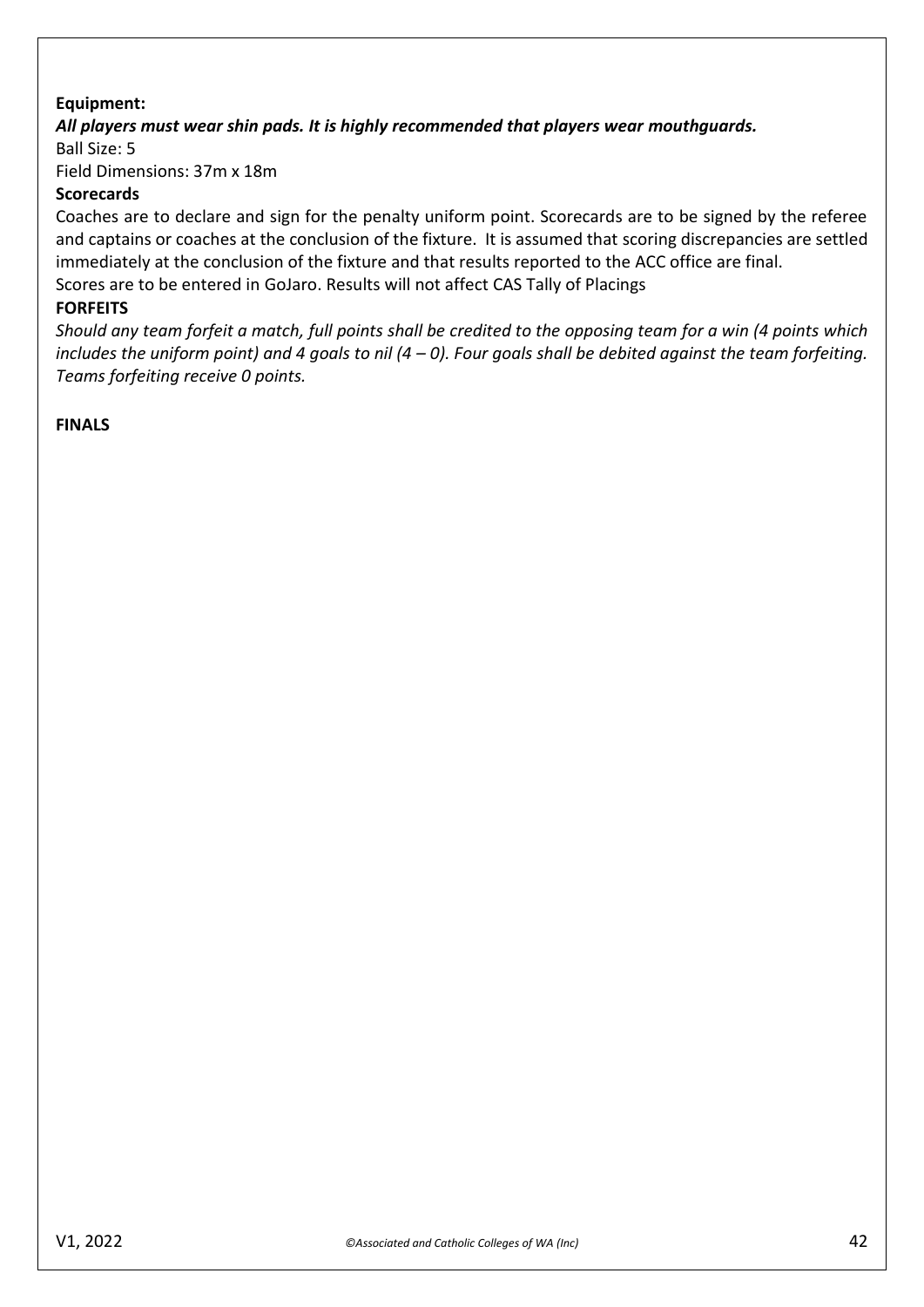### <span id="page-42-0"></span>16.10 General Fixtures

**For current fixtures please check the ACC website** *[HTTP://WWW..ASN.AU/INTERSCHOOL-SPORT/CAS/FIXTURES](http://www.accsport.asn.au/interschool-sport/cas/fixtures)*

<span id="page-42-1"></span>16.11 Venues

## **For current venues please check the ACC website <http://www.accsport.asn.au/interschool-sport/cas/venues>**

### <span id="page-42-2"></span>16.12 Sport Injuries

#### **For current ACC Policies on Sport Injuries please check the below link**

<https://www.accsport.asn.au/sites/default/files/Sports%20Injuries%20Policy.pdf> *As ratified by Council at 31 August 1995. Located in the POLICIES SECTION of the ACC Charter*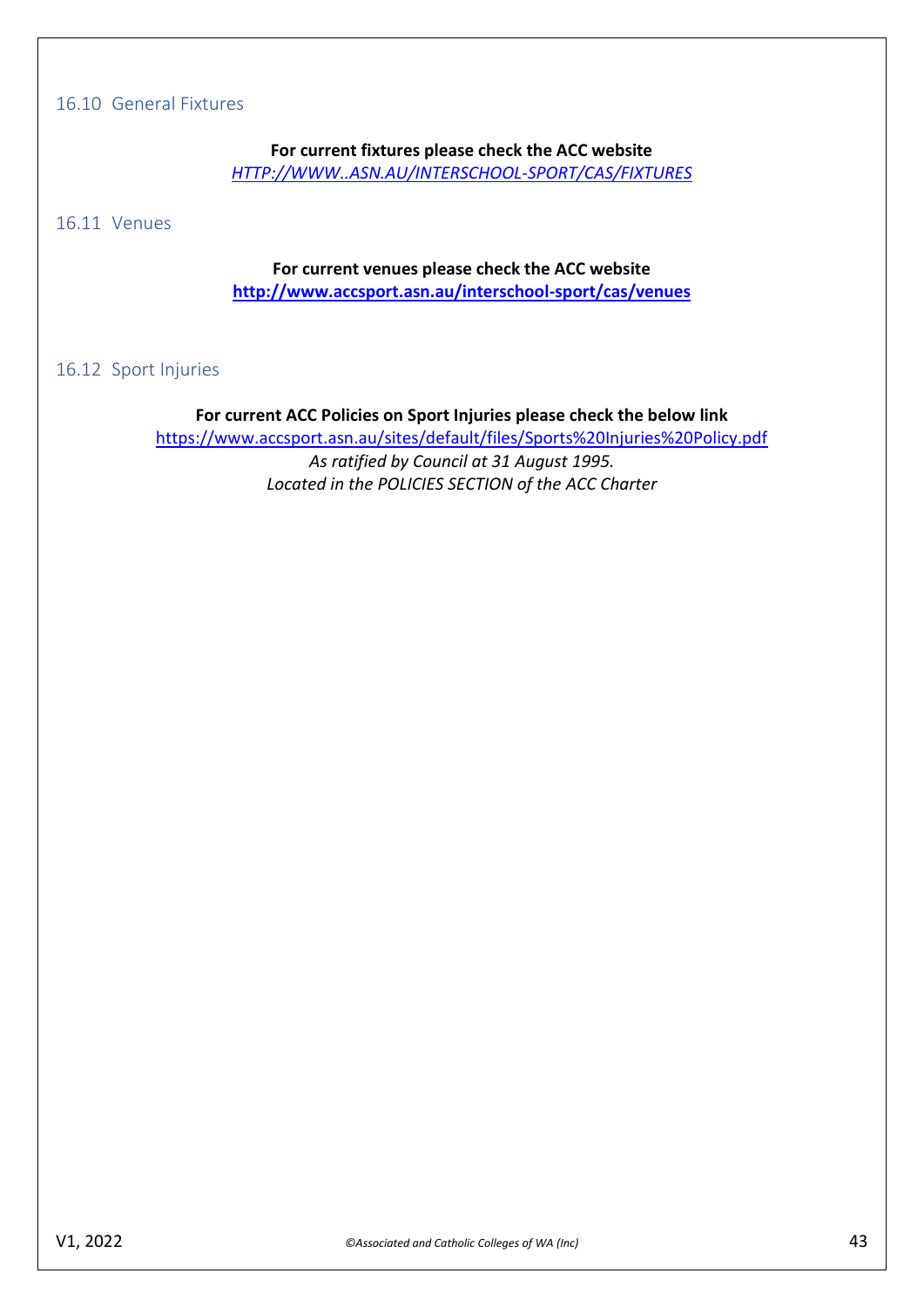# <span id="page-43-0"></span>16.13 Instructions to Umpires/Referees

### **Prior to Game**

- Ensure both teams have timekeepers, timing pieces, scorecards, and pens, and that they are in close proximity to one another.
	- (For football ensure that goal umpires compare scores at each break.)
- Meet both teams in centre of court/field/oval where they line up apposite each other and shake hands.
- Briefly explain specific rules of note.
- Conduct toss of coin for direction of play.
- In cases of a delayed start time confirm the required finish time and reduced match length.
- In case of inclement weather conduct the 'prior to game' instructions in the most practical and convenient manner possible.

### **The Game**

- To enforce the rules of the game.
- To encourage a sense of discipline and cooperation whilst the game is in progress.
- To verbally recognise good play and issue correction as necessary.

### **On ground procedures**.

- Players sent off, will be off for the rest of the game.
- *Stop the game*

Bring all the players to a central point (including the player to be sent off). Explain the reason for send-off.

• *During a Break* Discuss the player. Establish an appropriate situation to make the explanation. Explain the reason for the send-off to the coach/manager and player at the first convenient break.

### **Post-Game**

- Direct 3 cheers to each team.
- Check and sign scorecard.

### **NB: The coach is the key to a team's behaviour on and off the field.**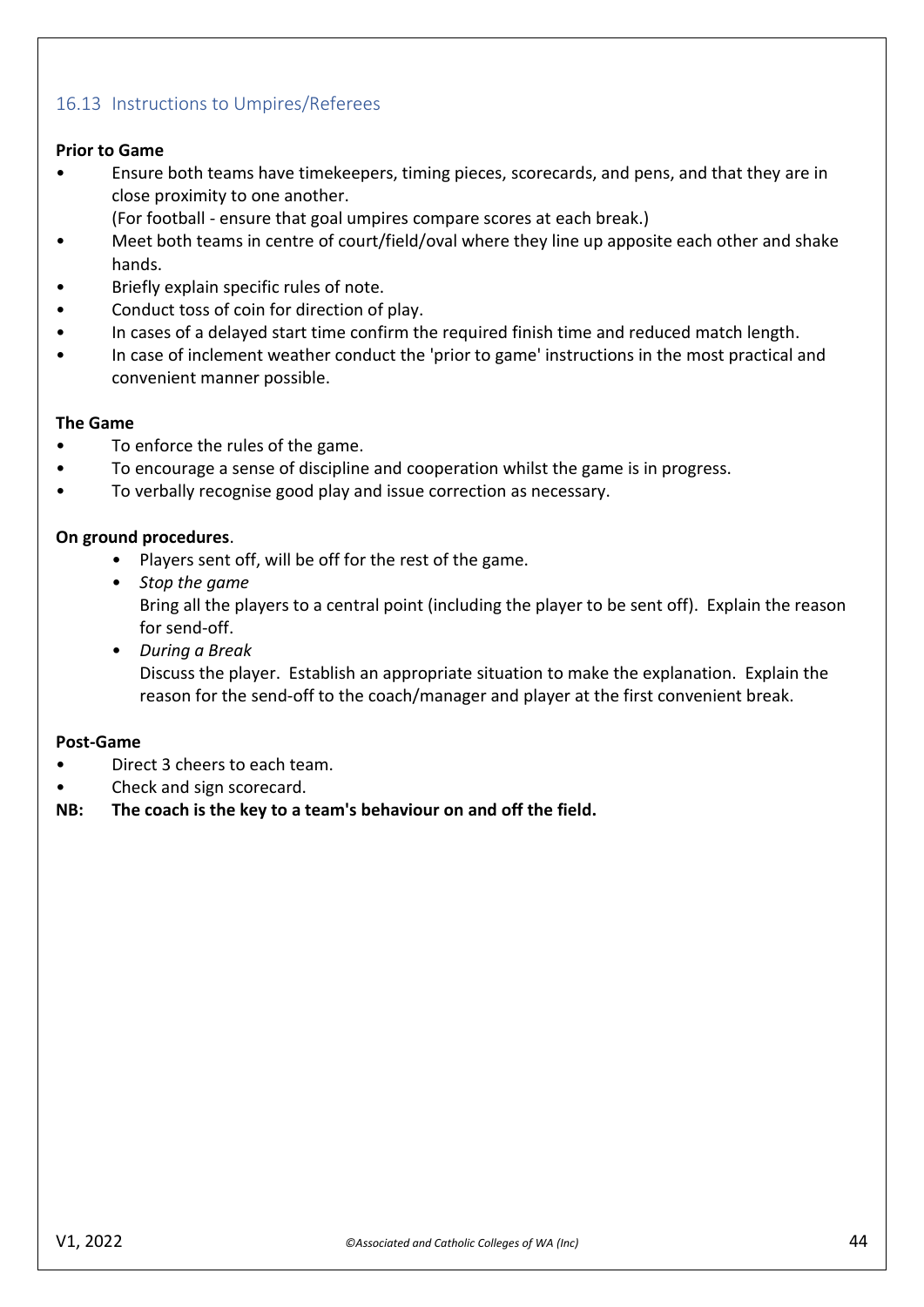# <span id="page-44-0"></span>16.14 Game Procedures and Etiquette

- A. TEAMSMANSHIP:
	- To support fellow team members by participating to full capacity.
	- To be suitably attired in the appropriate school sporting uniform.
	- To promote worthy competition without losing the aspect of enjoyment of participation in a friendly atmosphere.
	- To respect the opposition's involvement as individuals and a team.
	- To encourage fair play by abiding with umpiring decisions.
	- To assist team managers and coaches by offering organisational assistance where possible.
	- To take heed of my school's ethos while participating.
- B. PROCEDURE:
	- To assist in the preparation of venues for the fixtures.
	- Captains and Vice Captains to meet the opposing teams on their arrival and advise them of facility location in addition to specific information regarding the fixture when necessary.
	- To cater for the needs of opposing players as occasions arise.
	- To encourage social interaction.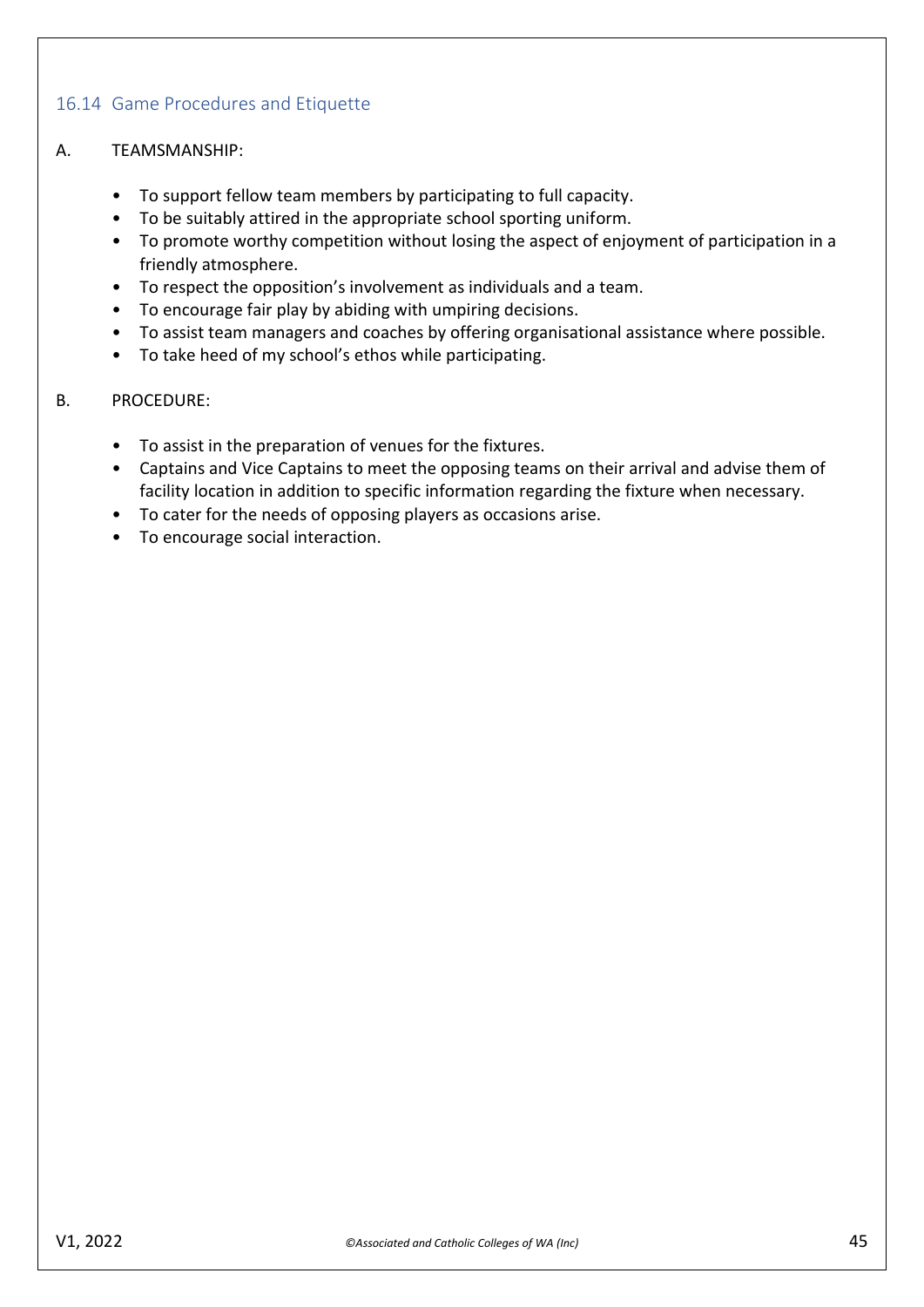## *Associated and Catholic Colleges of Western Australia*

<span id="page-45-0"></span>**The ACC strives to encourage and support all CAS schools in the running of their Sub Association competition, under the maxim 'Sport in the right Spirit'.** 

**Sport can positively influence a young person's value of physical fitness and a sense of self-worth. This can take place through the opportunity to develop and build personal characteristics such as determination, self-discipline, obedience, and teamwork.** 

**Good sportsmanship is an integral part of all that is best in sport. It includes a generous spirit, true respect for others, graciousness, and an ability to resist the temptation of gaining an unfair advantage. Good sportsmanship is an honorable behavior and a valuable life skill both on and off the playing field.** 

## *Codes of Behaviour*

**The following guidelines have been developed to assist everyone involved in ACC sport to promote worthy competition and make it clear what is deemed acceptable behaviour. All those involved in ACC fixtures such as players, coaches and spectators are required to adhere to these codes.** 

**(ACC Codes of Behaviour have been adopted from the "Aussie Sport – Codes of Behaviour", produced by the Australian Sports Commission and The PSA Code of Behaviour for Sport from the Public Schools' Association of Western Australia)**

## *Players Code of Behaviour*

- Respect the rights, dignity and worth of all participants regardless of their gender, age, ability, cultural background, or religion.
- Never argue with an official. If you disagree with a decision, speak with your coach and they will deem an appropriate time to communicate the concerns with the umpire.
- Control your temper. Verbal abuse of officials and sledging other players, deliberately distracting, or provoking an opponent are not acceptable.
- Work equally hard for yourself and your team. Your team's performance will benefit and so will you.
- Positive and sportsmanlike behavior should be exhibited by extending standard courtesies to the opposing teams. E.g. – applaud good play; thank referees and opposition at the end of the game.
- Treat all participants in your sport, as you like to be treated. Do not bully or use unfair or illegal tactics to gain an advantage.
- Cooperate with your coach, teammates, and opponents. Without them, there would be no competition.
- Immodest behavior in victory or success is an act of poor sportsmanship and not acceptable.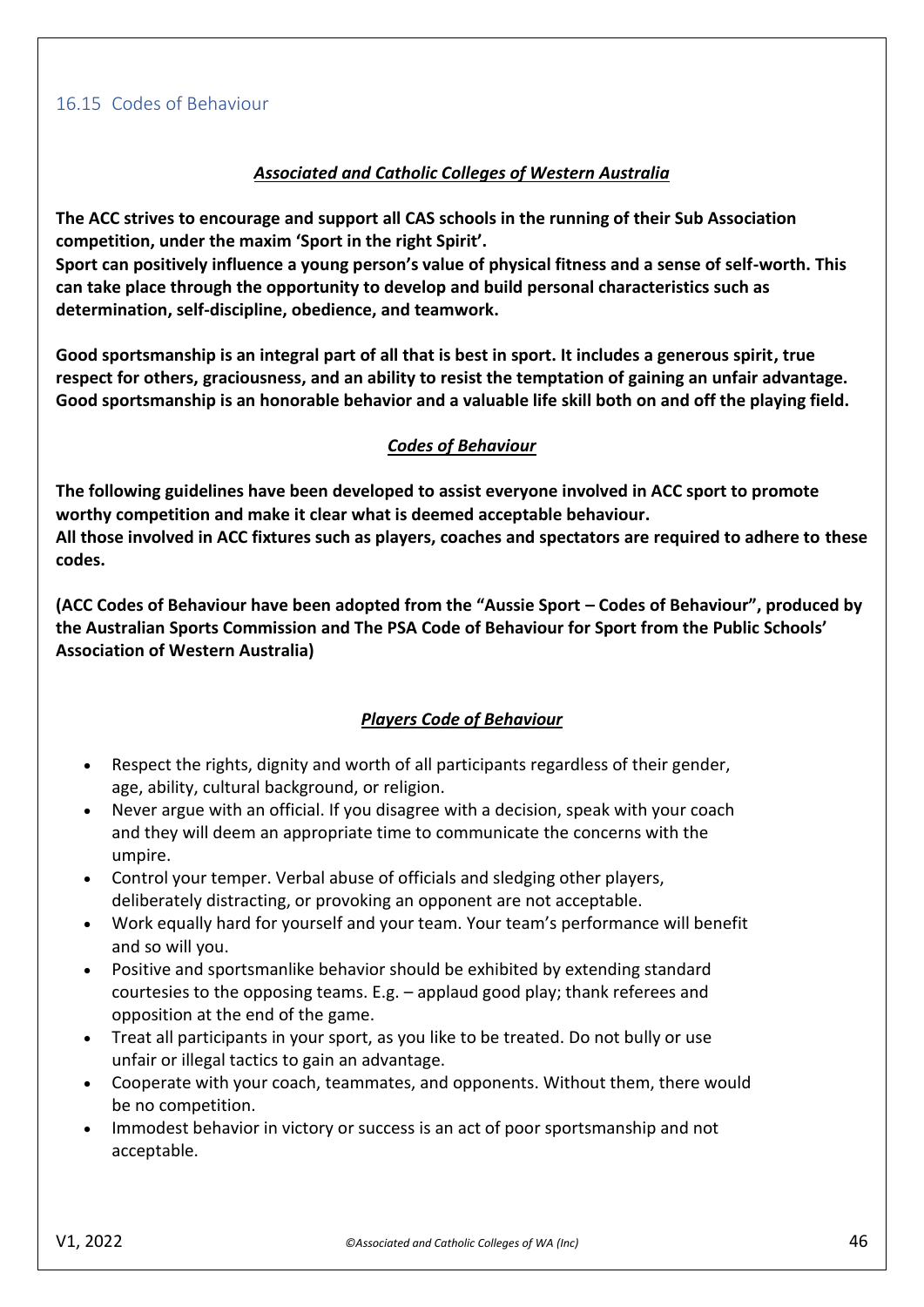# *Coaches Code of Behaviour*

- Respect the rights, dignity and worth of every young person regardless of their gender, age, ability, cultural background, or religion.
- Remember that young people participate for pleasure and winning is only part of the fun. Ensure the time players spend with you is a positive.
- Never ridicule or yell at a young player for making a mistake or not winning.
- Be reasonable in your demands on players' time, energy, and enthusiasm.
- Set an example to your students by always playing by the rules and in the spirit of your sport. Expect and encourage your players to do the same.
- Ensure that equipment and facilities adhere to the charter recommendations and meet all safety standards.
- Display control, respect, and professionalism to all involved. Encourage your players to do the same.
- Do not publicly question an umpire /referee's decision and avoid blaming a team's defeat on 'poor umpiring'.
- Any scoring or umpiring discrepancies between teams needs to be settled before school's part ways from the playing venue. If coaches are in doubt, the Sport Coordinator of the Home team needs to be advised and take on the role of the mediator using the charter to assist in coming to a mutual decision.
- Establish and foster professional relationships with the coaches of opposing teams.
- Any physical contact with a young person should be appropriate to the situation and necessary for the player's skill development

## *Schools Code of Behaviour*

- Heads of Sport, Sport Coordinators, and teachers in charge of individual sports aim to foster sportsmanlike behavior and positive attitudes amongst their players, supporters, and coaches
- Sport Coordinators must communicate and advise the relevant Principal and Sport Coordinators if there are concerns with players or spectators not meeting the ACC Codes of Behaviour. This needs to be addressed immediately and confidentially in the interests of the players, coaches, and the ongoing competition.
- Host schools must ensure playing grounds are safe and equipment and facilities meet acceptable standards as outlined in the charter.
- Sport Coordinators support coaches and officials to highlight appropriate behaviour and skill development, and endeavor to improve the standards of coaching and officiating.
- Ensure that everyone involved in ACC events emphasise fair play and support the ACC maxim of 'Sport in the Right Spirit'
- Make the ACC Codes of Behaviour available to the necessary people. This should include spectators, officials, coaches, players, and other persons you deem necessary
- Make it clear that any form of physical or verbal abuse or intimidation of players, coaches, spectators, or officials is completely unacceptable and will result in disciplinary action if deemed necessary.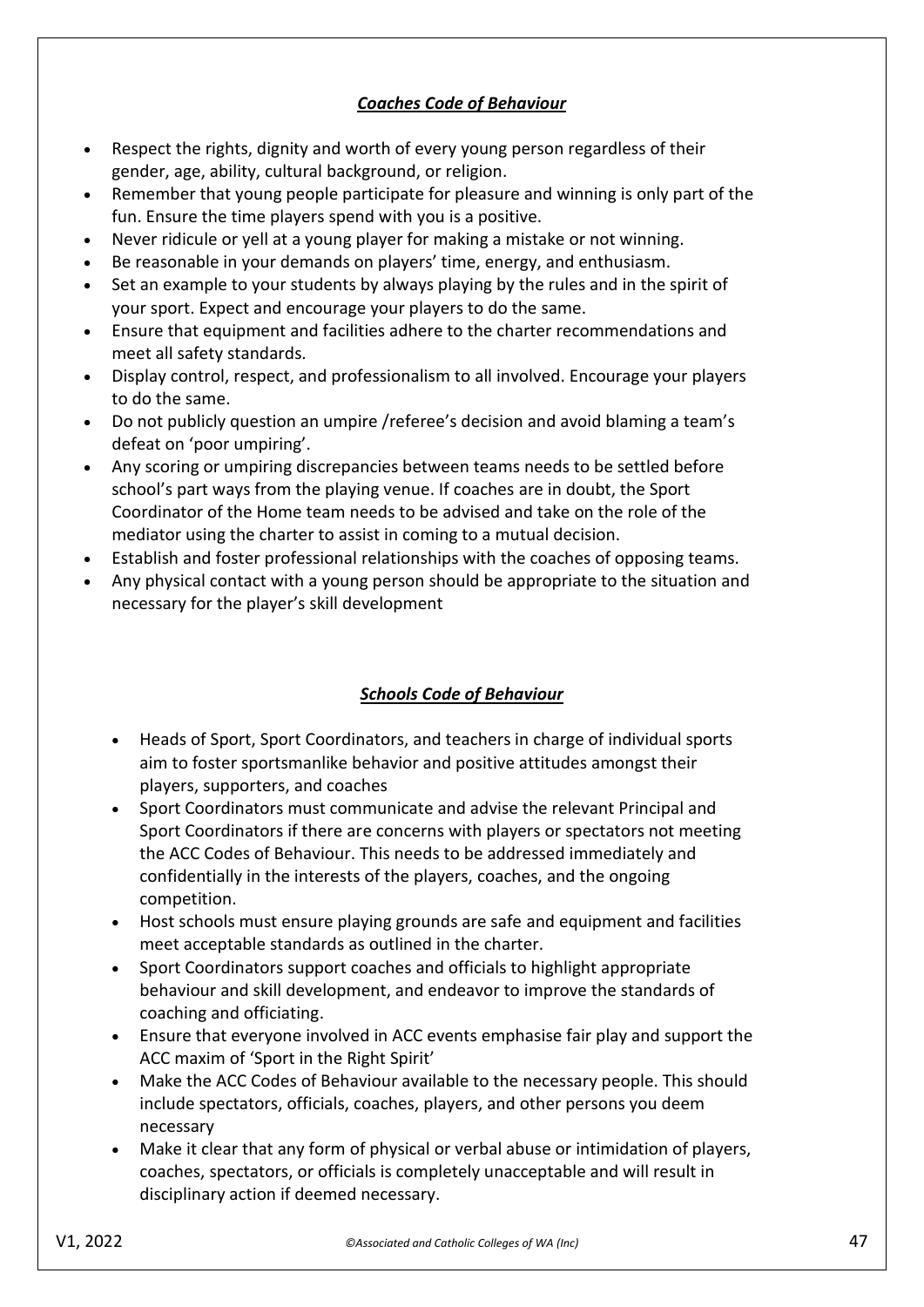### *Parents and other spectators Code of Behaviour*

- Children appreciate the presence and support of their parents. Accordingly, always set an example of good sportsmanship and give enthusiastic, but not excessive or inappropriate support. Applaud good performance and efforts from all individuals and teams. Congratulate all participants on their performance regardless of the game's outcome.
- Host school parents are invited to assume responsibility for making visiting parents feel welcome.
- Respect the rights, dignity and worth of every young person regardless of their gender, age, ability, cultural background, or religion.
- Parents should not under any circumstances approach or give advice during a match to coaches, umpires/referees, or players.
- Respect the decisions of officials and encourage players to do the same by following the rules and the officials' decisions.
- Never ridicule or scold a young player for making a mistake.
- Condemn the use of violence in any form, whether it is by spectators, coaches, officials, or players.
- Do not use foul language, sledge, or harass players, coaches, or officials.

### *Officials Code of Behaviour*

- Give all young people a 'fair go' regardless of their gender, age, ability, cultural background, or religion.
- Compliment and encourage all participants and emphasise the spirit of the game rather than the errors.
- Be consistent, objective, and courteous when making decisions.
- Condemn unsporting behaviour and promote respect for all players. Communicate with the coach concerned to advise them of any inappropriate behavior.
- Keep up to date with the latest trends in officiating and the principles of growth and development of young people.
- Remember, you set an example. Your behaviour and comments should be positive and supportive.
- Place the safety and welfare of the participants above all else.
- If you have any concerns regarding the credibility of the game communicate your concern with the coaches and seek assistance from the Host Sport Coordinators.
- Any form of intimidation, abuse or persuasive advice from players, coaches or spectators will not be tolerated. Advise the Sport Coordinator at the host school if you need support to resolve the matter. Feedback of this nature must be reported to the Sport Coordinator even if you do not call for assistance.